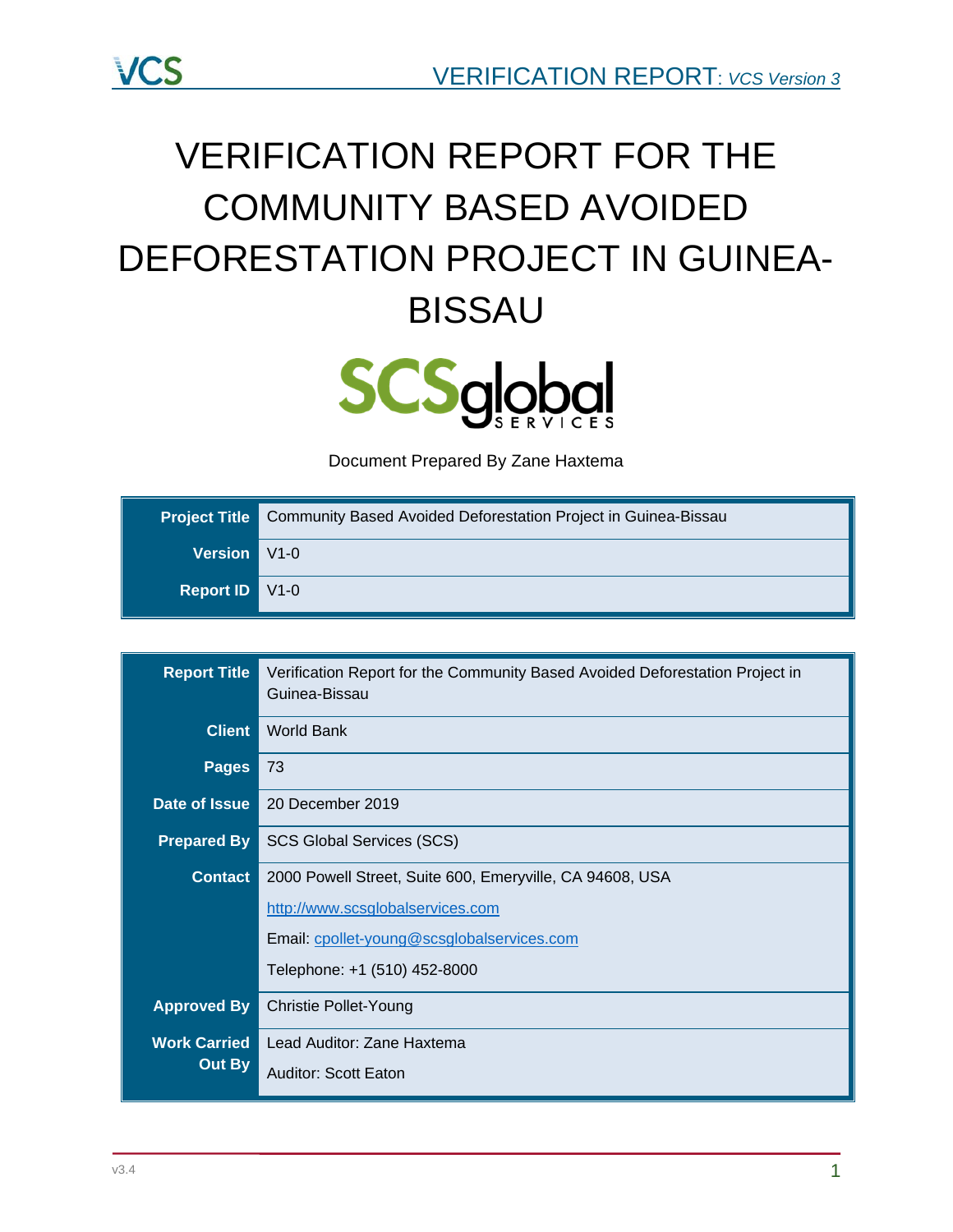Technical Experts: Rebecca Latchford, Lamin Khan

Technical Reviewer: Francis Eaton

### **Summary:**

This report describes the verification audit of the Community Based Avoided Deforestation Project in Guinea-Bissau ("the project"), a Reduced Emissions from Deforestation and Degradation (REDD) project located in Guinea-Bissau, that was conducted by SCS. The purpose of the verification audit was to conduct, in accordance with the VCS rules, an ex-post independent assessment of the GHG emission reductions and removals that have occurred as a result of the project during the monitoring period from 31 March 2011 to 30 March 2016 ("the verification period"). The verification audit was performed through a combination of document review, interviews with relevant personnel and on-site inspections. As part of the verification 25 findings were raised: 22 Non-Conformity Reports, three New Information Requests and no Observations. These findings are described in Appendix A of this report. The project complies with all of the verification criteria, and the assessment team has no restrictions or uncertainties with respect to the compliance of the project with the verification criteria.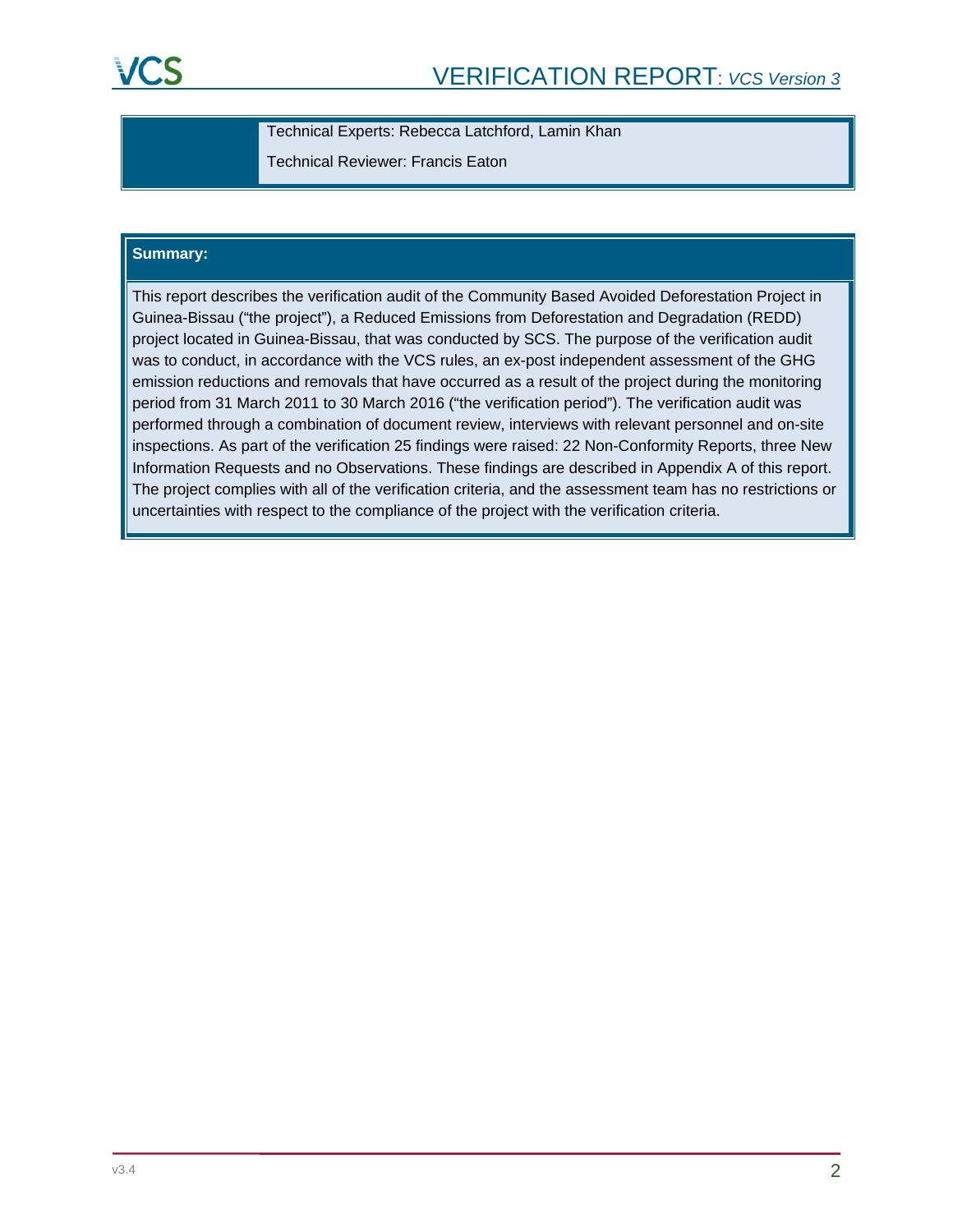

# **Table of Contents**

| $\mathbf{1}$   |                |                                                                          |  |
|----------------|----------------|--------------------------------------------------------------------------|--|
|                | 1.1            |                                                                          |  |
|                | 1.2            |                                                                          |  |
|                | 1.3            |                                                                          |  |
|                | 1.4            |                                                                          |  |
| $\overline{2}$ |                |                                                                          |  |
|                | 2.1            |                                                                          |  |
|                | 2.2            |                                                                          |  |
|                | 2.3            |                                                                          |  |
|                | 2.4            |                                                                          |  |
|                | 2.5            |                                                                          |  |
|                | 2.6            |                                                                          |  |
| 3              |                |                                                                          |  |
|                | 3.1            |                                                                          |  |
|                | 3.2            |                                                                          |  |
|                | 3.3            |                                                                          |  |
|                | 3.4            |                                                                          |  |
|                | $\overline{4}$ |                                                                          |  |
|                | 4.1            |                                                                          |  |
|                | 4.2            |                                                                          |  |
|                | 4.3            | Quality of Evidence to Determine GHG Emission Reductions and Removals 23 |  |
|                | 4.4            |                                                                          |  |
| 5              |                |                                                                          |  |
|                | 5.1            |                                                                          |  |
|                | 5.2            |                                                                          |  |
| 6              |                |                                                                          |  |
|                |                |                                                                          |  |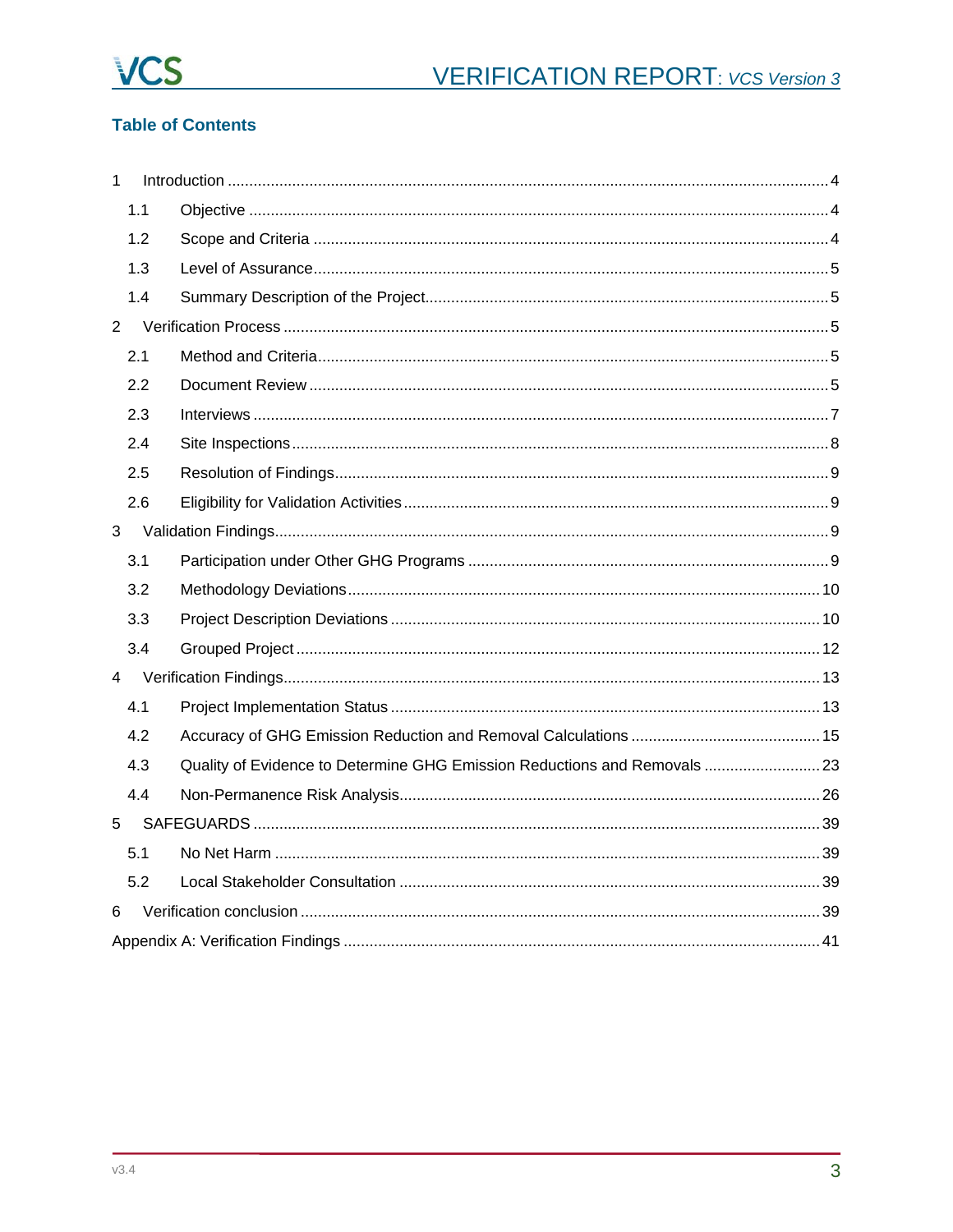# <span id="page-3-0"></span>**1 INTRODUCTION**

# <span id="page-3-1"></span>**1.1 Objective**

In accordance with Section 4.1 of the VCS Standard (see Section 1.2 below for full reference), SCS carried out an ex-post independent assessment of the GHG emission reductions and removals that have occurred as a result of the project during the verification period, conducted in accordance with the VCS rules. In accordance with Section 2.1.2 of the VCS Validation & Verification Manual, V3.1, the objectives of the verification engagement were to evaluate the monitoring report and assess the following:

- The extent to which methods and procedures, including monitoring procedures, have been implemented in accordance with the validated project description. This includes ensuring conformance with the monitoring plan.
- The extent to which GHG emission reductions and removals reported in the monitoring report are materially accurate.

The other objective of the verification engagement was to assess the non-permanence risk analysis.

### <span id="page-3-2"></span>**1.2 Scope and Criteria**

In accordance with Section 4.3.4 of ISO 14064-3:2006, the scope was defined as follows:

- The project and, where relevant, its baseline scenarios
- The physical infrastructure, activities, technologies and processes of the project
- The GHG sources, sinks and/or reservoirs that are applicable to the project
- The types of GHGs that are applicable to the project
- The verification period, as discussed in Section 5 of this report

In accordance with Section 4.1.8 of the VCS Standard (see below for full reference), the criteria for verification was the VCS Version 4, including the following documents:

- VCS Program Guide, V4.0
- VCS Standard, V4.0
- VCS Non-Permanence Risk Tool, V4.0
- The VCS-approved methodology VM0007 ("the methodology"), as applied to the project, consisting of the following methodology elements (as identified in Section 2.1 of the VCS PD, except that the latest version of any tools and modules was referenced, as required):
	- o REDD Methodology Framework (REDD-MF), V1.4
	- o Estimation of carbon stocks in the above- and belowground biomass in live tree and nontree pools (CP-AB), V1.1
	- o Estimation of baseline carbon stock changes and greenhouse gas emissions from unplanned deforestation (BL-UP), V3.2
	- o Estimation of emissions from activity shifting for avoided unplanned deforestation (LK-ASU), V1.1
	- o Estimation of greenhouse gas emissions from biomass burning (E-BB), V1.1
	- o Methods for monitoring of greenhouse gas emissions and removals (M-MON), V2.1
	- o Methods for stratification of the project area (X-STR), V1.1
	- o Estimation of uncertainty for REDD project activities (X-UNC), V2.1
	- o AFOLU Non-Permanence Risk Tool (T-BAR), V4.0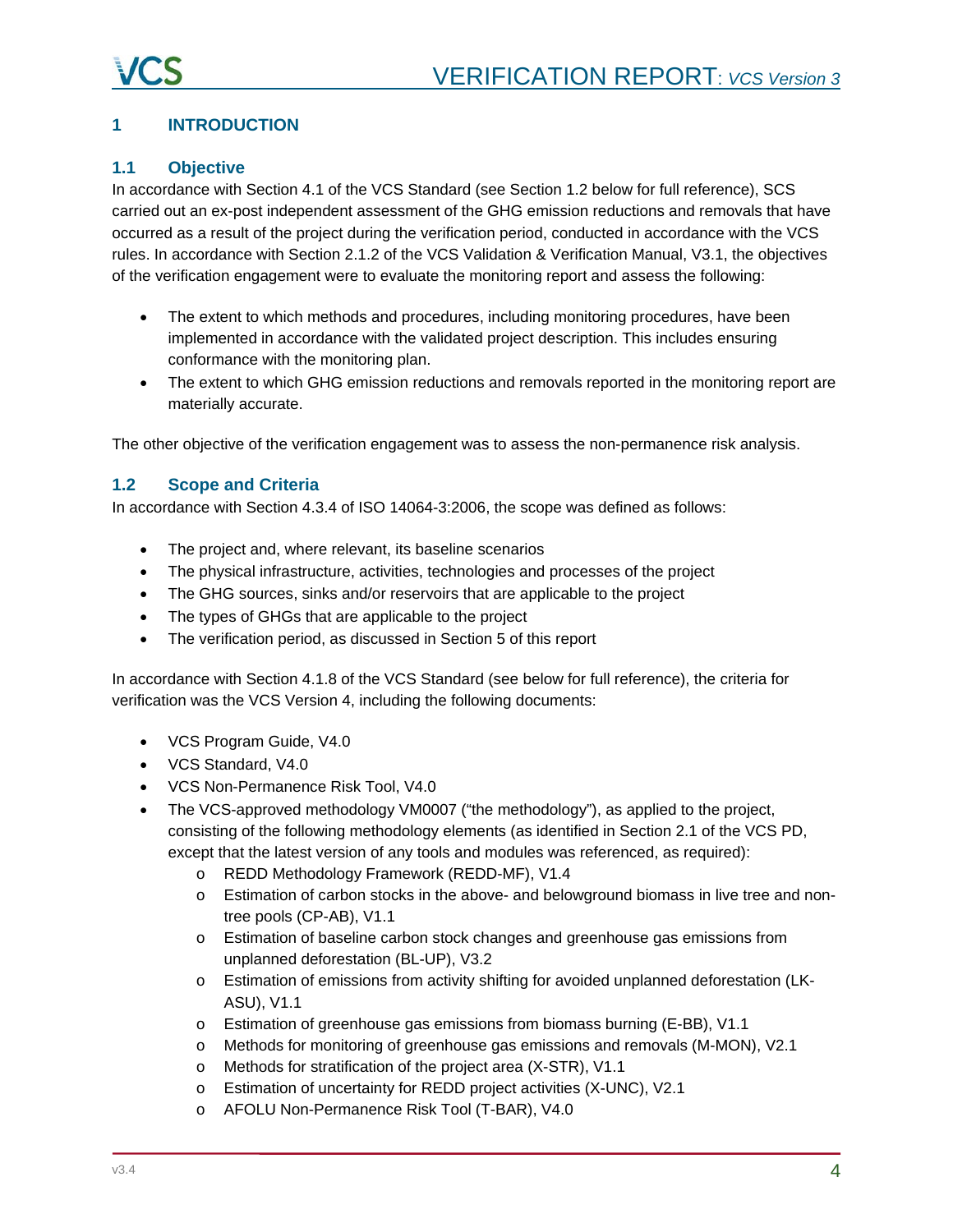In addition, the assessment was performed against the requirements of the validated project description ("PD"), which can be downloaded from the project's webpage on [https://www.vcsprojectdatabase.org/.](https://www.vcsprojectdatabase.org/)

### <span id="page-4-0"></span>**1.3 Level of Assurance**

In accordance with Section 4.1.8 of the VCS Standard, the level of assurance of this verification is reasonable.

# <span id="page-4-1"></span>**1.4 Summary Description of the Project**

The project is located within Cacheu Mangrove Forest National Park and Cantanhez Forest National Park in Guinea-Bissau, and is aimed at reducing emissions from unplanned deforestation and degradation.

# <span id="page-4-2"></span>**2 VERIFICATION PROCESS**

### <span id="page-4-3"></span>**2.1 Method and Criteria**

The verification was performed through a combination of document review and interviews with relevant personnel, as discussed in Sections 2.2 through 2.4 of this report. At all times, the monitoring report and non-permanence risk analysis were assessed for conformance to the criteria described in Section 1.2 of this report. As discussed in Section 2.5, findings were issued to ensure conformance to all requirements.

The audit team created a sampling plan following a proprietary sampling plan workbook developed by SCS. Per Section 4.4.3 of ISO 14064-3:2006, the audit team identified possible risks of errors, omissions and misrepresentations with respect to the verification criteria. For each identified risk, the audit team assessed the likelihood of the material discrepancy occurring, the likelihood of the material discrepancy not being prevented or detected by the controls of the project and the likelihood of the material discrepancy not being detected by the audit team. Sampling and data testing activities were planned to address any risk where the likelihood of a material discrepancy not being detected by the audit team was judged to be unacceptably high. The audit team then created a verification plan that took the sampling plan into account.

In some cases, the audit team relied on conclusions and information provided in the validation report for this project ("the validation report"), also produced by SCS, which can be downloaded from the project's webpage on [https://www.vcsprojectdatabase.org/.](https://www.vcsprojectdatabase.org/)

# <span id="page-4-4"></span>**2.2 Document Review**

The monitoring report ("Monitoring\_REDD-GB\_v03.3", dated 20 December 2019) ("MR") and nonpermanence risk report (included as Appendix 1 to the MR) ("NPRR") were carefully reviewed for conformance to the verification criteria. The following additional documentation, provided by the project personnel in support of the aforementioned documents, was also reviewed by the audit team:

| <b>Document</b>                                                       | <b>File Name</b>                                | Ref.           |
|-----------------------------------------------------------------------|-------------------------------------------------|----------------|
| Report on allometric equation<br>validation                           | Equations_Report_23.01.2018                     | /1/            |
| Evidence of validation of the<br>equation used for mangrove forest    | VCS_Monitoring_MangroveValidation_23.01.2018    | $\frac{12}{1}$ |
| Evidence of validation of the<br>equation used for terrestrial forest | VCS_Monitoring_TerrestrialValidation_23.01.2018 | /3/            |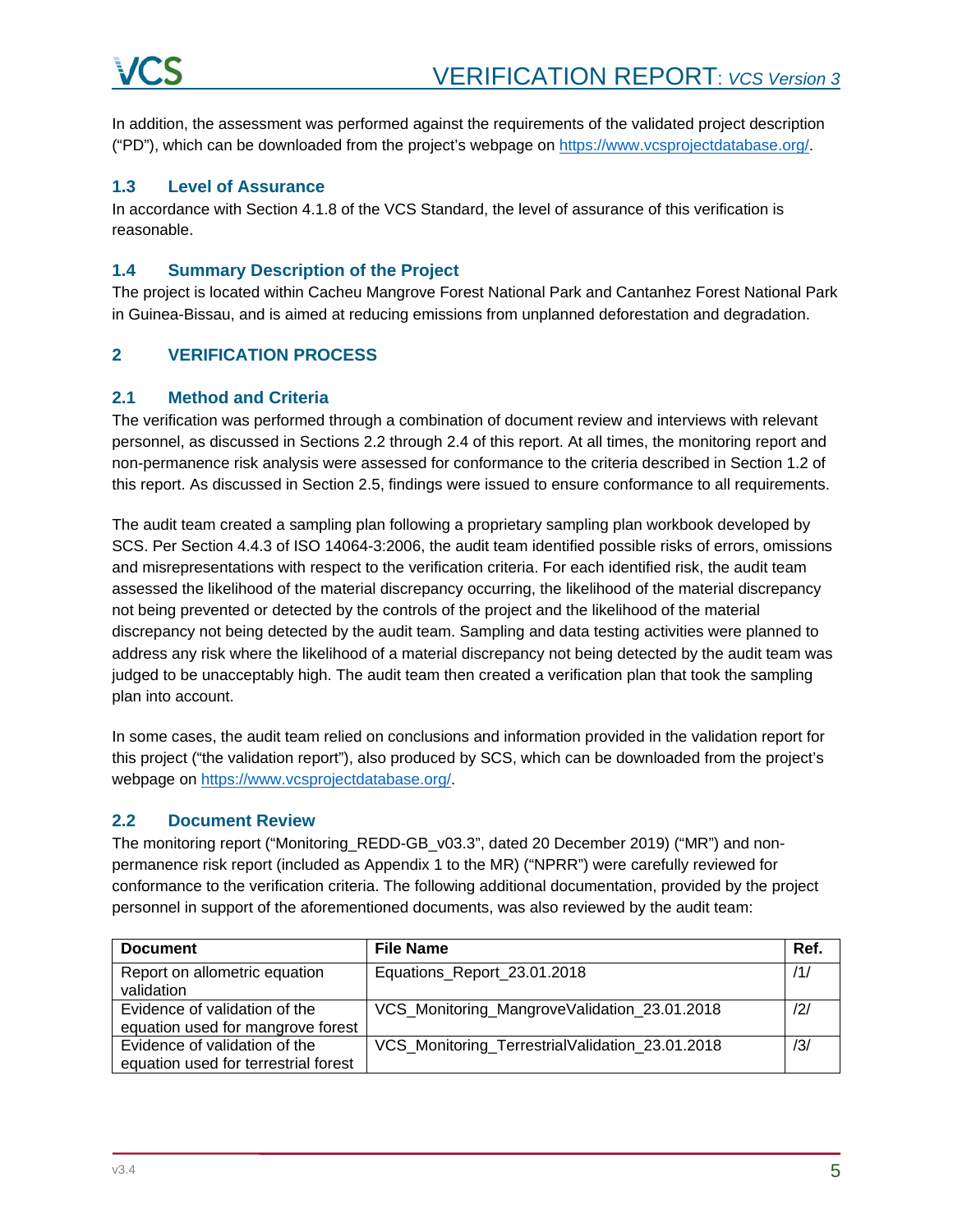| <b>Document</b>                                                                                                                                                            | <b>File Name</b>                                                                                                                                                                          | Ref.           |
|----------------------------------------------------------------------------------------------------------------------------------------------------------------------------|-------------------------------------------------------------------------------------------------------------------------------------------------------------------------------------------|----------------|
| Response to NIR 14 (containing<br>detail later placed in forest<br>mapping report)                                                                                         | Finding_NIR-14                                                                                                                                                                            | $\frac{14}{3}$ |
| Forest mapping report                                                                                                                                                      | FMReport_11.11.2019                                                                                                                                                                       | /5/            |
| Confusion matrix and accuracy<br>assessment data for 2011 land<br>cover classification                                                                                     | NO8_3_ConfusionMatrix_2011_Final                                                                                                                                                          | /6/            |
| Confusion matrix and accuracy<br>assessment data for 2016 land<br>cover classification                                                                                     | NO16 3 ConfusionMatrix 2016 Final                                                                                                                                                         | 7              |
| PRA report (not fully up-to-date)                                                                                                                                          | PRAreport_23.01.2018                                                                                                                                                                      | /8/            |
| Supplemental calculations for<br>PRA report (updated)                                                                                                                      | VCS_Monitoring_PRA_05.09.2019                                                                                                                                                             | /9/            |
| Monitoring workbook                                                                                                                                                        | MONITORING_GB-REDD_ER_20191111                                                                                                                                                            | 710/           |
| Revised baseline workbook<br>(updated from "WB2 - C<br>assessment and emission<br>baseline v2.3 20140722", as<br>approved at validation)                                   | WB2 - C assessment and emission baseline v2.5<br>20190819                                                                                                                                 | /11/           |
| Project area shapefiles                                                                                                                                                    | NO3_PA_Cacheu; NO3_PA_Cantanhez                                                                                                                                                           | /12/           |
| Leakage belt shapefiles                                                                                                                                                    | NO4_LK_Cacheu; NO4_LK_Cantanhez                                                                                                                                                           | /13/           |
| Land classification layer reviewed<br>validation, assessed in concert<br>with project area and leakage belt<br>shapefiles to perform checks on<br>2011 accuracy assessment | GB 10class LC 2010 MaskedWater 3class Filtered                                                                                                                                            | /14/           |
| Project and Leakage Belt Forest<br><b>Cover Benchmark/Monitoring</b><br>Maps (3-class)                                                                                     | NO11_PA_Cacheu_LC_2016_3classes_MMU_Final;<br>NO11_PA_Cantanhez_LC_2016_3classes_MMU_Final;<br>NO12_LK_Cacheu_LC_2016_3classes_MMU_Final;<br>NO12_LK_Cantanhez_LC_2016_3classes_MMU_Final | /15/           |
| <b>Project and Leakage Belt Forest</b><br>Cover Benchmark/Monitoring<br>Maps (2-class)                                                                                     | NO13_PA_Cacheu_LC_2016_2classes_MMU_Final;<br>NO13_PA_Cantanhez_LC_2016_2classes_MMU_Final;<br>NO14_LK_Cacheu_LC_2016_2classes_MMU_Final;<br>NO14_LK_Cantanhez_LC_2016_2classes_MMU_Final | /16/           |
| Deforestation maps (directly<br>showing transitions)                                                                                                                       | NO17_PA_Cacheu_Deforestation_2011_2016;<br>NO17 PA Cantanhez Deforestation 2011 2016;<br>NO18 LK Cacheu Deforestation 2011 2016;<br>NO18_LK_Cantanhez_Deforestation_2011_2016             | /17/           |
| <b>Financial Information</b><br>Spreadsheets                                                                                                                               | 1-BUSINESS PLAN GLOBAL REALISTA - 2016 2022                                                                                                                                               | /18/           |
| Management Committee Meeting<br>Mintues - 2014                                                                                                                             | Acta da reunião Cantanhez FINAL FINAL2                                                                                                                                                    | /19/           |
| Management Plan Validation<br><b>Meeting Discussion</b><br>Documentation                                                                                                   | ACTA DE VALIDACAO DO PLANO DE GESTAO                                                                                                                                                      | /20/           |
| Summary of the PTNC<br>Management Council Meeting -<br>2014                                                                                                                | ATA SINTE CG PNTC 2014                                                                                                                                                                    | /21/           |
| Summary of the PTNC<br>Management Council Meeting -<br>2015                                                                                                                | Ata sintese CG PNTC 2015                                                                                                                                                                  | /22/           |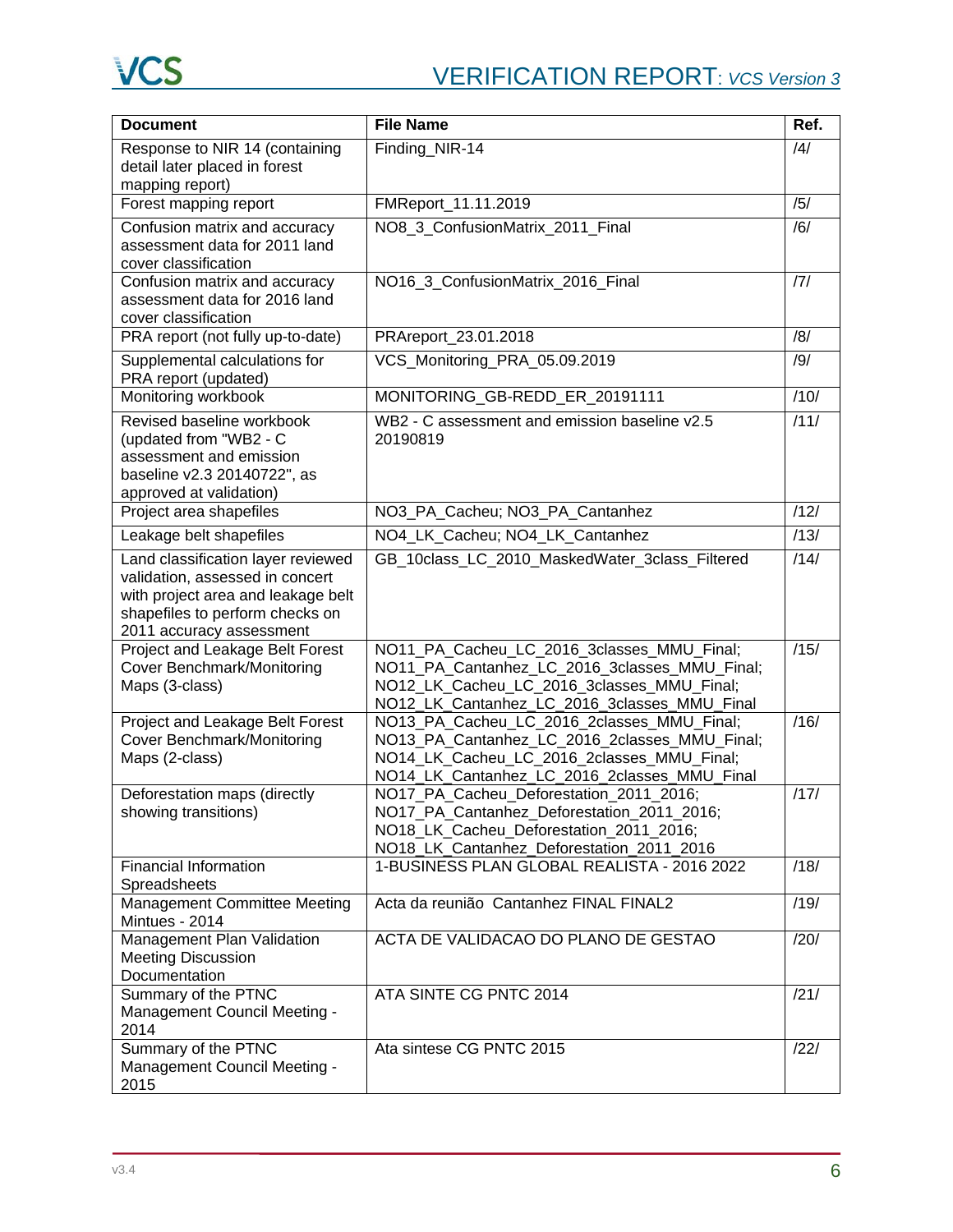| <b>Document</b>                                                                                                                                       | <b>File Name</b>                                                                                                                   | Ref. |
|-------------------------------------------------------------------------------------------------------------------------------------------------------|------------------------------------------------------------------------------------------------------------------------------------|------|
| Park Guard Training Document on<br><b>Problematic Species</b>                                                                                         | formação GP 2014                                                                                                                   | /23/ |
| Park Guard Monitoring and<br><b>Ecological Security Training</b><br>Documentation                                                                     | Formação guarda parques sobre Monitoria e Seguimento<br>Ecologico - 2014                                                           | /24/ |
| Secretary of State for<br>Environment and Sustainable<br>Development - Second National<br><b>Communication on Climate</b><br>Changes in Guinea-Bissau | gnbnc2e                                                                                                                            | /25/ |
| Documentation of Patrolling<br>Incident                                                                                                               | infracçao                                                                                                                          | /26/ |
| Workbook for calculation of<br>governance score                                                                                                       | POLITICAL-RISK REDD 20191205                                                                                                       | /27/ |
| Park Guard GPS Training Module                                                                                                                        | Relatorio_formação_GPS                                                                                                             | /28/ |
| IBAP <sup>1</sup> Annual Reports (2012-<br>2017)                                                                                                      | Relatorio_IBAP_2012; Relatorio_IBAP_2013;<br>Relatorio_IBAP_2014; Relatorio_IBAP_2015;<br>Relatorio_IBAP_2016; Relatorio_IBAP_2017 | /29/ |
| Report on a Park Guard Incident                                                                                                                       | ZECA DJU mod                                                                                                                       | /30/ |
| Updated project area KML file                                                                                                                         | ProjectArea                                                                                                                        | /31/ |
| Report detailing implications of<br>project area/leakage belt revision<br>for spatial requirements of BL-UP                                           | Finding 2019.16                                                                                                                    | /32/ |
| Supplemental calculations for<br>report                                                                                                               | Justification PA RRD LK Cacheu Cantanhez UPDATE<br>D                                                                               | /33/ |

# <span id="page-6-0"></span>**2.3 Interviews**

# **2.3.1 Interviews of Project Personnel**

The process used in interviewing project personnel was a process wherein the audit team elicited information from project personnel regarding (1) the work products provided to the audit team in support of the MR and NPRR, (2) actions undertaken to ensure conformance with various requirements and (3) implementation status of the project activities.

The following personnel associated with the project proponent and/or implementing partner were interviewed.

15 July 2019: Justino Biai, General Director, IBAP Leonildo Alves Cardoso, Head of Monitoring, IBAP Fenosoa Andriamahenina, Director, BioGuinea Foundation

16 - 18 July 2019: Henrique de Almeida Pereira, CEO, WayCarbon

-

<span id="page-6-1"></span><sup>1</sup> Instituto da Biodiversidade e das Áreas Protegidas da República da Guiné-Bissau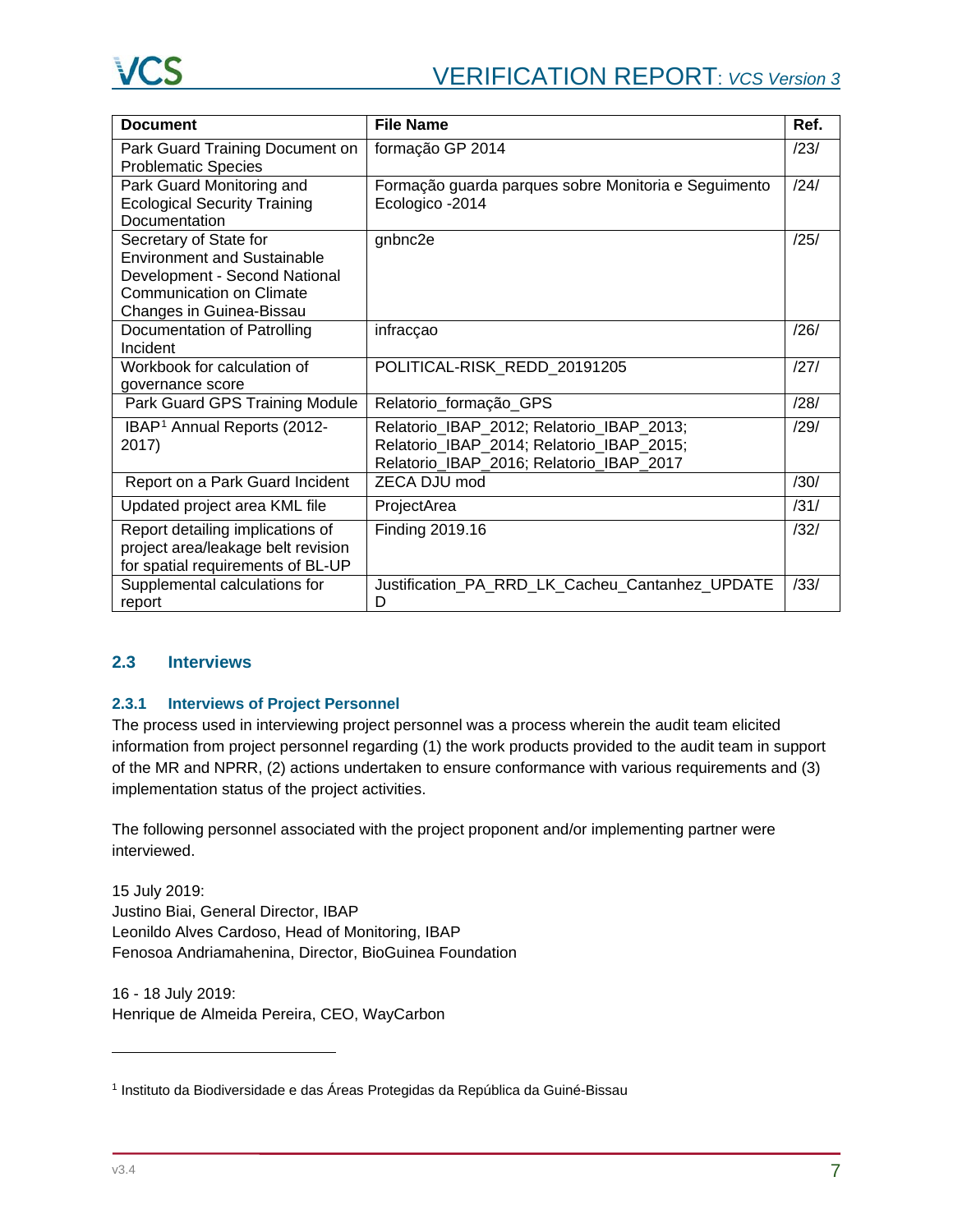

Ines Melo, Consultant, Remote Sensing, Environment and Technology for Development (RSeT) Ana Leite, Biologist, RSeT Catarina Gouveia, Environmental Engineer, RSeT

17 July 2019: Queba Quecuta, Director, Parque Nacional de Cantanhez (PNC) Chuchu Samba, Park Guard, PNC Jibi N'Jai, Park Guard, PNC Dunsal N'Boudai, Park Guard, PNC Idriss Casaman, Park Guard, PNC Sabou Sarjou, Park Guard, PNC Briama S.Viera, Park Guard, PNC Lamine Sanni, Park Guard, PNC Ze Cada, Park Guard, PNC Mamdou Jallow, Marine Park Guard, PNC Umaru Barri, Marine Park Guard, PNC

#### **2.3.2 Interviews of Other Individuals**

The process used in interviewing individuals other than project personnel was a process wherein the audit team made inquiries to confirm the validity of the information provided to the audit team. The audit team conducted group interviews with members of the communities listed below within PNC. These interviews included between 5 and 20 individuals, almost always including the leader of the community. These communities reflect the ethnic diversity within the project area, and were sampled from the list of communities where PRA surveys were conducted.

15 July 2019: Ponta Yalla

16 July 2019: Gansala, Bala Balanta, Ntugha, Sincha Ntoma

17 July 2019: Camacote, Cambeque, Caiequene, Missara, Sincha Suleiman

### <span id="page-7-0"></span>**2.4 Site Inspections**

The objectives of the on-site inspections performed were to:

- Select samples of data and information from field observations in order to meet a reasonable level of assurance and to meet the materiality requirements of the project, as required by Section 4.1.2 of the VCS Standard;
- Perform a risk-based review of the project area and project activities to ensure that the project conformed to the requirements of the verification criteria throughout the verification period;
- Confirm the validity of information presented in the non-permanence risk report; and
- Assess the extent to which any monitoring was conducted in accordance with the requirements of the validated monitoring plan.

In fulfilment of the above objectives, the audit team performed an on-site inspection of the project area on the dates 15-18 July 2019. The main activities undertaken by the audit team were as follows: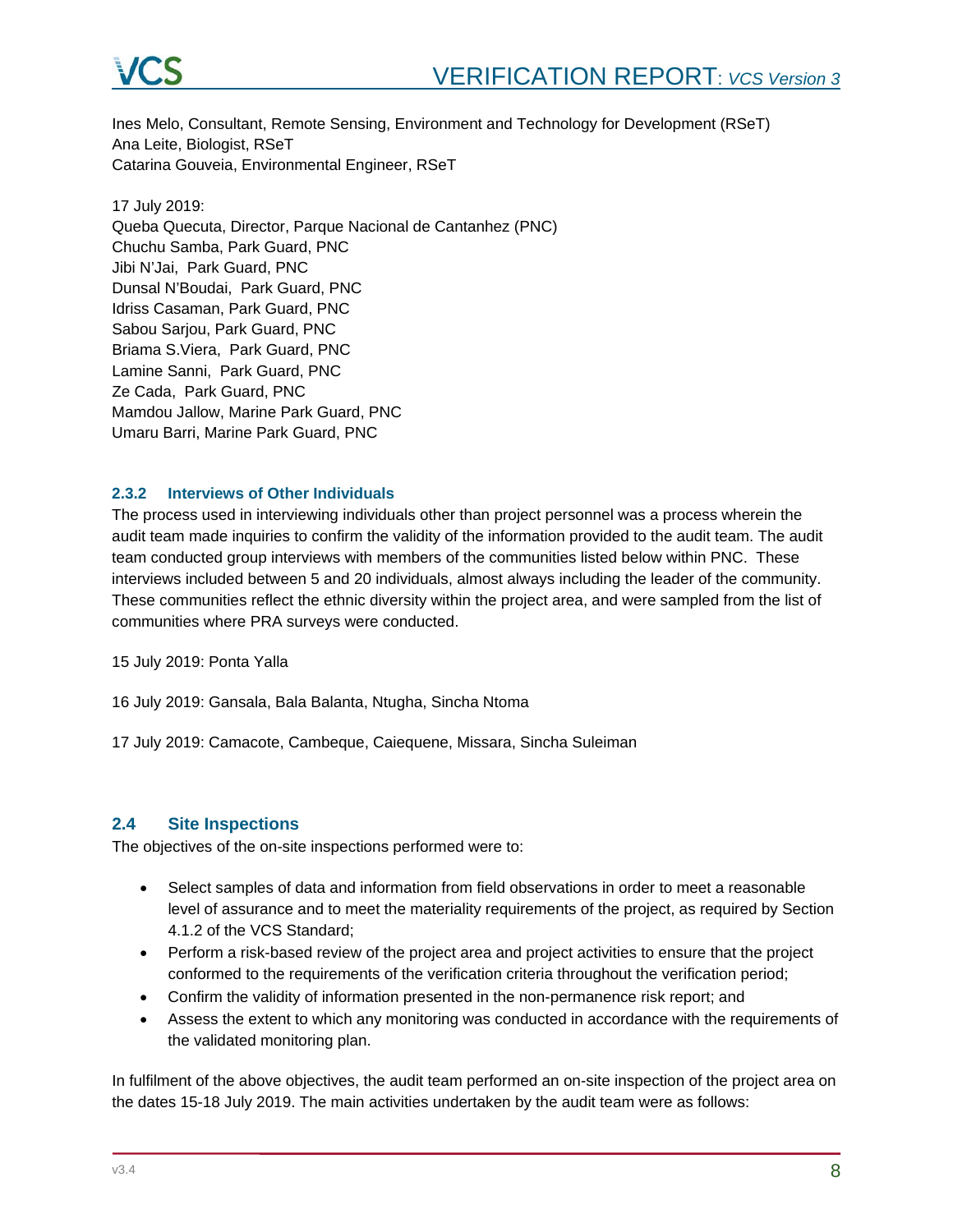

- Interviewed project personnel (see Section 2.3 of this report) to gather information regarding the monitoring procedures and project implementation
- Carried out on-site inspections of the project's monitoring methodologies through remeasurement of a number of skid trails and roads and located within the project area

### <span id="page-8-0"></span>**2.5 Resolution of Findings**

Any potential or actual discrepancies identified during the assessment process were resolved through the issuance of findings. The types of findings typically issued by SCS during this type of verification engagement are characterized as follows:

- Non-Conformity Report (NCR): An NCR signified a discrepancy with respect to a specific requirement. This type of finding could only be closed upon receipt by SCS of evidence indicating that the identified discrepancy had been corrected. Resolution of all open NCRs was a prerequisite for issuance of a verification statement.
- New Information Request (NIR): An NIR signified a need for supplementary information in order to determine whether a material discrepancy existed with respect to a specific requirement. Receipt of an NIR did not necessarily indicate that the project was not in compliance with a specific requirement. However, resolution of all open NIRs was a prerequisite for issuance of a verification statement.
- Observation (OBS): An OBS indicates an area where immaterial discrepancies exist between the observations, data testing results or professional judgment of the audit team and the information reported or utilized (or the methods used to acquire such information) within the GHG assertion. A root cause analysis and corrective action plan are not required, but highly recommended. Observations are considered by the audit team to be closed upon issuance, and a response to this type of finding is not necessary.

As part of the verification process, 22 NCRs, three NIRs and no OBS were issued. All findings issued by the audit team during the verification process have been closed. In accordance with Section 4.1.13 of the VCS Standard, all findings issued during the verification process, and the impetus for their closure, are described in Appendix A of this report.

### **2.5.1 Forward Action Requests**

This section is not applicable, as no forward action requests have been issued.

### <span id="page-8-1"></span>**2.6 Eligibility for Validation Activities**

This section is not applicable, as SCS holds accreditation for validation for the relevant sectoral scope (scope 14; AFOLU).

### <span id="page-8-2"></span>**3 VALIDATION FINDINGS**

### <span id="page-8-3"></span>**3.1 Participation under Other GHG Programs**

This section is not applicable, as the project is not currently registered under or seeking registration under another GHG program.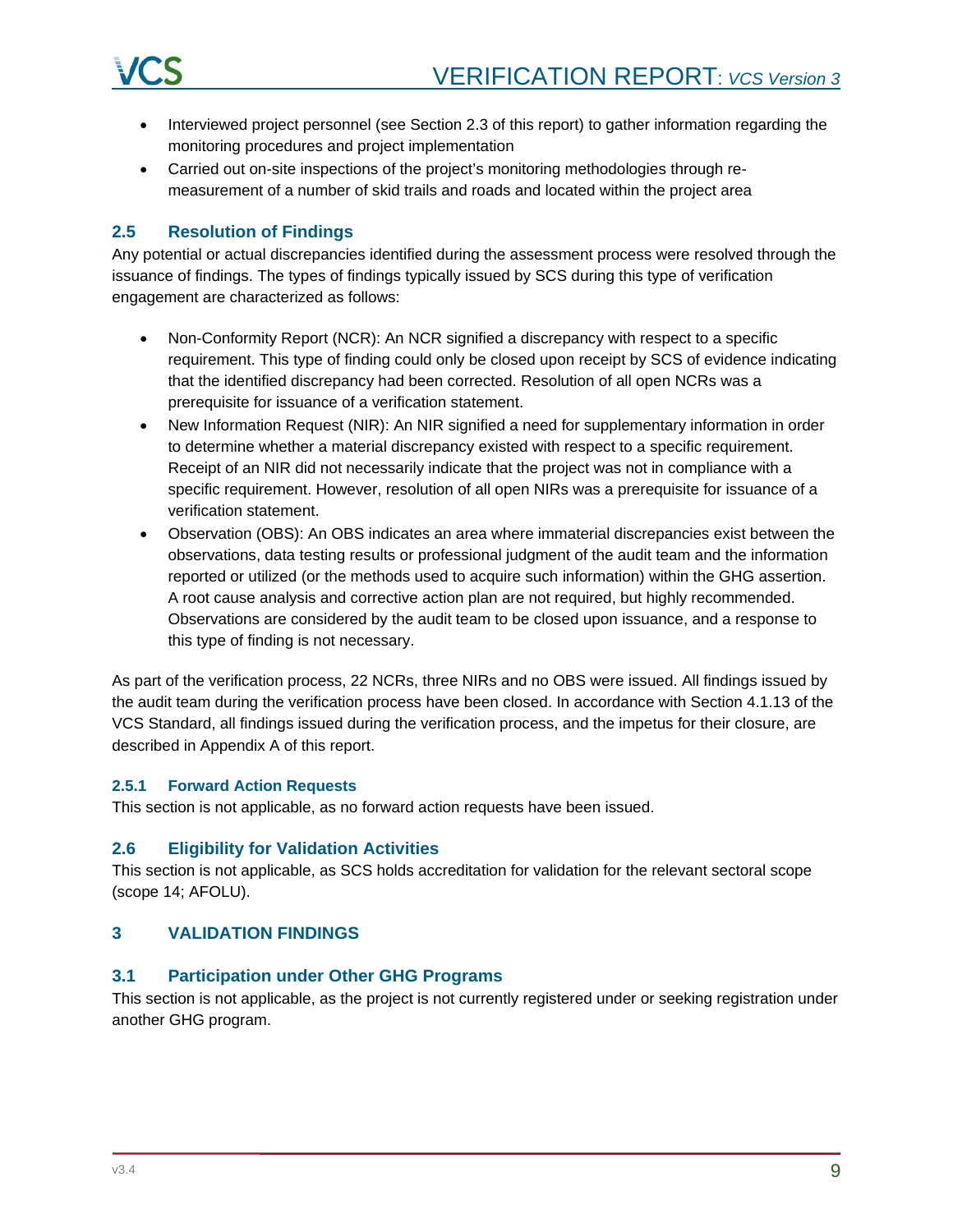# <span id="page-9-0"></span>**3.2 Methodology Deviations**

The below table identifies each methodology deviation applied to the project that was validated as part of the verification engagement described in this report. The audit team concludes, in summary, that all such deviations are valid.

| Identification of deviation                                                                                                                                                     | Assessment column 1*                                                                                                     | Assessment column 2**                                                                                                                                                                                                                                                                                                |
|---------------------------------------------------------------------------------------------------------------------------------------------------------------------------------|--------------------------------------------------------------------------------------------------------------------------|----------------------------------------------------------------------------------------------------------------------------------------------------------------------------------------------------------------------------------------------------------------------------------------------------------------------|
| Deviation from requirement of<br>M-MON to monitor parameter<br>ARRL, forest,t prior to any verification<br>event (where verification is more<br>frequent than every five years) | Audit team agrees that deviation<br>pertains solely to criteria and<br>procedures for monitoring, as<br>set out in M-MON | Audit team agrees that deviation<br>has no impact on quantification<br>of reported GHG emission<br>reductions (and so does not<br>negatively impact<br>conservativeness of said<br>quantification)                                                                                                                   |
| Deviation from requirement of<br>M-MON to repeat the PRA every<br>two years                                                                                                     | Audit team agrees that deviation<br>pertains solely to criteria and<br>procedures for monitoring, as<br>set out in M-MON | Audit team agrees that, given<br>that fuelwood is primarily<br>collected from dead and down<br>wood (as documented in<br>Section 2.2 of the PD and<br>generally confirmed by the audit<br>team's on-site interviews), the<br>deviation has no impact on the<br>quantification of reported GHG<br>emission reductions |

- \*Assessment column 1 contains information regarding assessment of whether the deviation meets with the criteria and specifications for permitted methodology deviations.
- \*\*Assessment column 2 contains information regarding assessment of whether the deviation does not negatively impact the conservativeness of the quantification of GHG emission reductions or removals (except where it results in increased accuracy)

# <span id="page-9-1"></span>**3.3 Project Description Deviations**

The below information identifies each project description deviation applied by the project that was validated as part of the verification engagement described in this report. Each of the deviations identified below is appropriately described and justified and, in respect of each of the above deviations, the project remains in compliance with the VCS rules.

### Deviation to prescribed timeline for validation of allometric equations

This deviation was approved as a methodology deviation at validation (see items 2 and 3 in Section 3.2.7 in the validation report) and is also approved here. It has no impact on the applicability of the methodology; rather, it resolves a methodology deviation that was noted at validation. It has no bearing on the additionality of the project, as it pertains solely to quantification procedures. This change also has no bearing on the baseline scenario, for the same reason.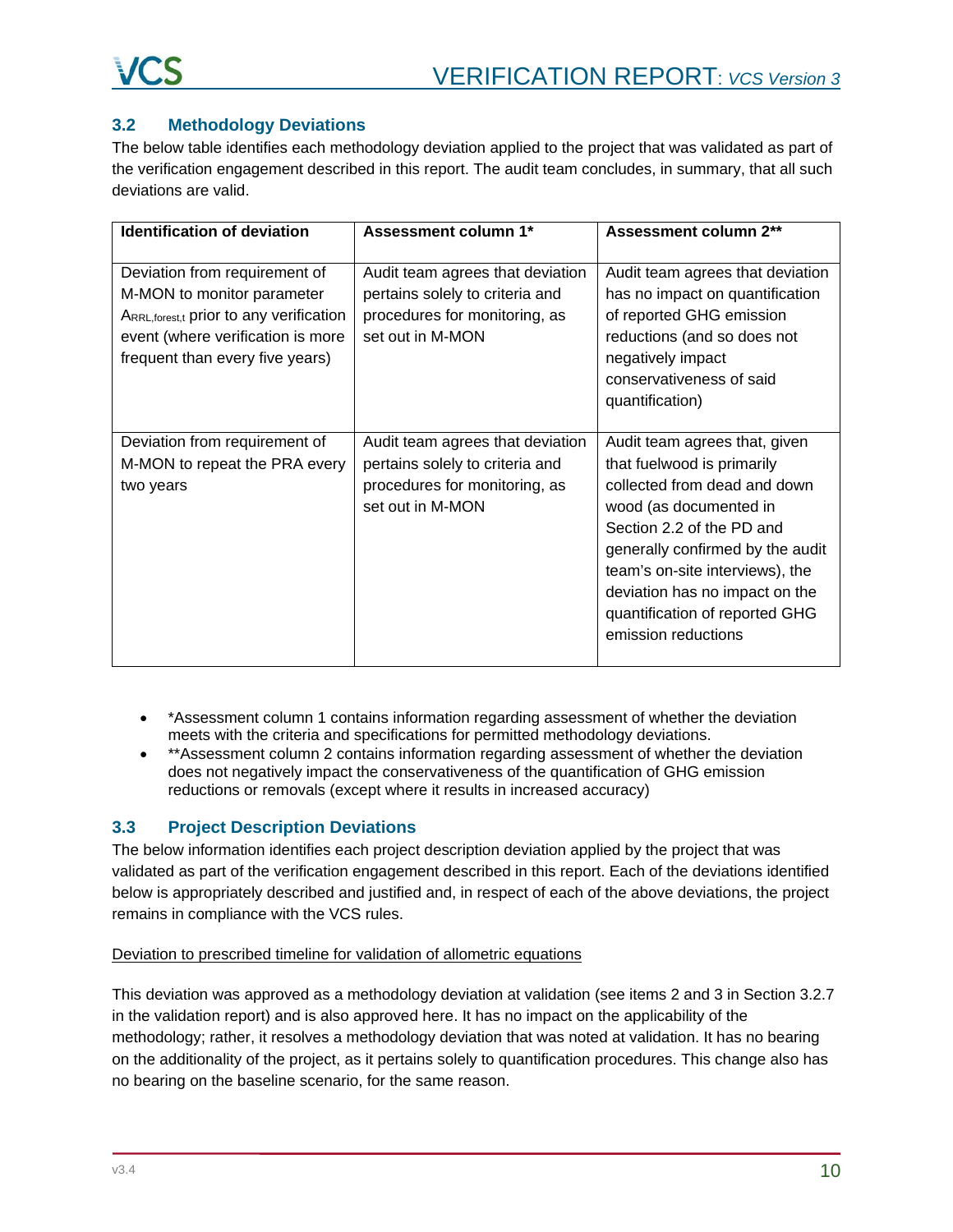In order to check that the allometric equations were appropriately validated per the guidance of CP-AB, the audit team observed the project personnel, specifically those who lead the measurement processes, re-measure trees as consistent with their inventory manual. The inventory manual has detailed guidance regarding each step of the process for measuring the trees, with specific guidance on how to approach various measuring challenges. In the field, the project personnel displayed competence with the Haglof tool to measure various tree limb shapes and lengths, as well as with the laser used to record the tree heights. The audit team observed the remeasurement process for a mangrove tree and for two terrestrial trees included in the data collection process by the project personnel (numbers 17 and 42). The audit team prompted the project personnel to re-measure the tree height and re-measure long tree limb sections, and there was little variation between the initial and subsequent measurements.

Subsequently, the audit team undertook desk-based calculation checks of the quantification in the reporting workbooks /2/ /3/ and confirmed the results presented in the report /1/ to be accurate. The allometric equations were confirmed to have been duly validated in accordance with the requirements of CP-AB. In conclusion, the project description deviation is valid.

#### Deviation to prescribed timeline for PRA data collection

This change has no impact on the applicability of the methodology. Through application of professional judgment, the audit team agrees that the likelihood of degradation within the project area is relatively rare, given the other fuel sources readily available to local communities. In conclusion, the project description deviation is valid. Note that this project description also constitutes a methodology deviation, as discussed under Section 3.2 above.

### Deviation to delineation of project areas and leakage belts

This change has no impact on the applicability of the methodology, as it does not result in nonconformance to any requirements of the methodology, as confirmed by a thorough review against relevant requirements. Through review of the documentation provided, the audit team has reasonable assurance that no new methodology deviations have been invoked by the change in project areas and leakage belts, above and beyond those methodology deviations already approved at validation. The evidence provided by project personnel /32/ /33/ suggests that the settlement density in the Cacheu leakage belt is slightly outside the required thresholds established by BL-UP. However, this is not a new methodology deviation because it is simply a new expression of the same general trend that the leakage belts are slightly outside the range of parameters set by BL-UP, for the reasons that were approved as a methodology deviation at validation. Therefore, the audit team agrees that the project remains in conformance with the methodology to the extent that such conformance was maintained at validation. In order to confirm that the deviation was appropriately implemented, the audit team performed spot checks on the revised project boundary /12/ and leakage belt /13/ shapefiles to confirm that:

- The project areas, as delineated in the revised project boundary shapefiles /12/, did not increase in size relative to the boundaries that were approved at validation.
- The removal of any area excised from the project area and leakage belt boundaries, relative to the boundaries approved at validation, was justified (the audit team was concerned about the possibility that certain areas could be removed from the project boundary due to deforestation that occurred after the project start date, which could have resulted in corruption of the principle that carbon stock change occurring in the project boundary during the project crediting period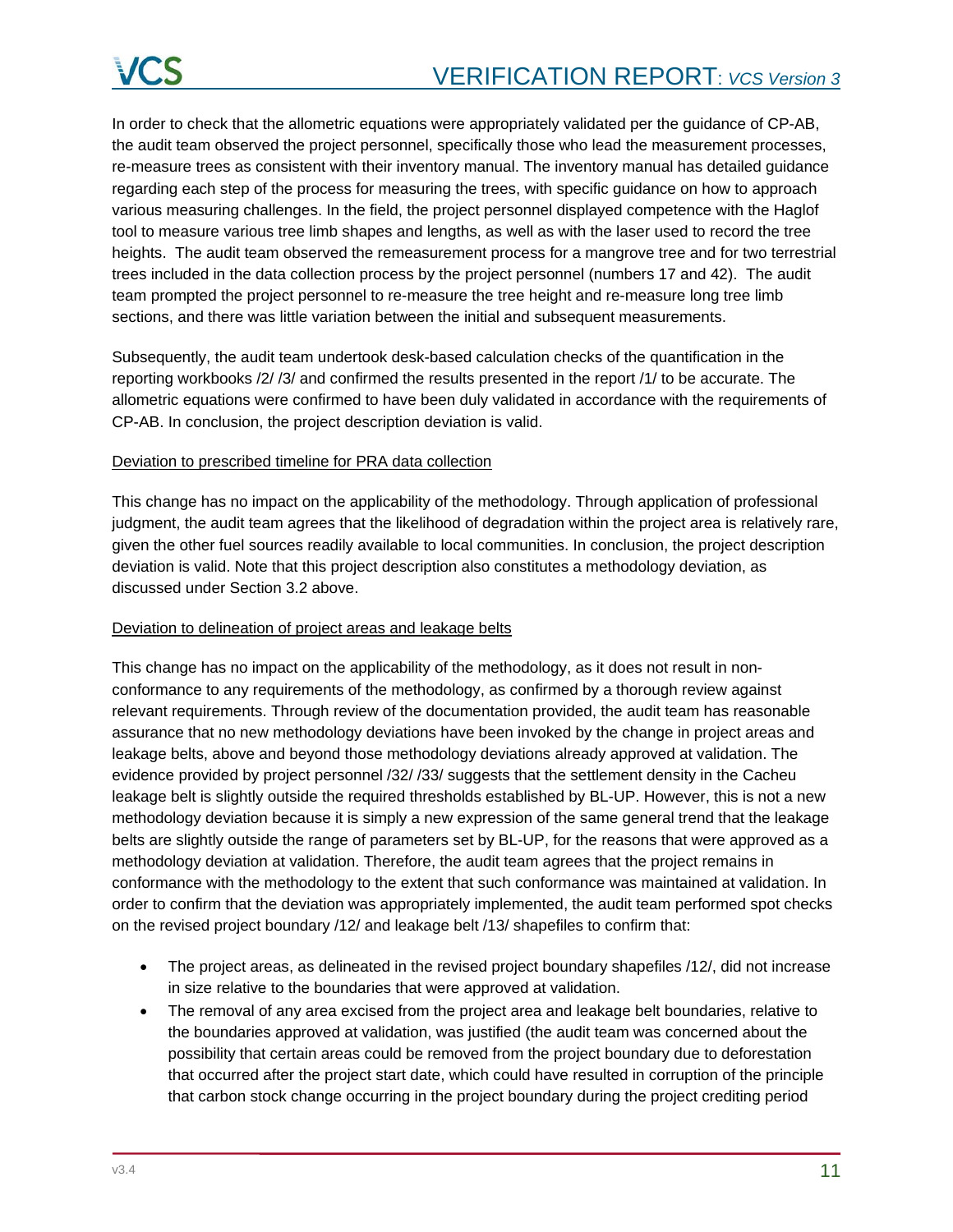

must be duly accounted for; the audit team was able to confirm that a sound basis existed to excise areas from the project areas and leakage belts due to those areas having been nonforest as of the project start date).

- The accuracy assessment for the 2011 classification, as used to identify the boundaries of the revised project areas and leakage belts, was correctly performed and its results are accurately summarized in the forest mapping report /5/.
- Baseline carbon stock changes in the project areas and leakage belts, as reported in Tables 14 and 15 of the MR, respectively (and repeated in Table 23 as pertains to the leakage belts), are correctly recalculated in the revised baseline workbook /11/ based upon the quantification approved at validation, but with the calculation of Equations 5 and 6 of BL-UP updated to reflect the sizes of the revised project areas and leakage belts.

This change has no bearing on the additionality of the project, as the modest reduction in the size of the project areas has not had any impact on the claims of the project proponent relating to the additionality of the project, as documented in Section 2.5 of the PD. This change also has no bearing on the baseline scenario, as the same baseline scenario documented in Section 2.5 of the PD exists within the revised project areas as existed within the original project areas. In conclusion, the project description deviation is valid.

#### Change to quantification of post-deforestation carbon stock

This change has no impact on the applicability of the methodology, as it does not result in nonconformance to any requirements of the methodology, as confirmed by a thorough review against relevant requirements. The audit team can confirm that it is stated in the parameter table for C<sub>AB</sub> nontree,i on p. 42 of BL-UP that "Herbaceous vegetation considered de minimis in all instances". This requirement to consider herbaceous biomass to be zero in the baseline was missed during the validation audit.

The following is indicated in Section 3.1.5 of the PD: "As previously mentioned, the main agents of deforestation in GB are the local population, who clear land for subsistence agriculture. The main agricultural product is rice, which is planted in two different systems: dry land rice and wetland rice. Therefore, subsistence agriculture from both dry land and wetland is the only post-deforestation land-use mapped." The audit team agrees that rice is not a woody plant and so would be considered "herbaceous" in the GHG accounting sense of the word. Therefore, the audit team agrees that post-deforestation carbon stock should be considered de minimis and assumed to be zero in both the baseline and project scenarios.

This change has no bearing on the additionality of the project, as it pertains solely to quantification procedures. This change also has no bearing on the baseline scenario, for the same reason. In conclusion, the project description deviation is valid.

### <span id="page-11-0"></span>**3.4 Grouped Project**

This section is not applicable, as the project is not a grouped project.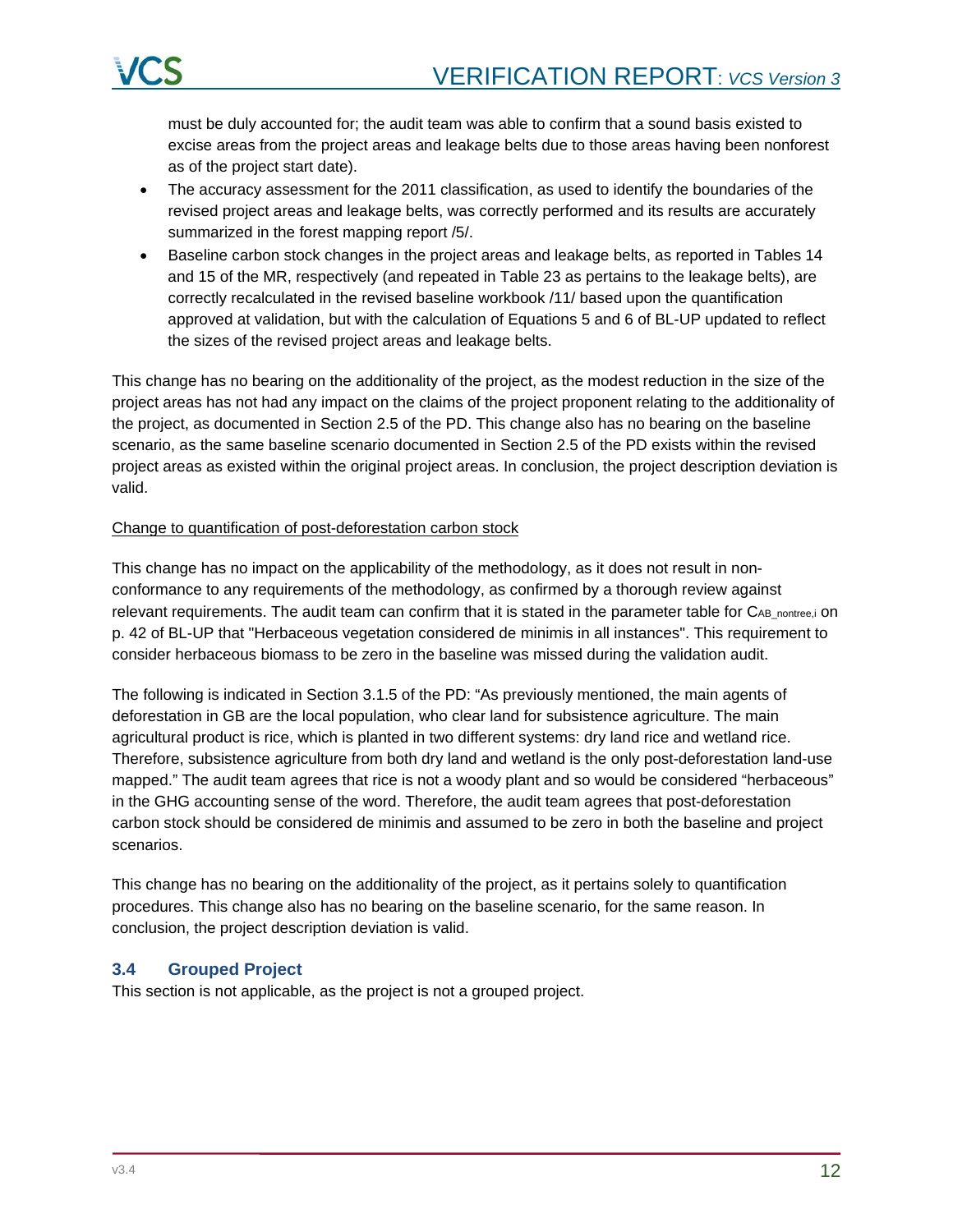# <span id="page-12-0"></span>**4 VERIFICATION FINDINGS**

# <span id="page-12-1"></span>**4.1 Project Implementation Status**

# **4.1.1 Implementation Status of the Project Activity(s)**

The steps taken by the audit team to assess each of the following items is specified below.

| Item                                                                                                                                                                                                                                                                                | <b>Verification findings</b>                                                                                                                                                                                                                                                                                                                                                                   |  |  |
|-------------------------------------------------------------------------------------------------------------------------------------------------------------------------------------------------------------------------------------------------------------------------------------|------------------------------------------------------------------------------------------------------------------------------------------------------------------------------------------------------------------------------------------------------------------------------------------------------------------------------------------------------------------------------------------------|--|--|
| Existence of any material discrepancies between<br>project implementation and the project description                                                                                                                                                                               | Through interviews with project personnel<br>$\bullet$<br>and local communities (see Section 2.3<br>above) and on-site inspections (see<br>Section 2.4 above), the audit team<br>confirmed the absence of any material<br>discrepancies (aside from the duly<br>reported project description deviations<br>discussed in Section 3.3 above) between<br>the PD and implementation of the project |  |  |
| The implementation status of the monitoring plan<br>and the completeness of monitoring, including the<br>suitability of the implemented monitoring system<br>(i.e., process and schedule for obtaining,<br>recording, compiling and analyzing the monitored<br>data and parameters) | Through interviews with project personnel<br>$\bullet$<br>(see Section 2.3 above) and independent<br>checks of the monitoring process, audit<br>team confirmed that monitoring plan is<br>fully complete and operating on planned<br>intervals, excepting the deviation to the<br>timeline for the PRA (see Section 3.3<br>above)                                                              |  |  |
| The existence of any material discrepancies<br>between the actual monitoring system, and the<br>monitoring plan set out in the project description<br>and the applied methodology                                                                                                   | Through interviews with project personnel<br>$\bullet$<br>(see Section 2.3 above) and independent<br>checks of the monitoring process, audit<br>team confirmed that the monitoring<br>process has been implemented as<br>planned in the PD                                                                                                                                                     |  |  |
| Whether the GHG emission reductions or<br>removals generated by the project have become<br>included in an emissions trading program or any<br>other mechanism that includes GHG allowance<br>trading                                                                                | Through the application of professional<br>$\bullet$<br>judgment, the audit team is reasonably<br>assured that the GHG emission<br>reductions reported in the MR have not<br>been included in an emissions trading<br>program or any other mechanism that<br>includes GHG allowance trading                                                                                                    |  |  |
| Whether the project has received or sought any<br>other form of environmental credit, or has become<br>eligible to do so since validation or previous<br>verification                                                                                                               | Through the application of professional<br>$\bullet$<br>judgment, the audit team is reasonably<br>assured that project has not received or<br>sought any other form of environmental<br>credit, or has become eligible to do so<br>since validation or previous verification                                                                                                                   |  |  |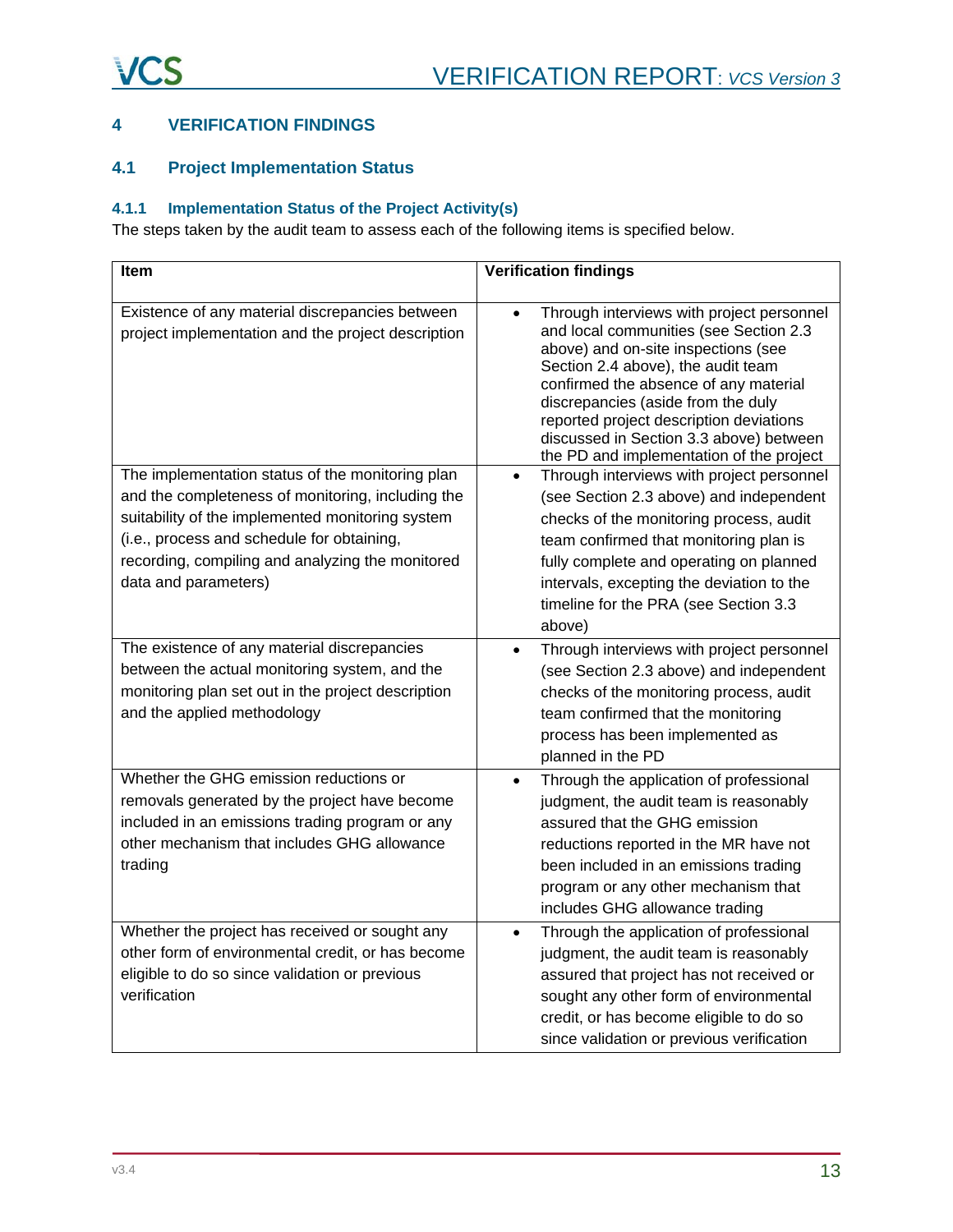| Whether the project has participated or been<br>rejected under any other GHG programs since<br>validation or previous verification | Through the application of professional<br>$\bullet$<br>judgment, the audit team is reasonably<br>assured that the project has not<br>participated or been rejected under any<br>other GHG programs since validation or<br>previous verification |  |
|------------------------------------------------------------------------------------------------------------------------------------|--------------------------------------------------------------------------------------------------------------------------------------------------------------------------------------------------------------------------------------------------|--|
| Sustainable development contributions                                                                                              | Audit team reviewed information in<br>$\bullet$<br>Section 1.10 of MR to confirm that it<br>made sense; audit team agrees that the<br>project, by design, would likely contribute<br>to any sustainable development goals                        |  |

# **4.1.2 Previously Validated Methodology Deviations**

See Section 3.2.7 of the validation report for a description of appropriateness of each of the below methodology deviations. The numbering of the deviations below follows the numbering used in Section 2.6 of the PD.

| <b>Number</b> | <b>Verification Findings</b>                                                                                                                                                                                                                                                                                                                                                                                                                |
|---------------|---------------------------------------------------------------------------------------------------------------------------------------------------------------------------------------------------------------------------------------------------------------------------------------------------------------------------------------------------------------------------------------------------------------------------------------------|
| 01            | This deviation continues to be applicable because the Delaney equation has been used to<br>calculate palm biomass for purposes of production of the MR.                                                                                                                                                                                                                                                                                     |
| 02            | This deviation continues to be applicable because the Chave equation has been used to<br>calculate mangrove biomass for purposes of production of the MR. See Section 3.3 above<br>regarding actions undertaken by the audit team to confirm that the equation has been<br>successfully "validated" per the requirements of CP-AB.                                                                                                          |
| 03            | This deviation continues to be applicable because the Chave equation has been used to<br>calculate terrestrial forest biomass for purposes of production of the MR. See Section 3.3<br>above regarding actions undertaken by the audit team to confirm that the equation has been<br>successfully "validated" per the requirements of CP-AB.                                                                                                |
| 04            | This deviation continues to be applicable because distinct carbon stock estimates are<br>applied to the portions of the project areas and leakage belts within the respective parks for<br>purposes of calculating carbon stock changes in the said areas during the monitoring<br>period. In addition, the project areas and leakage belts were separated into different national<br>parks for purposes of calculating baseline emissions. |
| 05            | This deviation no longer applies because it pertained strictly to the ex-ante calculation<br>procedure in LK-ASU and does not pertain to ex-post quantification.                                                                                                                                                                                                                                                                            |
| 06            | This deviation no longer applies because, as documented in Annexes I-III of the PRA report<br>/8/, the sampling frame for the most recent PRA included all villages within two kilometers of<br>either the project areas or the leakage belts (as opposed to the prior PRA which, as                                                                                                                                                        |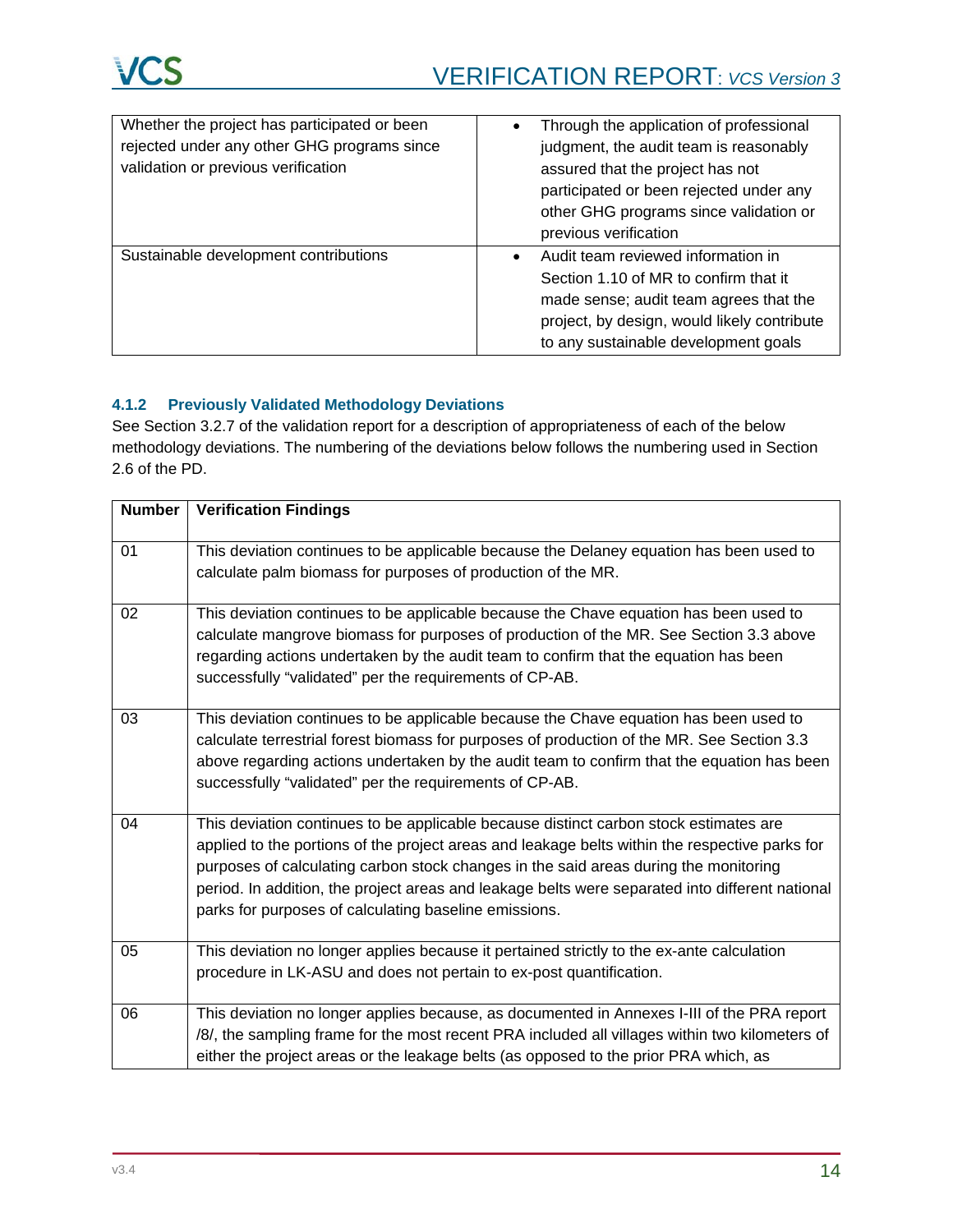

|    | documented in Section 2.6 of the PD only included villages within two kilometers of the<br>project areas in the sampling frame).                                                                                                                                         |
|----|--------------------------------------------------------------------------------------------------------------------------------------------------------------------------------------------------------------------------------------------------------------------------|
| 07 | This deviation continues to be applicable insofar as the quantification of baseline, project<br>and/or leakage emissions continues to utilize boundaries for the leakage belts and RRDs<br>that are, in some cases, not compliant with the relevant criteria from BL-UP. |

#### **4.1.3 Previously Validated Project Description Deviations**

This section is not applicable, as no project description deviations have previously been validated.

### **4.1.4 Overall Conclusion**

In summary, with the exception of the deviations to the project description as discussed above, the audit team can confirm that the project has been implemented as described in the validated project description.

### <span id="page-14-0"></span>**4.2 Accuracy of GHG Emission Reduction and Removal Calculations**

The GHG emission reductions and/or removals have been quantified correctly in accordance with the project description and (with the exception of the methodology deviations discussed in Section 3.2 above) with the applied methodology.

The GHG emission reductions and/or removals have been quantified correctly in accordance with the project description and with the applied methodology.

For all instances in which values were transcribed between datasets (e.g., transcription from the project description to reporting workbooks, or between reporting workbooks), the audit team carefully traced values to ensure the absence of manual transposition errors.

An identification of the data and parameters used to calculate the GHG emission reductions and/or removals, and a description of the steps taken to assess each of them, follows.

|                       | Steps taken by audit<br>team to assess                                              |                                                                                                                |                                                                                                      |
|-----------------------|-------------------------------------------------------------------------------------|----------------------------------------------------------------------------------------------------------------|------------------------------------------------------------------------------------------------------|
| <b>Data/Parameter</b> | <b>Accuracy of GHG</b><br>emission reductions<br>and removals                       | Whether<br>methods/formulae set out<br>in project description<br>have been followed                            | <b>Appropriateness of</b><br>default values                                                          |
| <b>CF</b>             | N/A (this parameter<br>was not used to<br>directly produce any<br>input assessed at | N/A (this parameter was not<br>used to directly produce any<br>input assessed at<br>verification; it pertained | N/A (this parameter was<br>not used to directly<br>produce any input<br>assessed at verification; it |

### **4.2.1 Data and Parameters Available at Validation**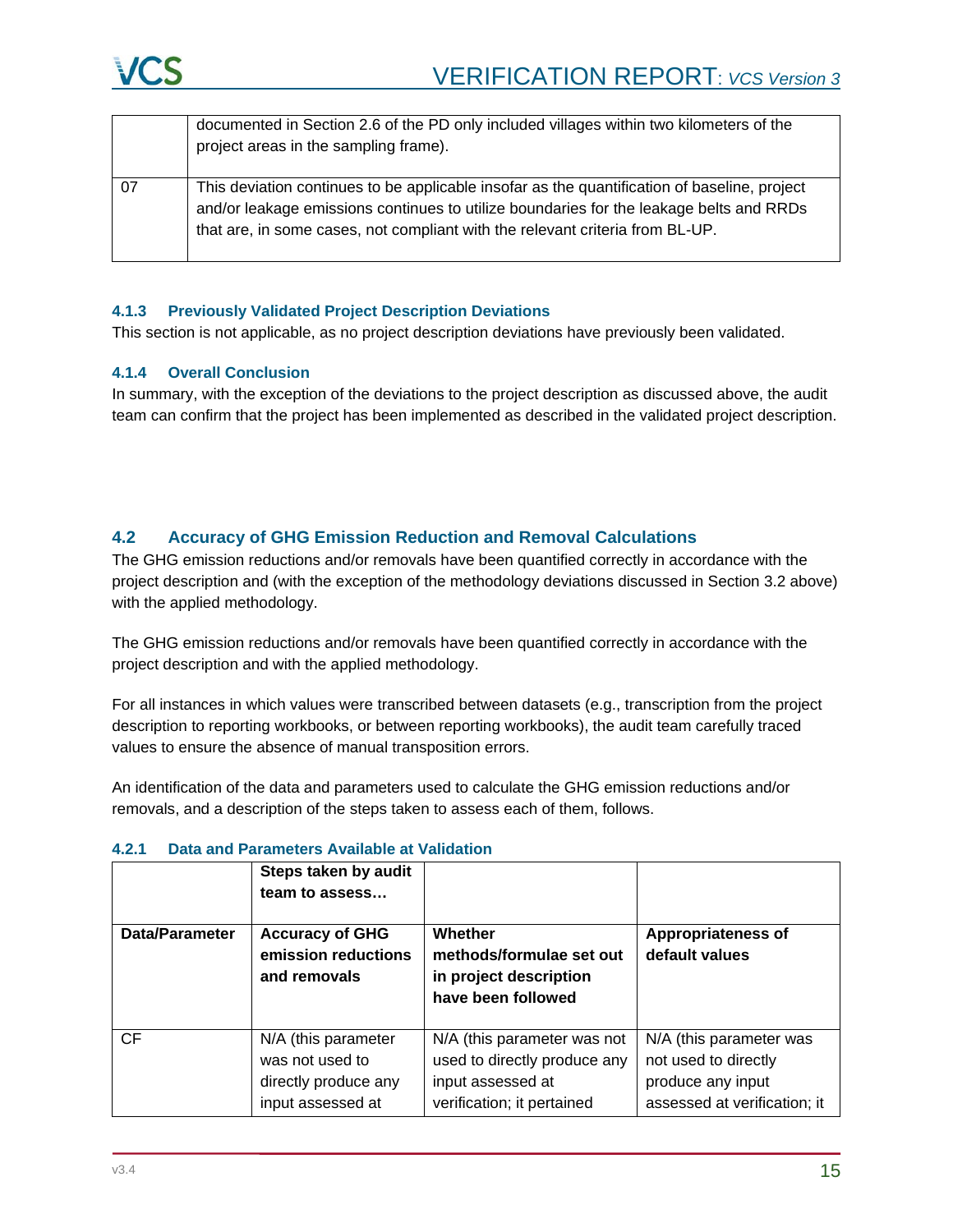

|                                                                          | Steps taken by audit                                                                                                                                                                    |                                                                                                                                                                                |                                                                                                                                                                                   |
|--------------------------------------------------------------------------|-----------------------------------------------------------------------------------------------------------------------------------------------------------------------------------------|--------------------------------------------------------------------------------------------------------------------------------------------------------------------------------|-----------------------------------------------------------------------------------------------------------------------------------------------------------------------------------|
|                                                                          | team to assess                                                                                                                                                                          |                                                                                                                                                                                |                                                                                                                                                                                   |
| Data/Parameter                                                           | <b>Accuracy of GHG</b><br>emission reductions<br>and removals                                                                                                                           | Whether<br>methods/formulae set out<br>in project description<br>have been followed                                                                                            | Appropriateness of<br>default values                                                                                                                                              |
|                                                                          | verification; it<br>pertained solely to<br>quantification that was<br>assessed at<br>validation)                                                                                        | solely to quantification that<br>was assessed at validation)                                                                                                                   | pertained solely to<br>quantification that was<br>assessed at validation)                                                                                                         |
| COMF <sub>i</sub> , G <sub>g,i</sub>                                     | N/A (these<br>parameters not<br>directly used; no<br>emissions from<br>burning during<br>monitoring period)                                                                             | N/A (these parameters not<br>directly used; no emissions<br>from burning during<br>monitoring period)                                                                          | N/A (these parameters not<br>directly used; no<br>emissions from burning<br>during monitoring period)                                                                             |
| $D_j$                                                                    | N/A (this parameter<br>was not used to<br>directly produce any<br>input assessed at<br>verification; it<br>pertained solely to<br>quantification that was<br>assessed at<br>validation) | N/A (this parameter was not<br>used to directly produce any<br>input assessed at<br>verification; it pertained<br>solely to quantification that<br>was assessed at validation) | N/A (this parameter was<br>not used to directly<br>produce any input<br>assessed at verification; it<br>pertained solely to<br>quantification that was<br>assessed at validation) |
| $f_{\text{palm}}(X,Y),$<br>Trerrestrial_forest (X,Y),<br>fmangrove (X,Y) | <b>Calculation checks</b><br>and on-site<br>inspections to confirm<br>that these equations<br>were duly validated<br>per the requirements<br>in C-AP (see Section<br>3.3 above)         | Confirmation that these<br>same equations were<br>contained in the PD and<br>assessed at validation                                                                            | N/A                                                                                                                                                                               |
| R                                                                        | N/A (this parameter<br>was not used to<br>directly produce any<br>input assessed at<br>verification; it<br>pertained solely to<br>quantification that was                               | N/A (this parameter was not<br>used to directly produce any<br>input assessed at<br>verification; it pertained<br>solely to quantification that<br>was assessed at validation) | N/A (this parameter was<br>not used to directly<br>produce any input<br>assessed at verification; it<br>pertained solely to                                                       |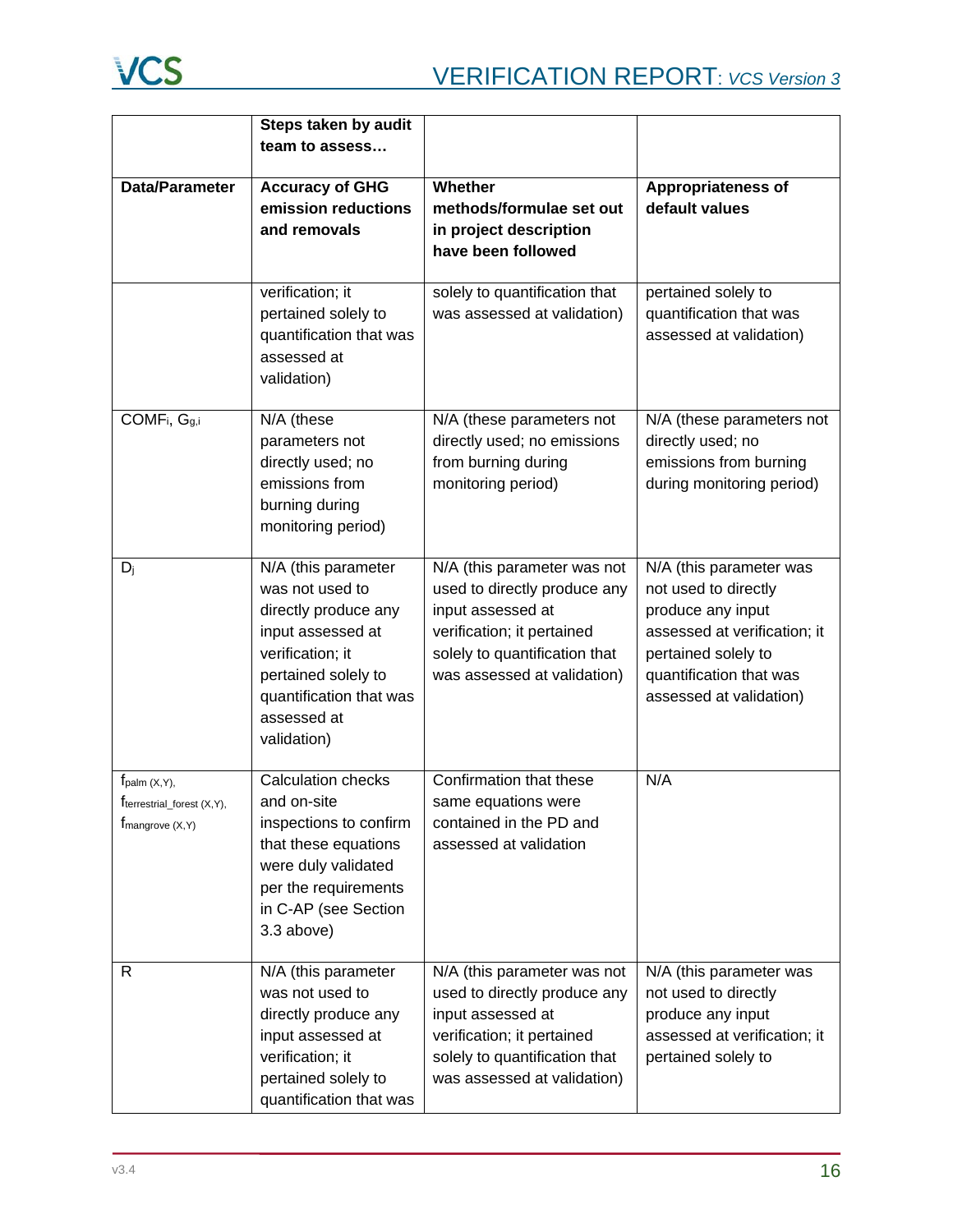

|                | Steps taken by audit<br>team to assess                        |                                                                                     |                                                    |
|----------------|---------------------------------------------------------------|-------------------------------------------------------------------------------------|----------------------------------------------------|
| Data/Parameter | <b>Accuracy of GHG</b><br>emission reductions<br>and removals | Whether<br>methods/formulae set out<br>in project description<br>have been followed | <b>Appropriateness of</b><br>default values        |
|                | assessed at<br>validation)                                    |                                                                                     | quantification that was<br>assessed at validation) |

# **4.2.2 Data and Parameters Monitored**

|                    | Steps taken by audit<br>team to assess                                                                                                                                                                                                                                                                                                                                                                                                               |                                                                                                                                  |                                             |
|--------------------|------------------------------------------------------------------------------------------------------------------------------------------------------------------------------------------------------------------------------------------------------------------------------------------------------------------------------------------------------------------------------------------------------------------------------------------------------|----------------------------------------------------------------------------------------------------------------------------------|---------------------------------------------|
| Data/Param<br>eter | <b>Accuracy of GHG</b><br>emission reductions and<br>removals                                                                                                                                                                                                                                                                                                                                                                                        | Whether<br>methods/formulae set out<br>in project description<br>have been followed                                              | <b>Appropriateness of</b><br>default values |
| C <sub>OLB</sub>   | Confirmed that the<br>$\bullet$<br>value used was the<br>same value<br>approved at<br>validation (as<br>indicated in<br>Section 3.3 of PD)<br>Conducted internet<br>searches to<br>confirm that, as of<br>8 August 2019, the<br>most recent<br>national<br>communication on<br>climate change<br>from Guinea-<br>Bissau was still the<br>Second<br>Communication<br>and, therefore, the<br>validated value<br>continued to be the<br>most up-to-date | N/A (no updates were<br>made to the value approved<br>at validation)                                                             | N/A (value was approved<br>at validation)   |
| $C_{LB}$           | <b>Undertook</b><br>$\bullet$<br>calculation checks<br>to confirm this<br>parameter was<br>correctly<br>recalculated, in the<br>"Leakage                                                                                                                                                                                                                                                                                                             | <b>Undertook calculation</b><br>checks to confirm that a<br>weighted average, as set<br>out in Section 3.3 of PD,<br>was applied | N/A (no default values<br>used)             |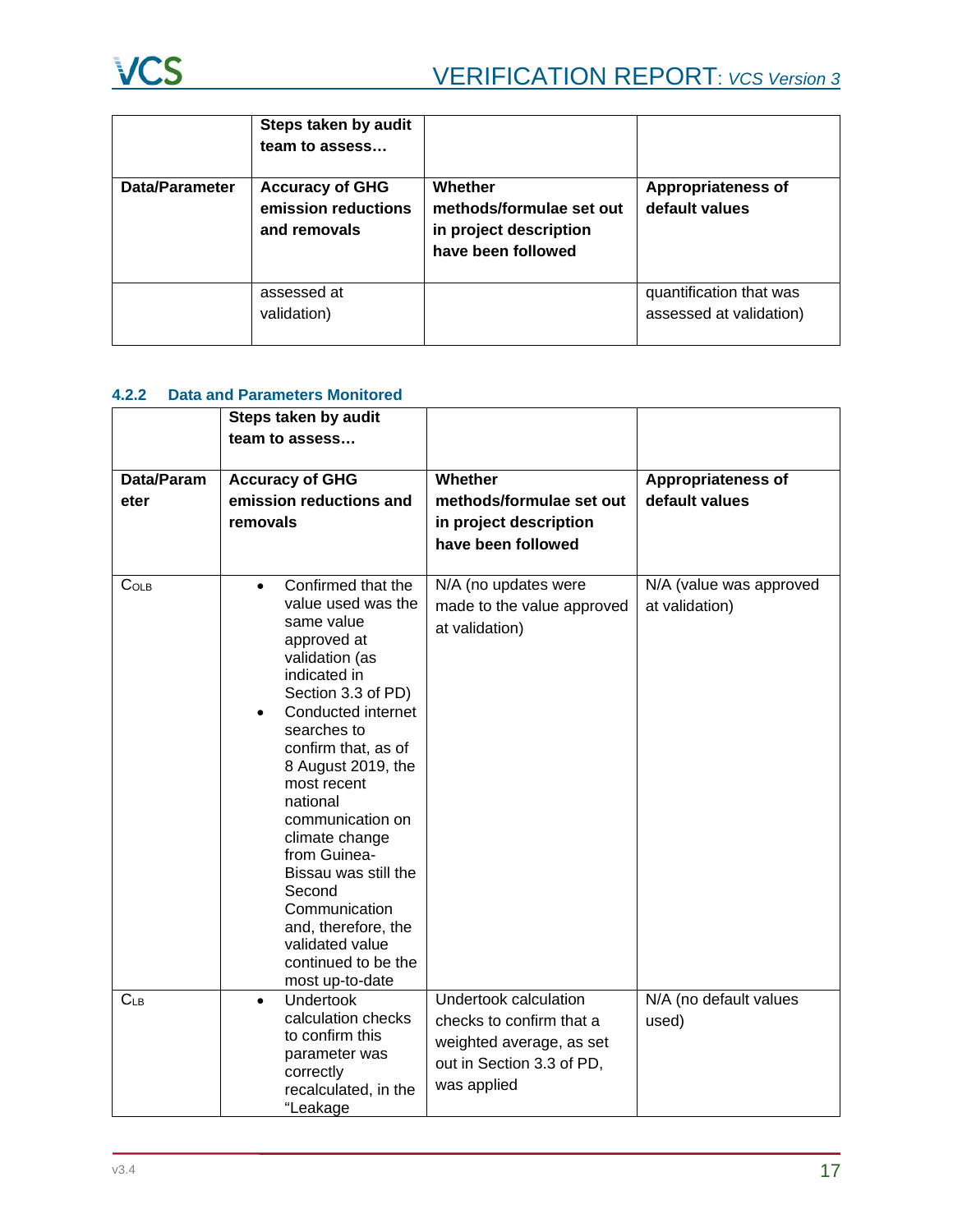

|                                      | Steps taken by audit                                                                                                                                                                                                                                                                                                                                                                                                                                                                                                                                                                                                                                          |                                                                                                                                                                                                                      |                                 |
|--------------------------------------|---------------------------------------------------------------------------------------------------------------------------------------------------------------------------------------------------------------------------------------------------------------------------------------------------------------------------------------------------------------------------------------------------------------------------------------------------------------------------------------------------------------------------------------------------------------------------------------------------------------------------------------------------------------|----------------------------------------------------------------------------------------------------------------------------------------------------------------------------------------------------------------------|---------------------------------|
|                                      | team to assess                                                                                                                                                                                                                                                                                                                                                                                                                                                                                                                                                                                                                                                |                                                                                                                                                                                                                      |                                 |
| Data/Param                           | <b>Accuracy of GHG</b>                                                                                                                                                                                                                                                                                                                                                                                                                                                                                                                                                                                                                                        | Whether                                                                                                                                                                                                              | Appropriateness of              |
| eter                                 | emission reductions and                                                                                                                                                                                                                                                                                                                                                                                                                                                                                                                                                                                                                                       | methods/formulae set out                                                                                                                                                                                             | default values                  |
|                                      | removals                                                                                                                                                                                                                                                                                                                                                                                                                                                                                                                                                                                                                                                      | in project description                                                                                                                                                                                               |                                 |
|                                      |                                                                                                                                                                                                                                                                                                                                                                                                                                                                                                                                                                                                                                                               | have been followed                                                                                                                                                                                                   |                                 |
|                                      |                                                                                                                                                                                                                                                                                                                                                                                                                                                                                                                                                                                                                                                               |                                                                                                                                                                                                                      |                                 |
|                                      | Emissions"<br>worksheet in the<br>monitoring<br>workbook /10/, on<br>the basis of the<br>revised leakage<br>belt shapefiles /13/                                                                                                                                                                                                                                                                                                                                                                                                                                                                                                                              |                                                                                                                                                                                                                      |                                 |
| MANFOR,<br>PROTFOR,<br><b>TOTFOR</b> | N/A (values not<br>$\bullet$<br>used)                                                                                                                                                                                                                                                                                                                                                                                                                                                                                                                                                                                                                         | N/A (values not used)                                                                                                                                                                                                | N/A (values not used)           |
| PROPIMM,<br><b>PROPRES</b>           | Conducted<br>$\bullet$<br>interviews with<br>groups of<br>community<br>members in a<br>sample of the<br>communities<br>interviewed by<br>project personnel.<br>These interviews<br>were conducted in<br>a manner which<br>replicated the<br>questions asked by<br>project personnel,<br>and specifically<br>addressed whether<br>community<br>members were<br>aware of increased<br>immigration. The<br>audit team<br>interviewed project<br>personnel<br>regarding the<br>community<br>interview<br>processes and<br>results included in<br>the PRA, and<br>reviewed interview<br>sheets for a<br>sample of<br>communities. The<br>audit team's<br>community | Interviews, document<br>review and on-site<br>inspection to confirm that<br>the methods set out in<br>Sections 4.3.2 (under<br>"Emissions due to Illegal<br>Degradation") and 4.3.3 of<br>PD have been duly utilized | N/A (no default values<br>used) |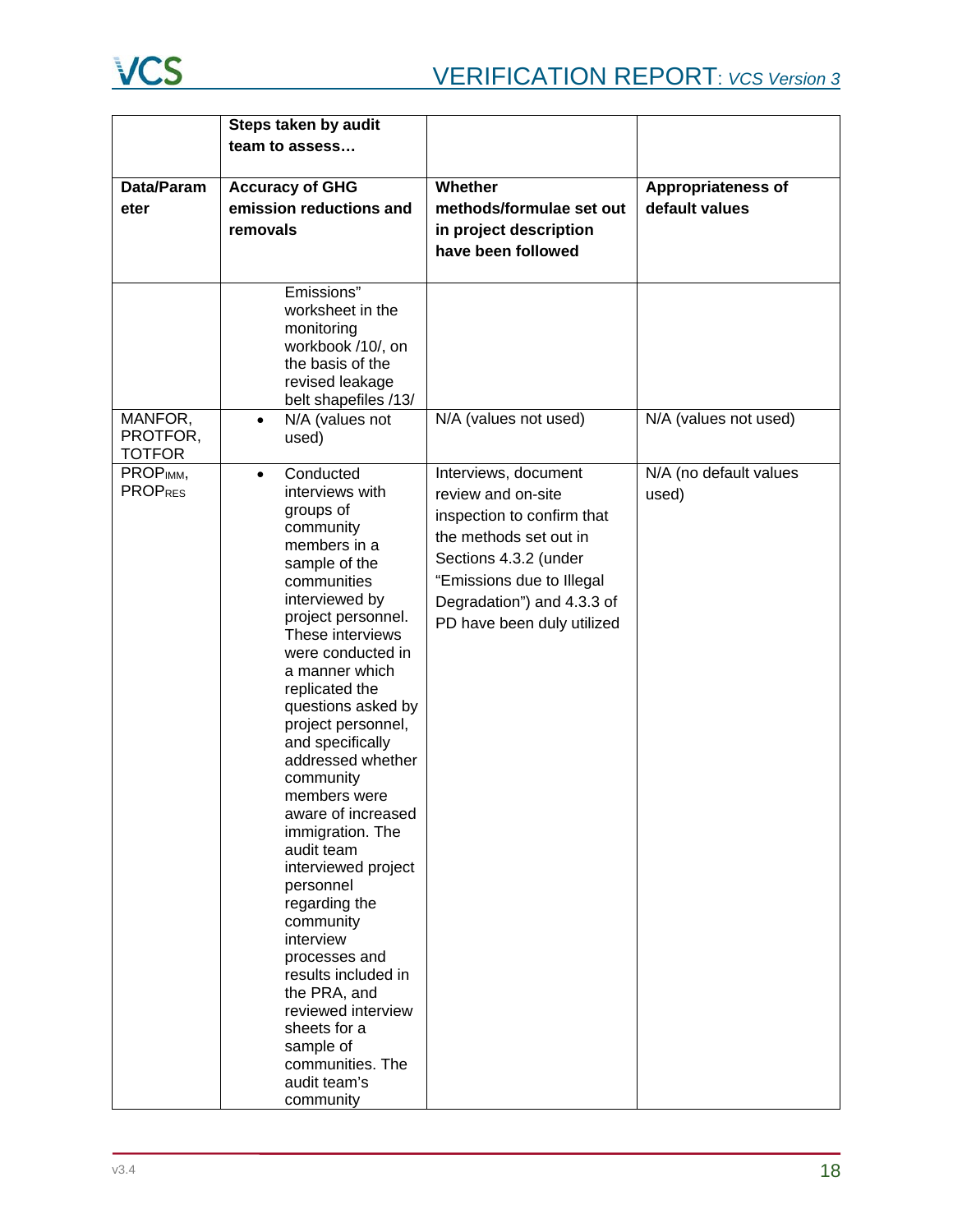

|                           | Steps taken by audit                           |                                                     |                           |
|---------------------------|------------------------------------------------|-----------------------------------------------------|---------------------------|
|                           | team to assess                                 |                                                     |                           |
|                           |                                                |                                                     |                           |
| Data/Param                | <b>Accuracy of GHG</b>                         | Whether                                             | <b>Appropriateness of</b> |
| eter                      | emission reductions and                        | methods/formulae set out                            | default values            |
|                           | removals                                       | in project description                              |                           |
|                           |                                                | have been followed                                  |                           |
|                           |                                                |                                                     |                           |
|                           | interview results<br>were consistent           |                                                     |                           |
|                           | with the PRA                                   |                                                     |                           |
|                           | analysis of<br>deforestation                   |                                                     |                           |
|                           | caused by                                      |                                                     |                           |
|                           | immigrating                                    |                                                     |                           |
|                           | populations.                                   |                                                     |                           |
| ARRD, unplanned, h        | N/A (value not<br>$\bullet$<br>monitored until | N/A (value not monitored<br>until baseline renewal) | N/A (value not monitored  |
| rp                        | baseline renewal)                              |                                                     | until baseline renewal)   |
| $A_i$                     | Independent<br>$\bullet$                       | Independent recalculation                           | N/A (no default values    |
|                           | recalculation of                               | using the land-cover                                | used)                     |
|                           | area based on the                              | classification confirmed at                         |                           |
|                           | project area /12/<br>and leakage belt          | validation to confirm that                          |                           |
|                           | /13/ shapefiles and                            | the same methods have                               |                           |
|                           | the land-class file                            | been used                                           |                           |
|                           | assessed at                                    |                                                     |                           |
|                           | validation /14/ and<br>comparison with         |                                                     |                           |
|                           | reported results to                            |                                                     |                           |
|                           | confirm that                                   |                                                     |                           |
|                           | reported results                               |                                                     |                           |
|                           | accurately<br>characterize the                 |                                                     |                           |
|                           | condition of the                               |                                                     |                           |
|                           | project areas as of                            |                                                     |                           |
|                           | the beginning of                               |                                                     |                           |
|                           | the verification                               |                                                     |                           |
| Regional                  | period<br>N/A (value not<br>$\bullet$          | N/A (value not monitored                            | N/A (value not monitored  |
| <b>Forest Cover</b>       | monitored until                                | until baseline renewal)                             | until baseline renewal)   |
| / Non-Forest              | baseline renewal)                              |                                                     |                           |
| Cover<br><b>Benchmark</b> |                                                |                                                     |                           |
| Map                       |                                                |                                                     |                           |
| Project                   | Review of forest<br>$\bullet$                  | Reviewed the process, as                            | N/A (no default values    |
| <b>Forest Cover</b>       | mapping report /5/                             | documented in the forest                            | used)                     |
| <b>Benchmark</b>          | and interviews with                            | mapping report /5/, against                         |                           |
| Map,<br>Leakage Belt      | project personnel<br>to confirm that           | Sections 4.3.2 (under                               |                           |
| <b>Forest Cover</b>       | good practices in                              | "Emissions due to                                   |                           |
| <b>Benchmark</b>          | remote sensing                                 | deforestation and natural                           |                           |
| Map,                      | (for radiometric                               | disturbances") and 4.3.3 in                         |                           |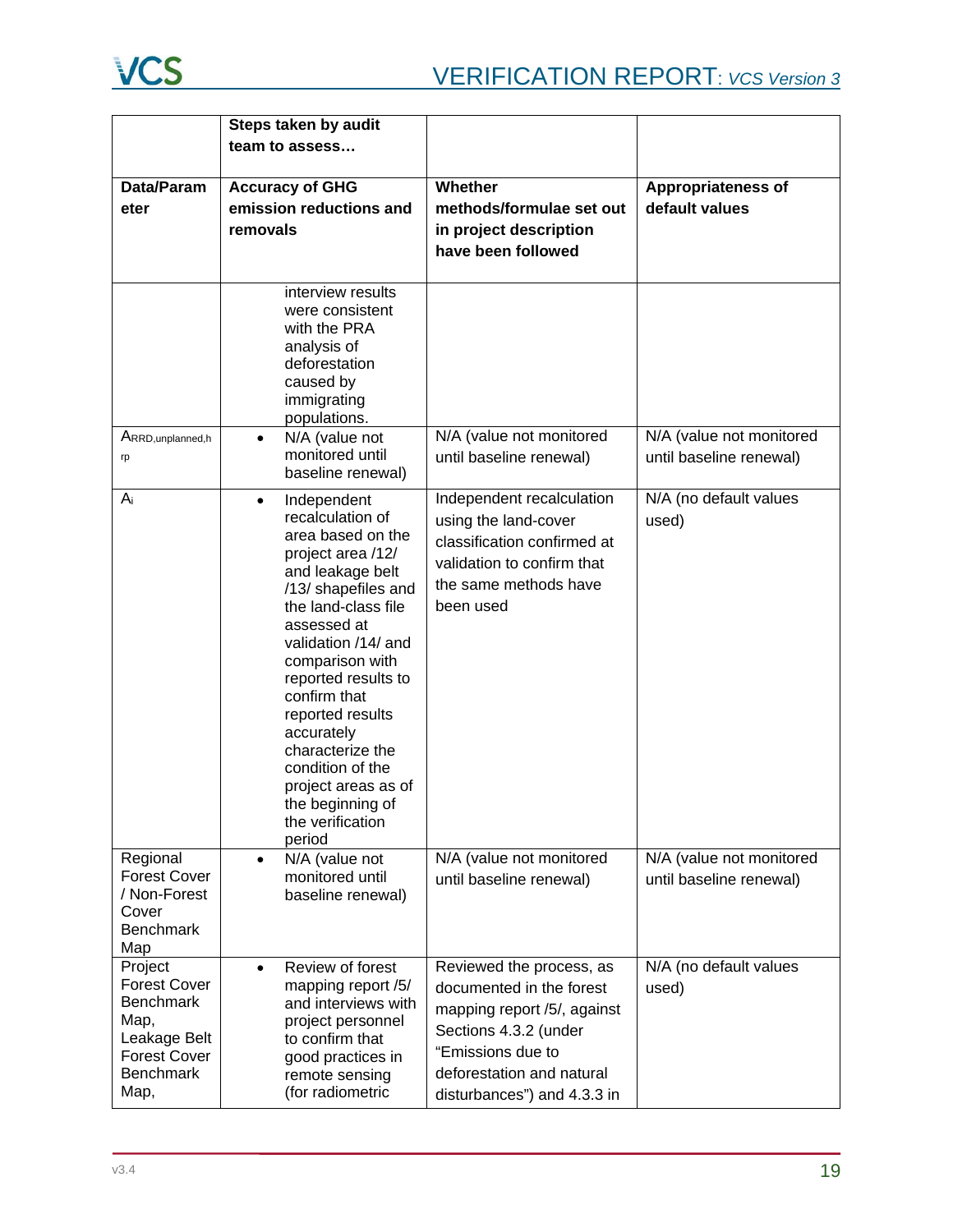|                                                                                                                  | Steps taken by audit                                                                                                                                                                                                                                                                                                                                                                                                                                                                                                                                                                         |                                                                                                                                                                                                                      |                                 |
|------------------------------------------------------------------------------------------------------------------|----------------------------------------------------------------------------------------------------------------------------------------------------------------------------------------------------------------------------------------------------------------------------------------------------------------------------------------------------------------------------------------------------------------------------------------------------------------------------------------------------------------------------------------------------------------------------------------------|----------------------------------------------------------------------------------------------------------------------------------------------------------------------------------------------------------------------|---------------------------------|
|                                                                                                                  | team to assess                                                                                                                                                                                                                                                                                                                                                                                                                                                                                                                                                                               |                                                                                                                                                                                                                      |                                 |
|                                                                                                                  |                                                                                                                                                                                                                                                                                                                                                                                                                                                                                                                                                                                              |                                                                                                                                                                                                                      |                                 |
| Data/Param                                                                                                       | <b>Accuracy of GHG</b>                                                                                                                                                                                                                                                                                                                                                                                                                                                                                                                                                                       | Whether                                                                                                                                                                                                              | <b>Appropriateness of</b>       |
| eter                                                                                                             | emission reductions and                                                                                                                                                                                                                                                                                                                                                                                                                                                                                                                                                                      | methods/formulae set out                                                                                                                                                                                             | default values                  |
|                                                                                                                  | removals                                                                                                                                                                                                                                                                                                                                                                                                                                                                                                                                                                                     | in project description                                                                                                                                                                                               |                                 |
|                                                                                                                  |                                                                                                                                                                                                                                                                                                                                                                                                                                                                                                                                                                                              | have been followed                                                                                                                                                                                                   |                                 |
|                                                                                                                  |                                                                                                                                                                                                                                                                                                                                                                                                                                                                                                                                                                                              |                                                                                                                                                                                                                      |                                 |
| Project<br><b>Forest Cover</b><br>Monitoring<br>Map,<br>Leakage Belt<br><b>Forest Cover</b><br>Monitoring<br>Map | correction, image<br>interpretation, etc.)<br>were followed<br>Independent check<br>$\bullet$<br>on accuracy<br>assessment of the<br>mapping products<br>/15//16/, based on<br>review of high-<br>resolution imagery,<br>to confirm that the                                                                                                                                                                                                                                                                                                                                                 | the PD to confirm<br>consistency                                                                                                                                                                                     |                                 |
|                                                                                                                  | outcome of the<br>accuracy<br>assessment is<br>accurately reported                                                                                                                                                                                                                                                                                                                                                                                                                                                                                                                           |                                                                                                                                                                                                                      |                                 |
| Degradation<br><b>PRA Results</b>                                                                                | Conducted<br>$\bullet$<br>interviews with<br>groups of<br>community<br>members in a<br>sample of the<br>communities<br>interviewed by<br>project personnel.<br>These interviews<br>were conducted in<br>a manner which<br>replicated the<br>questions asked by<br>project personnel,<br>and specifically<br>addressed the<br>potential for illegal<br>extraction of trees.<br>Community<br>members were<br>interviewed<br>regarding the<br>prevalence of trees<br>being cut for<br>firewood, charcoal,<br>and timber. The<br>audit team<br>interviewed project<br>personnel<br>regarding the | Interviews, document<br>review and on-site<br>inspection to confirm that<br>the methods set out in<br>Sections 4.3.2 (under<br>"Emissions due to Illegal<br>Degradation") and 4.3.3 of<br>PD have been duly utilized | N/A (no default values<br>used) |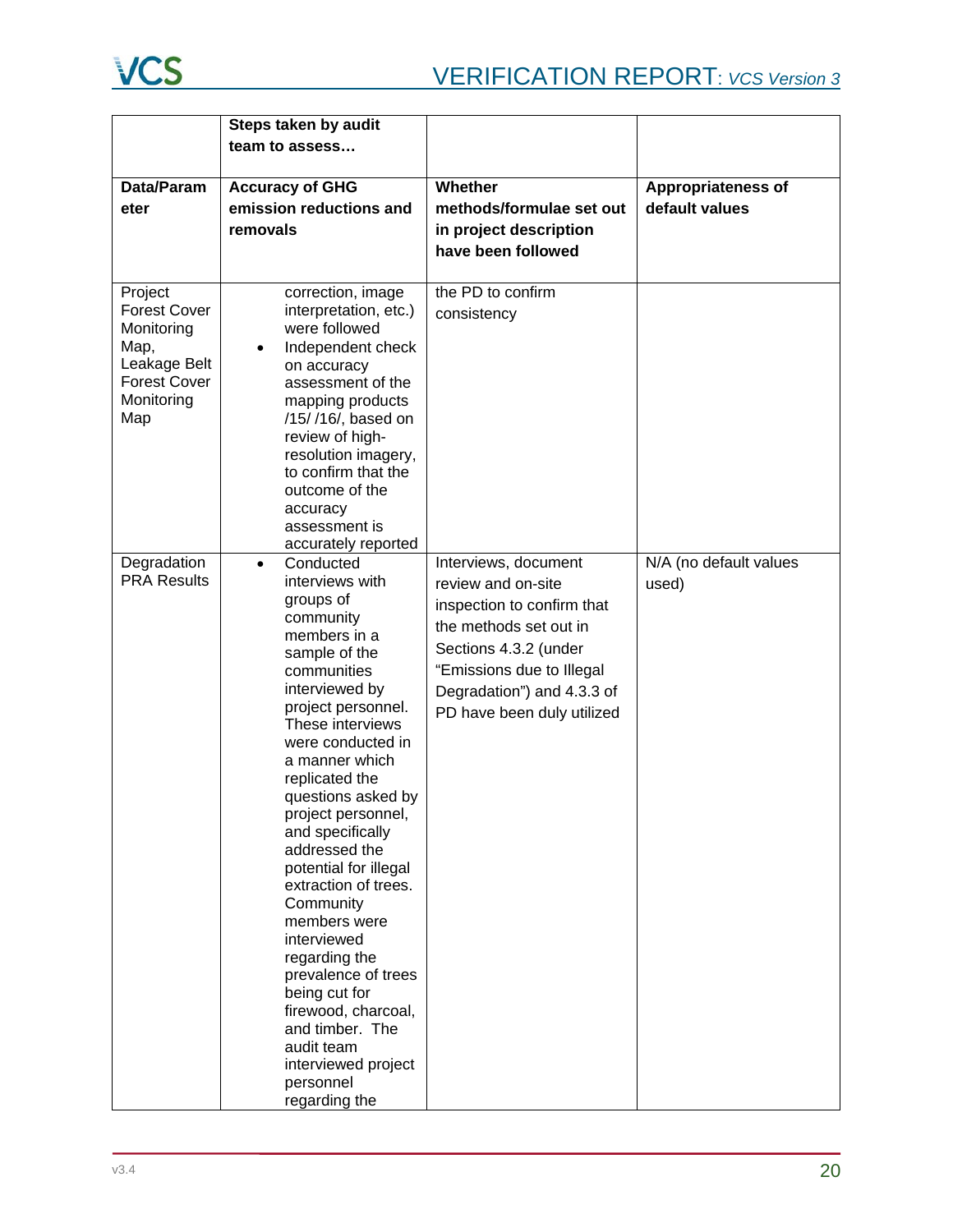

|                                               | Steps taken by audit                                                                                                                                                                                                                                                      |                                                                                                                                                                                                                                   |                                                                                                                                                         |
|-----------------------------------------------|---------------------------------------------------------------------------------------------------------------------------------------------------------------------------------------------------------------------------------------------------------------------------|-----------------------------------------------------------------------------------------------------------------------------------------------------------------------------------------------------------------------------------|---------------------------------------------------------------------------------------------------------------------------------------------------------|
|                                               | team to assess                                                                                                                                                                                                                                                            |                                                                                                                                                                                                                                   |                                                                                                                                                         |
|                                               |                                                                                                                                                                                                                                                                           |                                                                                                                                                                                                                                   |                                                                                                                                                         |
| Data/Param                                    | <b>Accuracy of GHG</b>                                                                                                                                                                                                                                                    | Whether                                                                                                                                                                                                                           | <b>Appropriateness of</b>                                                                                                                               |
| eter                                          | emission reductions and                                                                                                                                                                                                                                                   | methods/formulae set out                                                                                                                                                                                                          | default values                                                                                                                                          |
|                                               | removals                                                                                                                                                                                                                                                                  | in project description                                                                                                                                                                                                            |                                                                                                                                                         |
|                                               |                                                                                                                                                                                                                                                                           | have been followed                                                                                                                                                                                                                |                                                                                                                                                         |
|                                               | community<br>interview<br>processes and<br>results included in<br>the PRA, and<br>reviewed a sample<br>of interview sheets.<br>The audit team's<br>community<br>interview results<br>were consistent<br>with the PRA<br>analysis of<br>deforestation                      |                                                                                                                                                                                                                                   |                                                                                                                                                         |
|                                               | caused by illegal<br>extraction of trees.                                                                                                                                                                                                                                 |                                                                                                                                                                                                                                   |                                                                                                                                                         |
| Result of<br>Limited<br>Degradation<br>Survey | N/A (not relevant; a limited<br>degradation survey was<br>not triggered by the PRA<br>results)                                                                                                                                                                            | N/A                                                                                                                                                                                                                               | N/A                                                                                                                                                     |
| ADefPA,i,u,t,<br>ADefLB,i,u,t                 | Independent<br>$\bullet$<br>recalculation in<br>order to confirm<br>that activity data<br>estimates were<br>accurately<br>calculated from the<br><b>Project Forest</b><br><b>Cover Monitoring</b><br>Map and Leakage<br><b>Belt Forest Cover</b><br><b>Monitoring Map</b> | Reviewed the process, as<br>documented in the forest<br>mapping report /5/, against<br>Sections 4.3.2 (under<br>"Emissions due to<br>deforestation and natural<br>disturbances") and 4.3.3 in<br>the PD to confirm<br>consistency | N/A                                                                                                                                                     |
| A <sub>DegW,i</sub>                           | N/A (the PRA did<br>$\bullet$<br>not indicate a need<br>for a degradation<br>survey)                                                                                                                                                                                      | N/A                                                                                                                                                                                                                               | N/A                                                                                                                                                     |
| A <sub>DistPA,q,i,t</sub>                     | N/A (not relevant; no<br>disturbances detected<br>through monitoring of<br>project areas; see "Project<br><b>Forest Cover Monitoring</b><br>Map" above)                                                                                                                   | N/A (not relevant; no<br>disturbances detected<br>through monitoring of<br>project areas; see "Project<br><b>Forest Cover Monitoring</b><br>Map" above)                                                                           | N/A (not relevant; no<br>disturbances detected<br>through monitoring of<br>project areas; see "Project<br><b>Forest Cover Monitoring</b><br>Map" above) |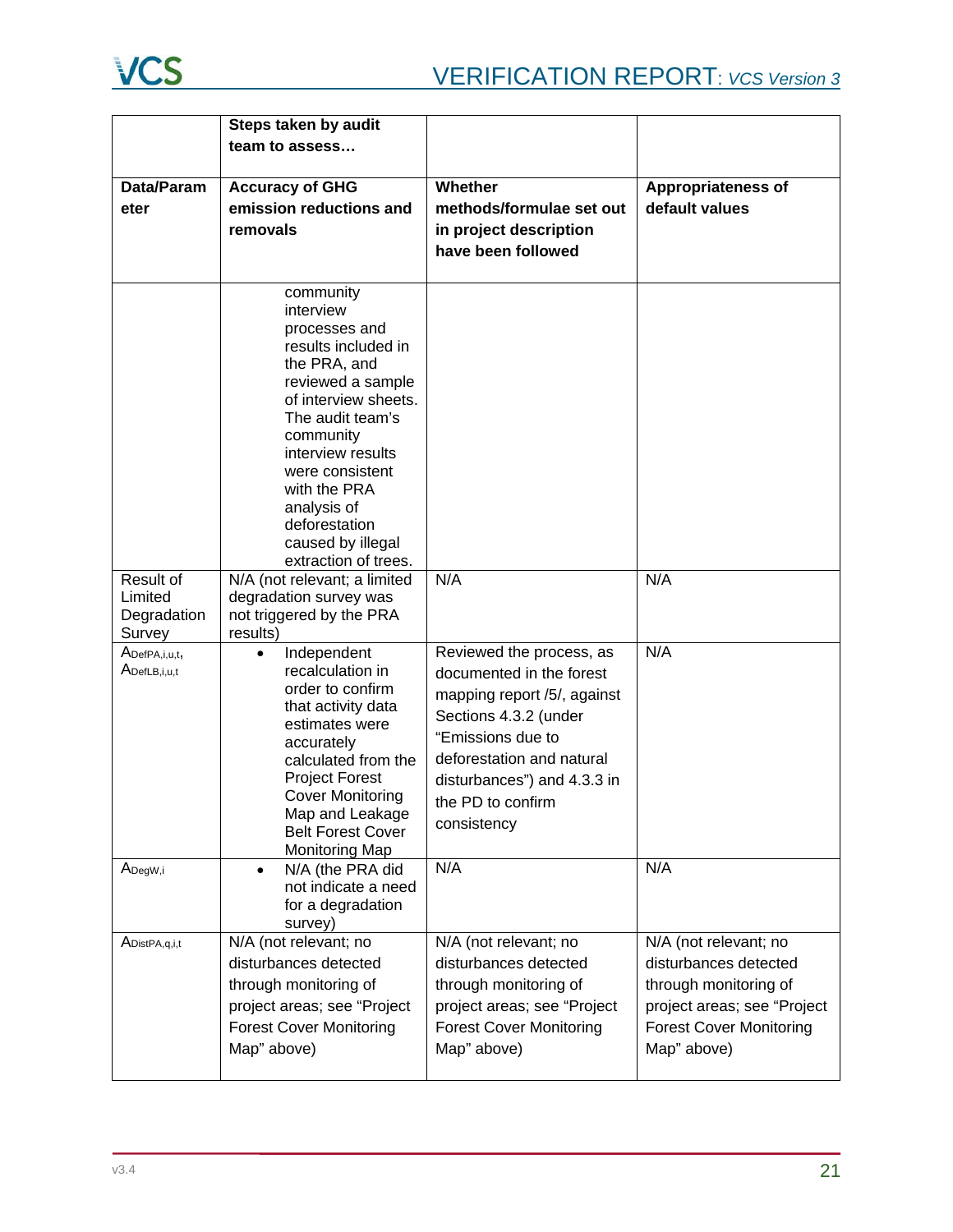

|                         | Steps taken by audit                                                                                                                                                                                                |                                                                                                                                                                                |                                                                                                                                                                                   |
|-------------------------|---------------------------------------------------------------------------------------------------------------------------------------------------------------------------------------------------------------------|--------------------------------------------------------------------------------------------------------------------------------------------------------------------------------|-----------------------------------------------------------------------------------------------------------------------------------------------------------------------------------|
|                         | team to assess                                                                                                                                                                                                      |                                                                                                                                                                                |                                                                                                                                                                                   |
| Data/Param<br>eter      | <b>Accuracy of GHG</b><br>emission reductions and                                                                                                                                                                   | Whether<br>methods/formulae set out                                                                                                                                            | <b>Appropriateness of</b><br>default values                                                                                                                                       |
|                         | removals                                                                                                                                                                                                            | in project description<br>have been followed                                                                                                                                   |                                                                                                                                                                                   |
| AP <sub>i</sub>         | N/A (the PRA did<br>$\bullet$<br>not indicate a need<br>for a degradation<br>survey)                                                                                                                                | N/A                                                                                                                                                                            | N/A                                                                                                                                                                               |
| $C_{\text{DegW}, i, t}$ | N/A (the PRA did<br>$\bullet$<br>not indicate a need<br>for a degradation<br>survey)                                                                                                                                | N/A                                                                                                                                                                            | N/A                                                                                                                                                                               |
| $C_{AB\_tree,i}$        | N/A (assessed at<br>validation)                                                                                                                                                                                     | Confirmed that values<br>reported in Section 3.2 of<br>MR and used in<br>quantification have been<br>correctly transcribed from<br>Section 4.2 of PD                           | N/A                                                                                                                                                                               |
| DBHtree, I, H           | N/A (this parameter was<br>not used to directly<br>produce any input<br>assessed at verification; it<br>pertained solely to<br>quantification that was<br>assessed at validation)                                   | N/A (this parameter was not<br>used to directly produce<br>any input assessed at<br>verification; it pertained<br>solely to quantification that<br>was assessed at validation) | N/A (this parameter was<br>not used to directly<br>produce any input<br>assessed at verification; it<br>pertained solely to<br>quantification that was<br>assessed at validation) |
| $CBB_{tree,i}$          | N/A (assessed at<br>validation)                                                                                                                                                                                     | Confirmed that values<br>reported in Section 3.2 of<br>MR and used in<br>quantification have been<br>correctly transcribed from<br>Section 4.2 of PD                           | N/A                                                                                                                                                                               |
| CAB, tree_post, i       | Audit team confirmed that<br>value of 0 is derived in<br>conformance with the<br>methodology (see<br>discussion under "Change<br>to quantification of post-<br>deforestation carbon stock"<br>in Section 3.3 above) | N/A; a project description<br>deviation was applied (see<br>Section 3.3 above)                                                                                                 | N/A                                                                                                                                                                               |
| Aburn, i, t             | N/A (not relevant; no<br>biomass burning detected<br>through monitoring of<br>project areas; see "Project<br><b>Forest Cover Monitoring</b><br>Map" above)                                                          | N/A (not relevant; no<br>biomass burning detected<br>through monitoring of<br>project areas; see "Project<br><b>Forest Cover Monitoring</b><br>Map" above)                     | N/A (not relevant; no<br>biomass burning detected<br>through monitoring of<br>project areas; see "Project<br><b>Forest Cover Monitoring</b><br>Map" above)                        |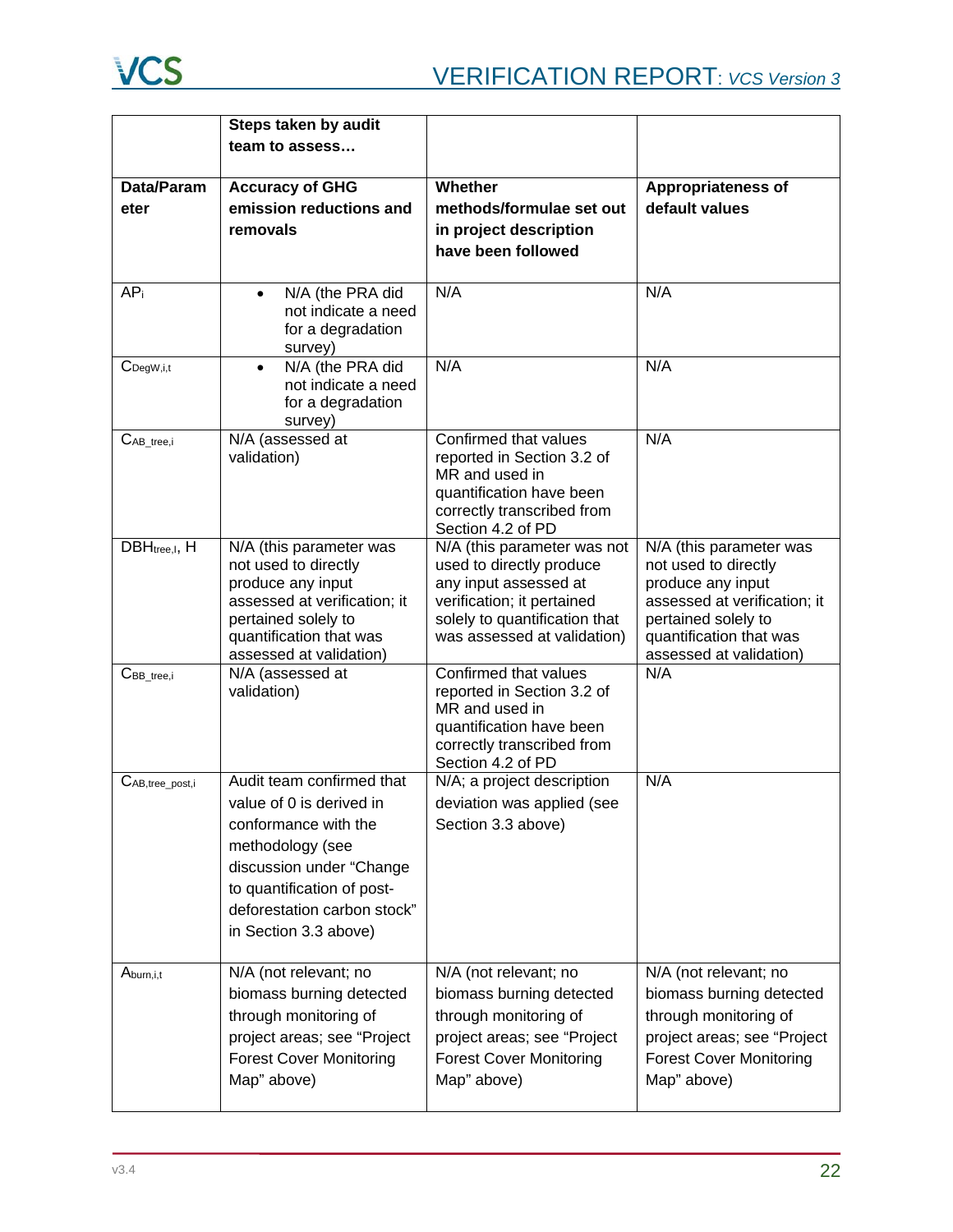|                    | Steps taken by audit<br>team to assess                                                                                                                                            |                                                                                                                                                                                |                                                                                                                                                                                   |
|--------------------|-----------------------------------------------------------------------------------------------------------------------------------------------------------------------------------|--------------------------------------------------------------------------------------------------------------------------------------------------------------------------------|-----------------------------------------------------------------------------------------------------------------------------------------------------------------------------------|
| Data/Param<br>eter | <b>Accuracy of GHG</b><br>emission reductions and<br>removals                                                                                                                     | Whether<br>methods/formulae set out<br>in project description<br>have been followed                                                                                            | <b>Appropriateness of</b><br>default values                                                                                                                                       |
| $A_{sp}$ , N       | N/A (this parameter was<br>not used to directly<br>produce any input<br>assessed at verification; it<br>pertained solely to<br>quantification that was<br>assessed at validation) | N/A (this parameter was not<br>used to directly produce<br>any input assessed at<br>verification; it pertained<br>solely to quantification that<br>was assessed at validation) | N/A (this parameter was<br>not used to directly<br>produce any input<br>assessed at verification; it<br>pertained solely to<br>quantification that was<br>assessed at validation) |

# <span id="page-22-0"></span>**4.3 Quality of Evidence to Determine GHG Emission Reductions and Removals**

The evidence used to determine the GHG reductions and removals was of sufficient quantity and appropriate quality. An identification of the categories of evidence used to determine the GHG emission reductions and removals, and a description of the steps taken to assess the sufficiency of quantity, and appropriateness of quality, of each category of evidence, follows.

|                                                                             | Steps taken by audit team to assess                                                                                                                                                               |                                                                                                                                     |                                                                                                 |
|-----------------------------------------------------------------------------|---------------------------------------------------------------------------------------------------------------------------------------------------------------------------------------------------|-------------------------------------------------------------------------------------------------------------------------------------|-------------------------------------------------------------------------------------------------|
| Category                                                                    | <b>Reliability of the</b><br>evidence, and source<br>and nature of<br>evidence (external or<br>internal, oral or<br>documented) for<br>determination of GHG<br>emission reductions<br>or removals | Information flow from<br>data generation and<br>aggregation, to<br>recording, calculation<br>and final transposition<br>into the MR | <b>Appropriateness of</b><br>implemented<br>calibration frequency<br>of monitoring<br>equipment |
| Calculation workbooks<br>/6/ /7/ /10/ /11/ /27/                             | Replication of<br>calculations to verify<br>that workbooks are free<br>of material error and,<br>thus, reasonably<br>reliable                                                                     | Tracing of information<br>through workbooks to<br>source data                                                                       | N/A                                                                                             |
| Revised project area<br>and leakage belt<br>boundary shapefiles<br>/12//13/ | Detailed assessment<br>using high-resolution<br>imagery; checks on<br>accuracy assessment                                                                                                         | Recalculation of<br>accuracy assessment<br>results and comparison<br>to data reported in                                            |                                                                                                 |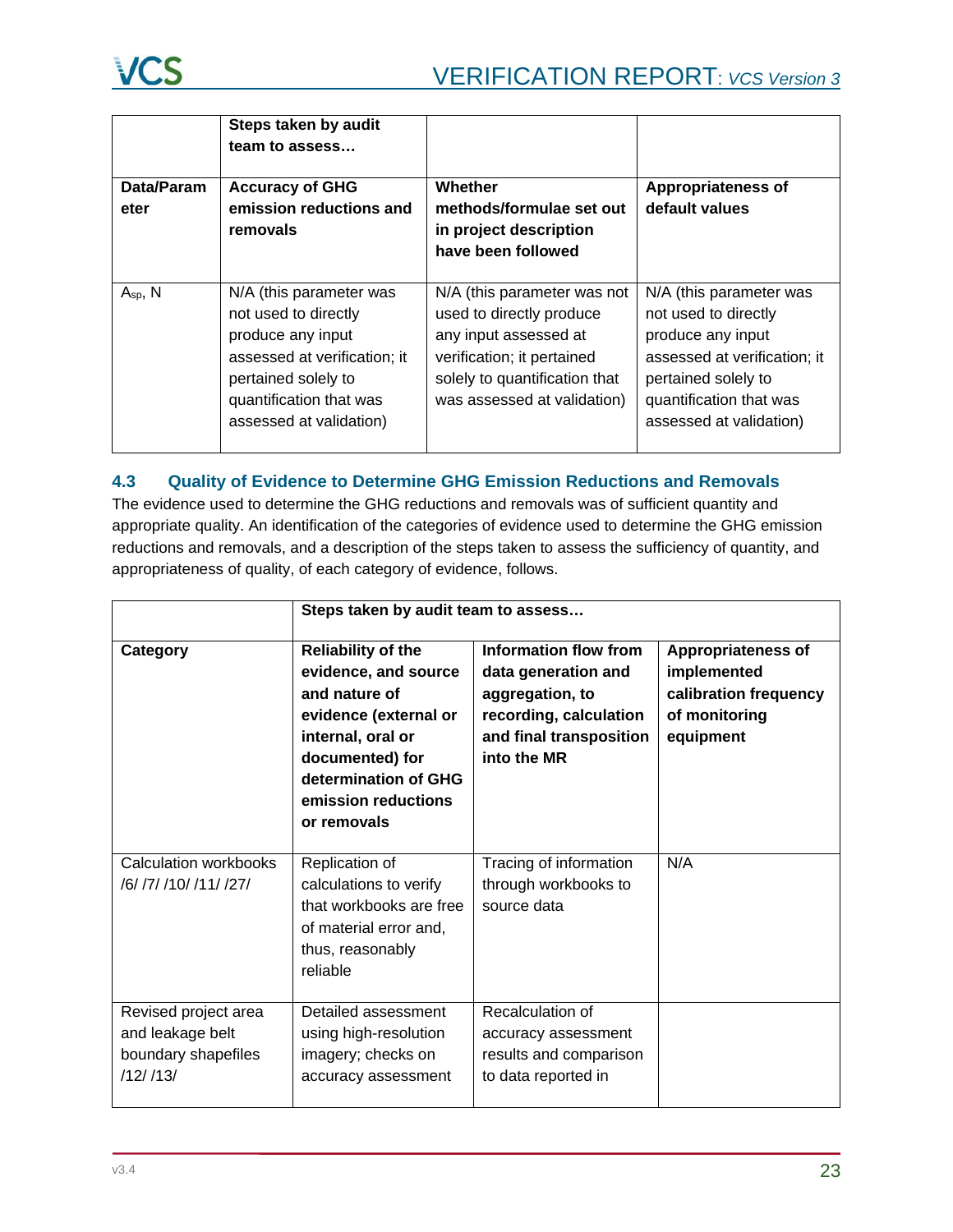

|                                                            | Steps taken by audit team to assess                                                                                                                                                                                                                                                                                                                                                                                                                                          |                                                                                                                                                                                                                                                                                                                                                                                                                                                                          |                                                                                                                                                                                                                                                                              |
|------------------------------------------------------------|------------------------------------------------------------------------------------------------------------------------------------------------------------------------------------------------------------------------------------------------------------------------------------------------------------------------------------------------------------------------------------------------------------------------------------------------------------------------------|--------------------------------------------------------------------------------------------------------------------------------------------------------------------------------------------------------------------------------------------------------------------------------------------------------------------------------------------------------------------------------------------------------------------------------------------------------------------------|------------------------------------------------------------------------------------------------------------------------------------------------------------------------------------------------------------------------------------------------------------------------------|
| Category                                                   | <b>Reliability of the</b><br>evidence, and source<br>and nature of<br>evidence (external or<br>internal, oral or<br>documented) for<br>determination of GHG<br>emission reductions<br>or removals                                                                                                                                                                                                                                                                            | <b>Information flow from</b><br>data generation and<br>aggregation, to<br>recording, calculation<br>and final transposition<br>into the MR                                                                                                                                                                                                                                                                                                                               | <b>Appropriateness of</b><br>implemented<br>calibration frequency<br>of monitoring<br>equipment                                                                                                                                                                              |
|                                                            | (see Section 3.3<br>above)                                                                                                                                                                                                                                                                                                                                                                                                                                                   | forest mapping report<br>/5/ and MR                                                                                                                                                                                                                                                                                                                                                                                                                                      |                                                                                                                                                                                                                                                                              |
| Analysis of remotely<br>sensed imagery /14/<br>$/15/$ /16/ | Through review of<br>procedures and<br>independent review of<br>satellite imagery, audit<br>team can confirm this<br>evidence is highly<br>reliable                                                                                                                                                                                                                                                                                                                          | Through review of<br>spatial analysis<br>processes, audit team<br>confirmed that data<br>were appropriately<br>transcribed into the<br>calculation workbooks<br>(see above)                                                                                                                                                                                                                                                                                              | Audit team confirmed<br>that source data for this<br>analysis is the Landsat<br>program, an official<br>program of the United<br>States government that<br>can be assumed to<br>have industry-standard<br>calibration procedures<br>in place to ensure high-<br>quality data |
| PRA report and<br>supporting calculations<br>/8/ /9/       | The audit team<br>interviewed project<br>personnel regarding<br>the community<br>interview processes<br>and results included in<br>the PRA, and reviewed<br>a sample of interview<br>sheets. These showed<br>detailed documentation<br>of who was<br>interviewed, by whom,<br>when, and the results<br>of the interview. These<br>community interview<br>results were accurately<br>described in the PRA,<br>and the audit team<br>reviewed compared<br>individual community | They audit team<br>reviewed sets of<br>community interview<br>sheets used by project<br>personnel, and<br>compared the results to<br>those included in the<br>monitoring and<br>calculations sheet,<br>which then informed the<br>PRA report. The same<br>project personnel<br>involved in conducting<br>the interviews also<br>completed the<br>calculations and<br>reporting requirements.<br>Interviews with these<br>personnel demonstrated<br>their competency with | N/A                                                                                                                                                                                                                                                                          |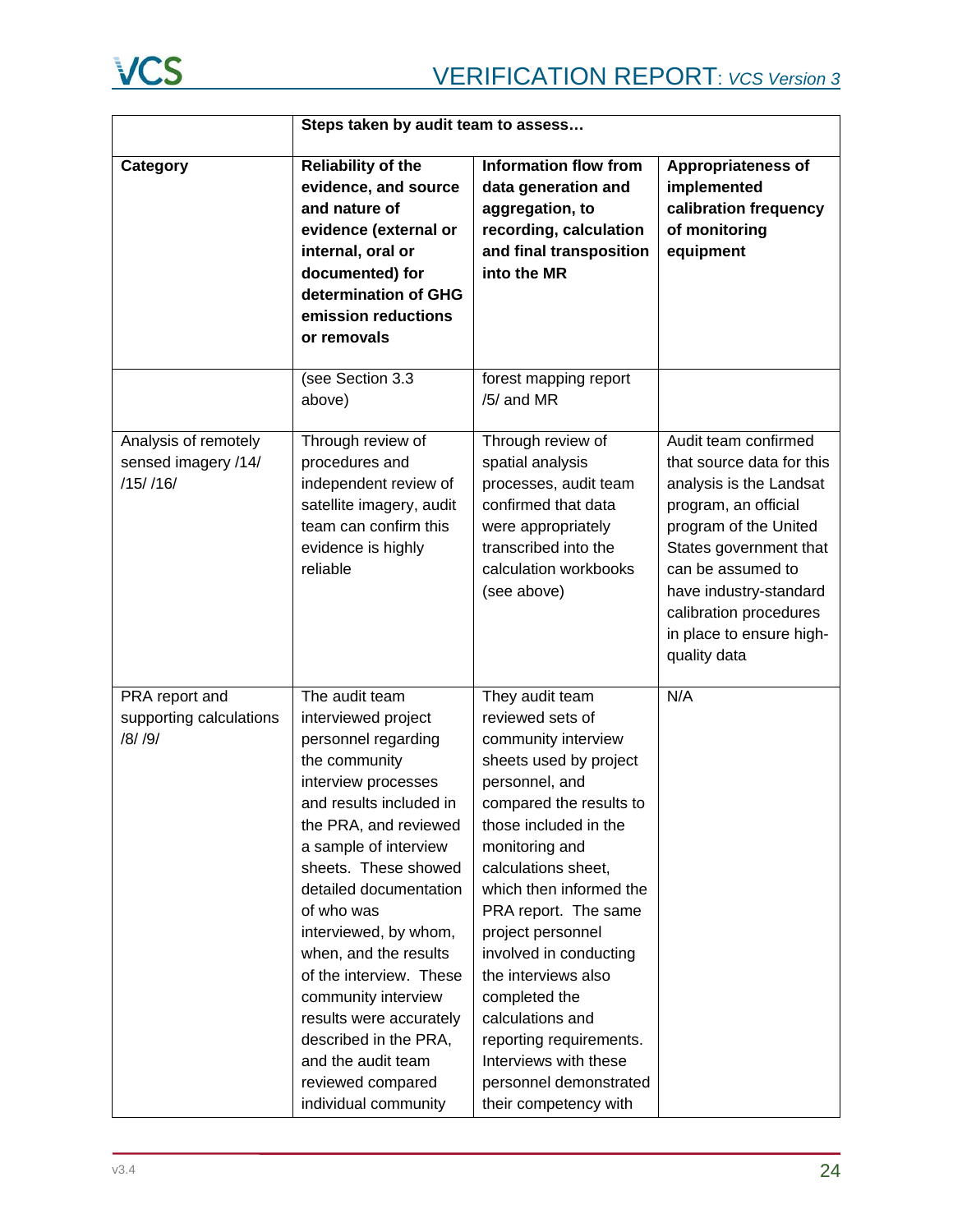

|                                                           | Steps taken by audit team to assess                                                                                                                                                                                                                                                                                                                                                                                                                        |                                                                                                                                                                                                                                                                                                                        |                                                                                                                                                                                                                                                                                                                               |
|-----------------------------------------------------------|------------------------------------------------------------------------------------------------------------------------------------------------------------------------------------------------------------------------------------------------------------------------------------------------------------------------------------------------------------------------------------------------------------------------------------------------------------|------------------------------------------------------------------------------------------------------------------------------------------------------------------------------------------------------------------------------------------------------------------------------------------------------------------------|-------------------------------------------------------------------------------------------------------------------------------------------------------------------------------------------------------------------------------------------------------------------------------------------------------------------------------|
| Category                                                  | Reliability of the<br>evidence, and source<br>and nature of<br>evidence (external or<br>internal, oral or<br>documented) for<br>determination of GHG<br>emission reductions<br>or removals                                                                                                                                                                                                                                                                 | <b>Information flow from</b><br>data generation and<br>aggregation, to<br>recording, calculation<br>and final transposition<br>into the MR                                                                                                                                                                             | Appropriateness of<br>implemented<br>calibration frequency<br>of monitoring<br>equipment                                                                                                                                                                                                                                      |
|                                                           | survey results with<br>those in the PRA<br>monitoring excel sheet<br>/9/. The audit team<br>conducted interviews<br>with groups of<br>community members in<br>a sample of the<br>communities<br>interviewed by project<br>personnel. These<br>interviews were<br>conducted in a manner<br>which replicated the<br>questions asked by<br>project personnel. The<br>audit team's community<br>interview results were<br>consistent with the<br>PRA analysis. | the data collection and<br>calculation processes.                                                                                                                                                                                                                                                                      |                                                                                                                                                                                                                                                                                                                               |
| Results of allometric<br>equation validation /1/<br>/2/3/ | Observation of<br>independent<br>remeasurement by<br>project personnel to<br>confirm that personnel<br>were duly qualified and<br>that measurement data<br>were carefully obtained<br>(see Section 3.3<br>above)                                                                                                                                                                                                                                           | As with the PRA<br>processes, the same<br>project personnel were<br>involved in data<br>collection and analysis.<br>In the field re-<br>measurement activities<br>project personnel<br>demonstrated<br>competency with a<br>systematic process for<br>measuring and<br>recording tree section<br>data. The data sheets | The audit team<br>observed the project<br>personnel, specifically<br>those who lead the<br>measurement<br>processes, calibrate<br>their tools appropriately<br>and re-measure trees<br>as consistent with their<br>inventory manual. The<br>project personnel<br>demonstrated<br>competency with the<br>Haglof tool and laser |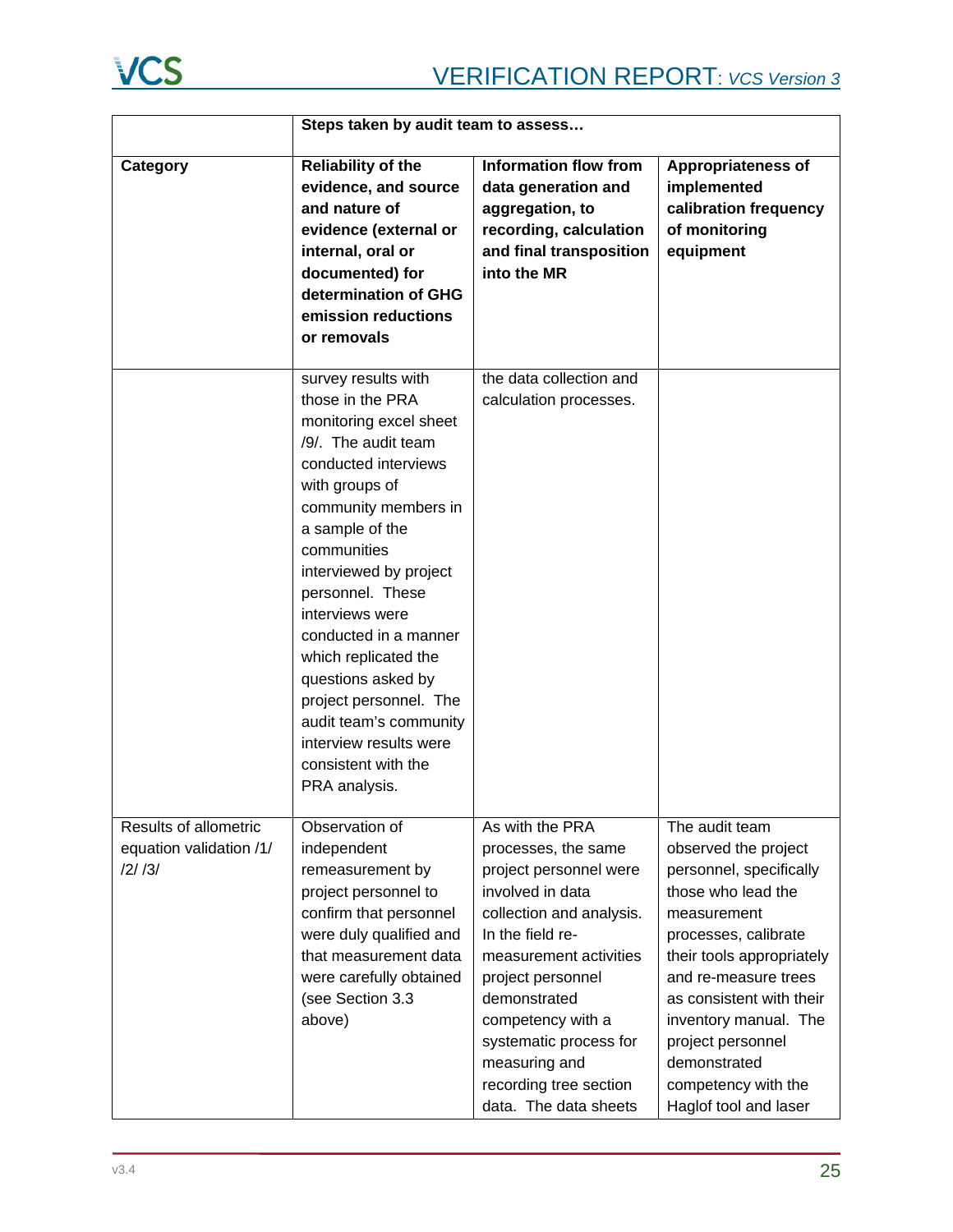

|          | Steps taken by audit team to assess                                                                                                                                                               |                                                                                                                                                                                                                                                                                                                                                                                            |                                                                                                                                        |
|----------|---------------------------------------------------------------------------------------------------------------------------------------------------------------------------------------------------|--------------------------------------------------------------------------------------------------------------------------------------------------------------------------------------------------------------------------------------------------------------------------------------------------------------------------------------------------------------------------------------------|----------------------------------------------------------------------------------------------------------------------------------------|
| Category | <b>Reliability of the</b><br>evidence, and source<br>and nature of<br>evidence (external or<br>internal, oral or<br>documented) for<br>determination of GHG<br>emission reductions<br>or removals | Information flow from<br>data generation and<br>aggregation, to<br>recording, calculation<br>and final transposition<br>into the MR                                                                                                                                                                                                                                                        | <b>Appropriateness of</b><br>implemented<br>calibration frequency<br>of monitoring<br>equipment                                        |
|          |                                                                                                                                                                                                   | for individual trees could<br>then be compared with<br>the data input into their<br>allometric equation<br>validation spreadsheets.<br>These measurements<br>were shown to be<br>consistent for a sample<br>of sheets reviewed.<br>The volume and carbon<br>calculations were<br>reviewed and deemed<br>appropriate, and as<br>such the allometric<br>equations were found to<br>be valid. | for height<br>measurement, and in<br>using these tools for<br>some challenging<br>measurements and<br>under challenging<br>conditions. |

Overall, the evidence used to determine the GHG reductions and removals is of sufficient quantity (i.e., all necessary information has been provided to allow the audit team to trace and, as necessary, recalculate the quantification of GHG reductions and removals), and of appropriate quality (i.e., information presented is free of misstatements, whether material or immaterial) to allow the audit team to render a verification opinion.

# <span id="page-25-0"></span>**4.4 Non-Permanence Risk Analysis**

The reported value of the overall risk rating, as determined based on the risk analysis documented in the NPRR, was 10%.

The audit team did not perform a re-assessment of the risk analysis from first principles, but did assess the following:

- Whether any circumstances or conditions may have transpired since the previous risk analysis such that a previous determination having bearing on the risk rating is no longer valid
- Whether items meant to address certain risks are in place and functioning as intended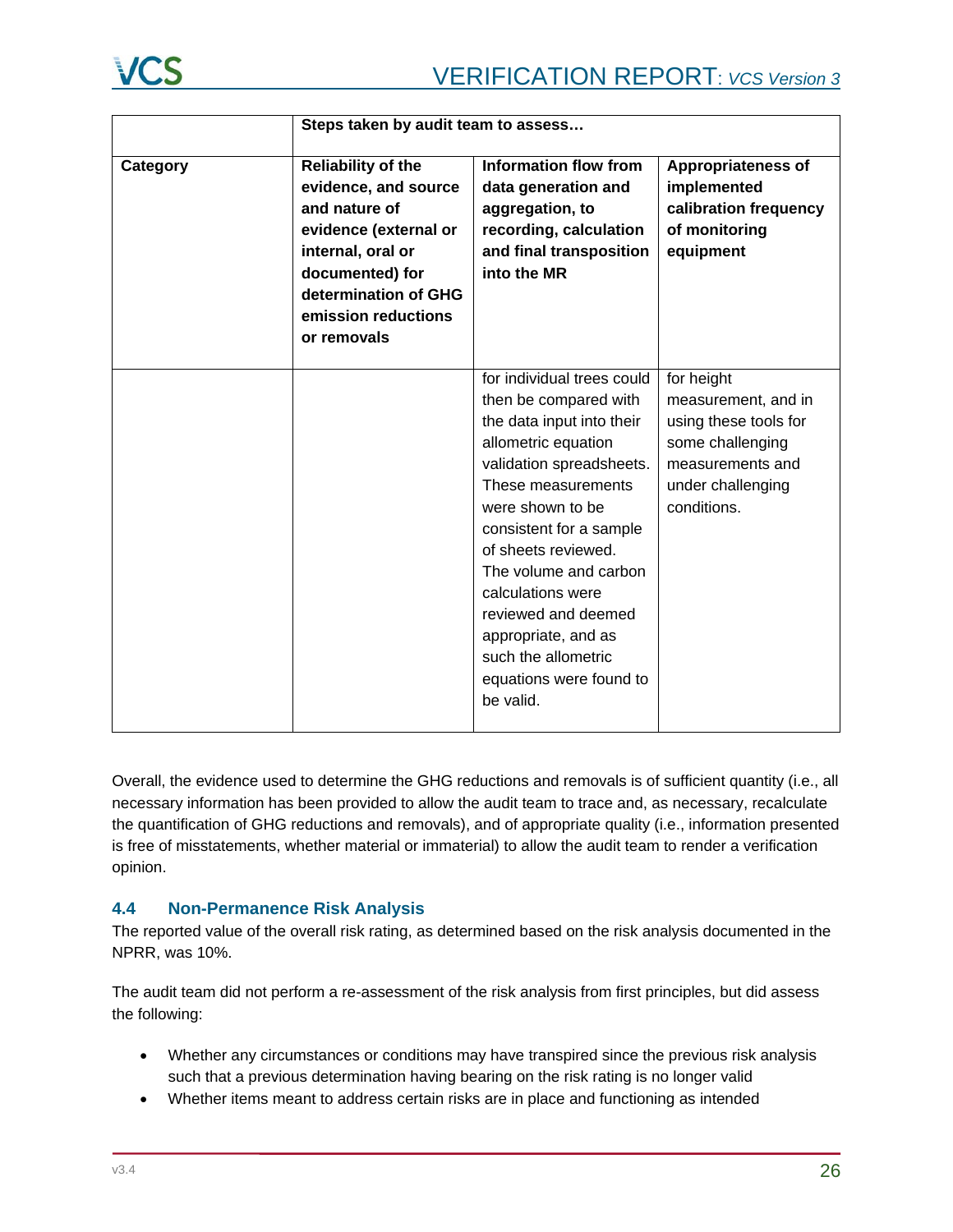

The audit team's conclusions regarding the risk analysis are two-fold. The audit team concludes that:

- The assignment of risk scores to risk factors that did not change from the previous risk analysis remains appropriate and in conformance to the AFOLU Non-Permanence Risk Tool, to the extent that such assignment was appropriate and in conformance to the AFOLU Non-Permanence Risk Tool at the time of the prior risk analysis.
- The assignment of risk scores to risk factors that did change from the previous risk analysis is appropriate and in conformance to the AFOLU Non-Permanence Risk Tool.

A detailed review of the audit team's conclusions may be found below.

| <b>Risk</b> | Assessment of rationale, assumptions<br>and justification                                                                                                                                                                                                                                                                                                                                 | Assessment of quality of<br>documentation and data<br>provided | <b>Conclusion</b><br>regarding<br>appropriaten<br>ess of risk<br>rating |
|-------------|-------------------------------------------------------------------------------------------------------------------------------------------------------------------------------------------------------------------------------------------------------------------------------------------------------------------------------------------------------------------------------------------|----------------------------------------------------------------|-------------------------------------------------------------------------|
| (a)         | Audit team reviewed validation<br>report to confirm that it was<br>indicated (p. 47) that "tree planting<br>is not included in project activities<br>as described in Section 1.8 of PD"<br>Audit team observed nothing while<br>$\bullet$<br>on-site to suggest that tree<br>planting had been adopted as a<br>project activity, so the audit team<br>agrees that risk score is justified | N/A                                                            | Risk rating is<br>appropriate                                           |
| (b)         | As no credits have previously been<br>$\bullet$<br>issued, risk score is justified                                                                                                                                                                                                                                                                                                        | N/A                                                            | Risk rating is<br>appropriate                                           |

**4.4.1.1 Internal Risk - Project Management**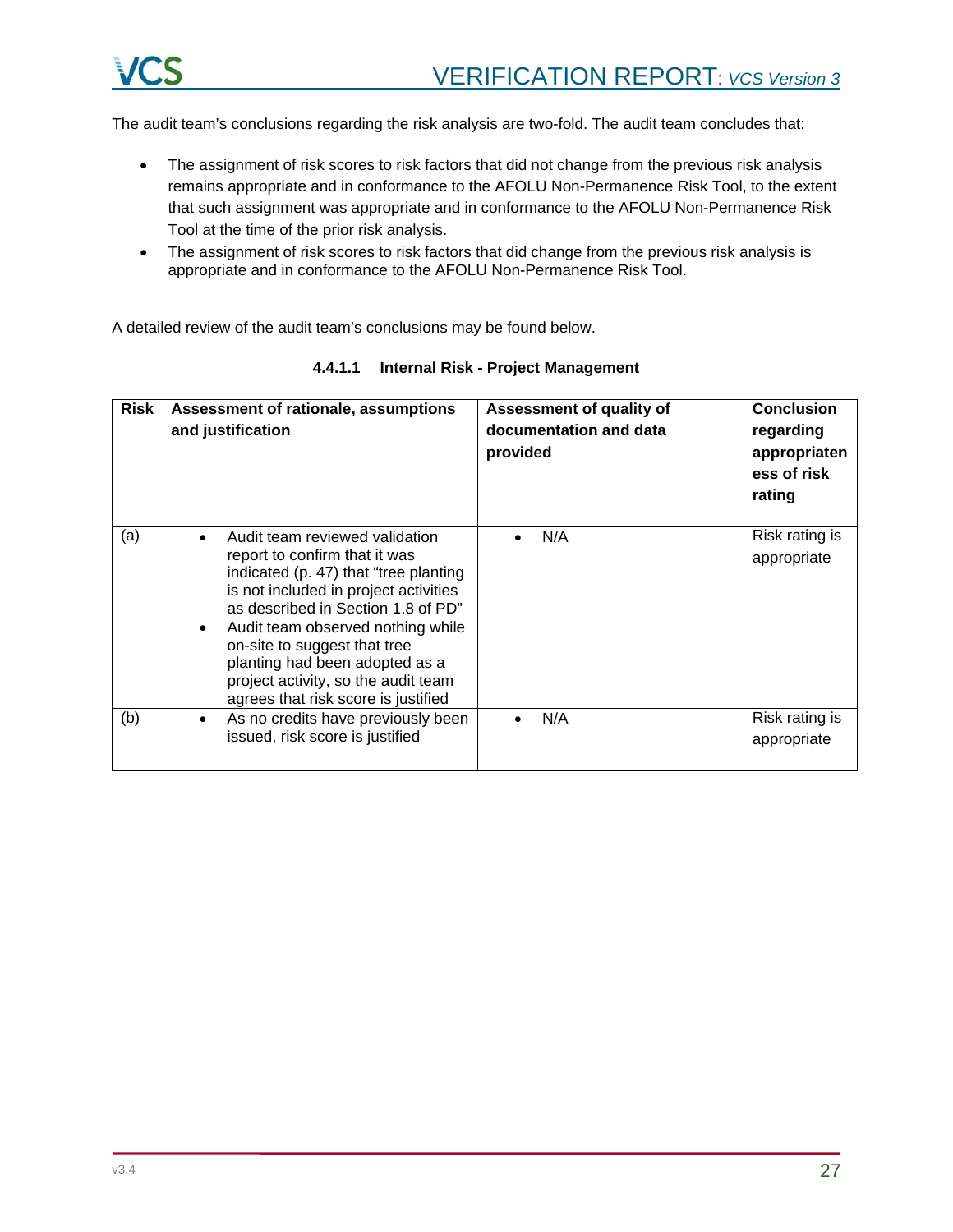# **VCS**

| <b>Risk</b> | Assessment of rationale, assumptions                                                                                                                                                                                                                                                                                                                                                                                                                                                                                                                                                                                                                                                                                                                                           | Assessment of quality of | <b>Conclusion</b>             |
|-------------|--------------------------------------------------------------------------------------------------------------------------------------------------------------------------------------------------------------------------------------------------------------------------------------------------------------------------------------------------------------------------------------------------------------------------------------------------------------------------------------------------------------------------------------------------------------------------------------------------------------------------------------------------------------------------------------------------------------------------------------------------------------------------------|--------------------------|-------------------------------|
|             | and justification                                                                                                                                                                                                                                                                                                                                                                                                                                                                                                                                                                                                                                                                                                                                                              | documentation and data   | regarding                     |
|             |                                                                                                                                                                                                                                                                                                                                                                                                                                                                                                                                                                                                                                                                                                                                                                                | provided                 | appropriaten                  |
|             |                                                                                                                                                                                                                                                                                                                                                                                                                                                                                                                                                                                                                                                                                                                                                                                |                          | ess of risk                   |
|             |                                                                                                                                                                                                                                                                                                                                                                                                                                                                                                                                                                                                                                                                                                                                                                                |                          | rating                        |
|             |                                                                                                                                                                                                                                                                                                                                                                                                                                                                                                                                                                                                                                                                                                                                                                                |                          |                               |
| (c)         | Audit team reviewed validation<br>report to confirm that it was<br>indicated (p. 47) that "From site<br>inspections, review of CVs of key<br>personnel /36/ /37/, and interviews<br>with project personnel, audit team<br>can confirm that project proponent<br>possesses all key technical skills<br>required to carry out project<br>activities as defined in Section 1.8<br>of PD (specifically, project<br>personnel have demonstrated that<br>they have all skills necessary to<br>carry out management activities<br>within Cacheu and Cantanhez<br>National Parks and to assist with<br>administration of FIAL program)<br>The project management team for<br>$\bullet$<br>IBAP, in the capital of Bissau, has<br>extensive experience in<br>conservation and community | N/A                      | Risk rating is<br>appropriate |
|             | engagement within the country.<br>The PNTC Park Director, Queba<br>Quecuta, demonstrated an<br>extremely detailed understanding<br>of the activities and communities<br>within the project area.                                                                                                                                                                                                                                                                                                                                                                                                                                                                                                                                                                               |                          |                               |
| (d)         | Audit team reviewed validation<br>report to confirm that it was<br>indicated (p. 47) that "From site<br>inspections, audit team can<br>confirm that project proponent<br>management team maintains a<br>presence at IBAP's headquarters<br>in Bissau, which is located less<br>than a day's drive from project<br>area, as well as field offices<br>located nearer to project area"<br>From on-site observations during<br>$\bullet$<br>the site visit, audit team was able<br>to confirm that the above continues<br>to be correct. Management at the<br><b>IBAP</b> headquarters has regular<br>communication with the Park<br>Directors.                                                                                                                                    | N/A                      | Risk rating is<br>appropriate |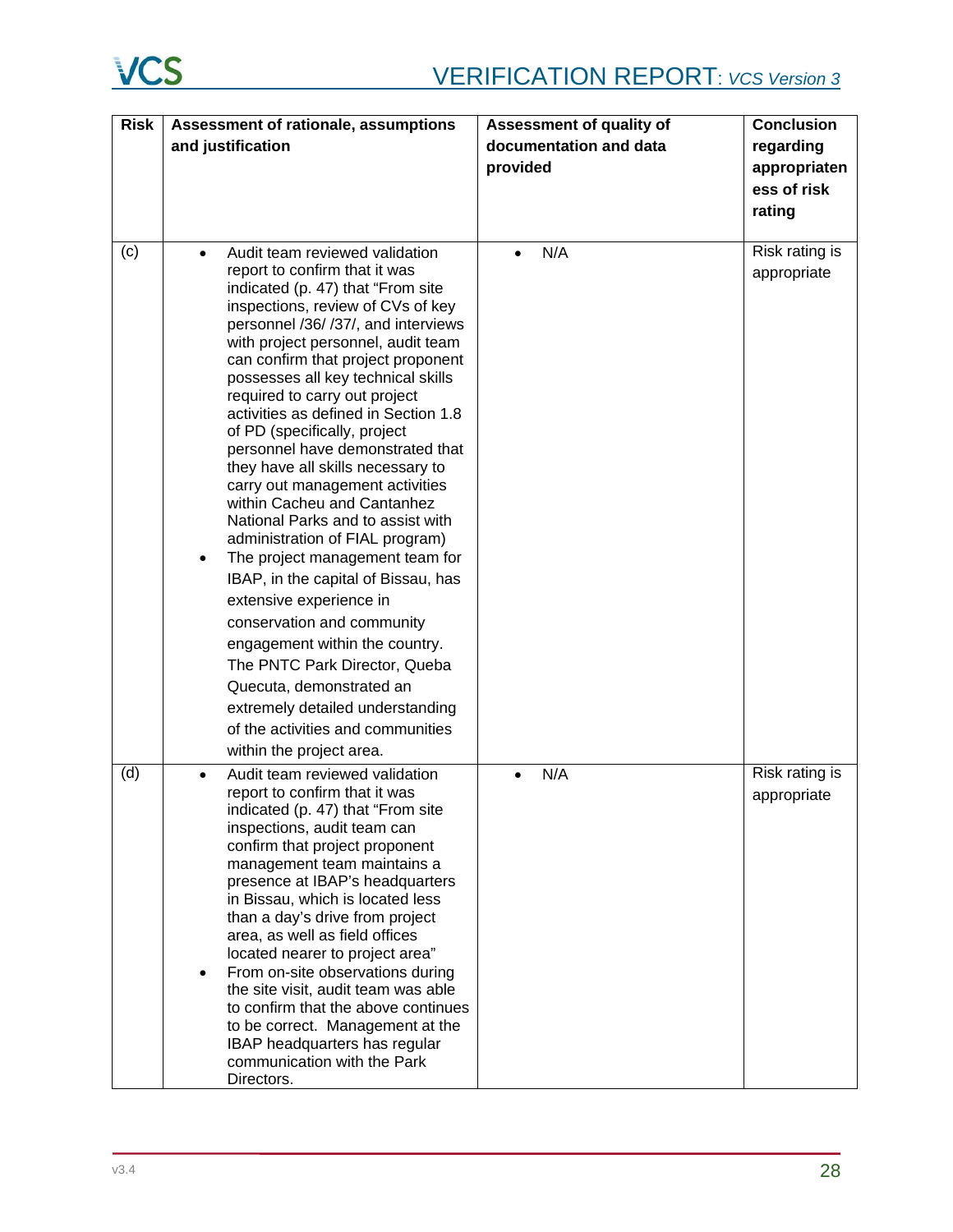| <b>Risk</b> | Assessment of rationale, assumptions<br>and justification                                                                                                                                         | Assessment of quality of<br>documentation and data<br>provided | <b>Conclusion</b><br>regarding<br>appropriaten<br>ess of risk<br>rating |
|-------------|---------------------------------------------------------------------------------------------------------------------------------------------------------------------------------------------------|----------------------------------------------------------------|-------------------------------------------------------------------------|
| (e)         | As management team has not yet<br>managed the project through<br>verification and issuance of GHG<br>credits under the VCS Program,<br>audit team agrees that the<br>mitigation is not applicable | N/A                                                            | Risk rating is<br>appropriate                                           |
| (f)         | As the presence of an adaptive<br>$\bullet$<br>management plan was not<br>demonstrated to the audit team,<br>audit team agrees that this<br>mitigation is not applicable                          | N/A                                                            | Risk rating is<br>appropriate                                           |

# **4.4.1.2 Internal Risk – Financial Viability**

| <b>Risk</b> | Assessment of rationale, assumptions<br>and justification                                                                                                                                                                                                                                                                                                                                                                                                               | <b>Assessment of quality of</b><br>documentation and data<br>provided                                                                                                          | <b>Conclusion</b><br>regarding<br>appropriaten<br>ess of risk<br>rating |
|-------------|-------------------------------------------------------------------------------------------------------------------------------------------------------------------------------------------------------------------------------------------------------------------------------------------------------------------------------------------------------------------------------------------------------------------------------------------------------------------------|--------------------------------------------------------------------------------------------------------------------------------------------------------------------------------|-------------------------------------------------------------------------|
| (a)         | N/A                                                                                                                                                                                                                                                                                                                                                                                                                                                                     | N/A<br>$\bullet$                                                                                                                                                               | Risk rating is<br>appropriate                                           |
| (b)         | N/A                                                                                                                                                                                                                                                                                                                                                                                                                                                                     | N/A                                                                                                                                                                            | Risk rating is<br>appropriate                                           |
| (c)         | N/A                                                                                                                                                                                                                                                                                                                                                                                                                                                                     | N/A                                                                                                                                                                            | Risk rating is<br>appropriate                                           |
| (d)         | Audit team reviewed validation<br>report to confirm that it was<br>indicated (p. 48) that "cash flow<br>breakeven point is less than 4<br>years from current risk<br>assessment"<br>Project personnel maintain a<br>detailed spreadsheet /18/ of the<br>project's finances. This sheet<br>includes appropriate references to<br>project expenses which are<br>consistent with the project<br>activities, as well as appropriate<br>assumptions on revenue<br>generated. | The information sheet<br>$\bullet$<br>provide includes<br>appropriate historical and<br>projected parameters, as<br>well as details on the<br>sources of<br>financing/revenue. | Risk rating is<br>appropriate                                           |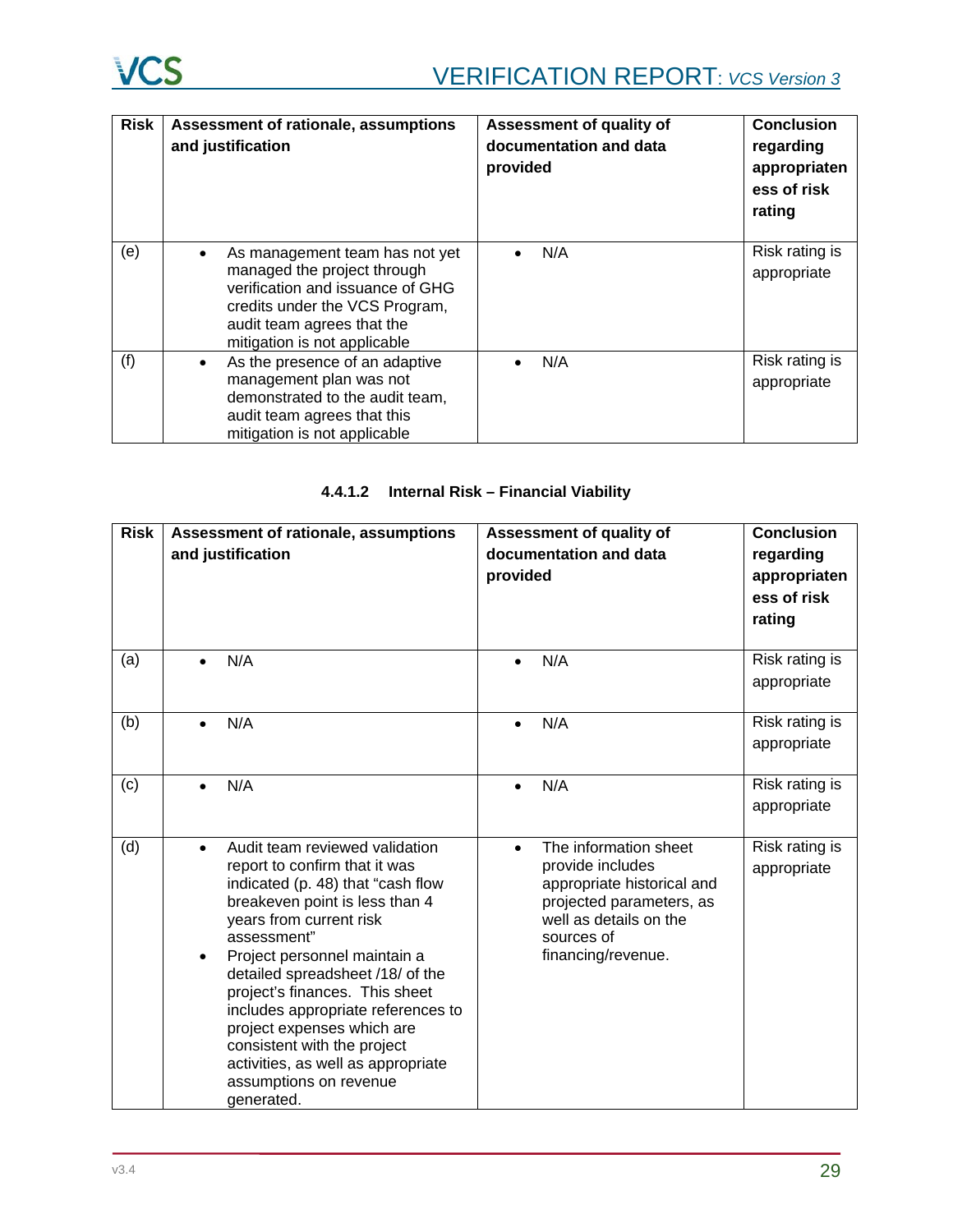

| <b>Risk</b> | Assessment of rationale, assumptions                              | Assessment of quality of                         | <b>Conclusion</b> |
|-------------|-------------------------------------------------------------------|--------------------------------------------------|-------------------|
|             | and justification                                                 | documentation and data                           | regarding         |
|             |                                                                   | provided                                         | appropriaten      |
|             |                                                                   |                                                  | ess of risk       |
|             |                                                                   |                                                  | rating            |
|             |                                                                   |                                                  |                   |
| (e)         | N/A                                                               | N/A                                              | Risk rating is    |
|             |                                                                   |                                                  | appropriate       |
|             |                                                                   |                                                  |                   |
| (f)         | N/A                                                               | N/A<br>$\bullet$                                 | Risk rating is    |
|             |                                                                   |                                                  | appropriate       |
|             |                                                                   |                                                  |                   |
| (g)         | N/A<br>$\bullet$                                                  | N/A<br>$\bullet$                                 | Risk rating is    |
|             |                                                                   |                                                  | appropriate       |
| (h)         | Audit team reviewed validation<br>$\bullet$                       | The information sheet<br>$\bullet$               | Risk rating is    |
|             | report to confirm that it was                                     | provided includes                                | appropriate       |
|             | indicated (p. 49) that this risk score                            | appropriate historical                           |                   |
|             | was applicable                                                    | funding information and                          |                   |
|             | Project personnel maintain a<br>$\bullet$                         | reasonable projections of                        |                   |
|             | detailed spreadsheet /8/ of the<br>project's finances. This sheet | continued funding sources.<br>Assumptions on the |                   |
|             | includes appropriate references to                                | sources of revenue are                           |                   |
|             | sources of funding, which are                                     | based on Ecosystem                               |                   |
|             | consistent with description in the                                | Marketplace analysis, and                        |                   |
|             | PD, as well as appropriate                                        | considered reasonable.                           |                   |
|             | assumptions on revenue<br>generated.                              |                                                  |                   |
| (i)         | As the presence of callable<br>$\bullet$                          | N/A<br>$\bullet$                                 | Risk rating is    |
|             | financial resources was not                                       |                                                  | appropriate       |
|             | demonstrated to the audit team,                                   |                                                  |                   |
|             | audit team agrees that this                                       |                                                  |                   |
|             | mitigation is not applicable                                      |                                                  |                   |

# **4.4.1.3 Internal Risk – Opportunity Cost**

| <b>Risk</b> | Assessment of rationale, assumptions<br>and justification | Assessment of quality of<br>documentation and data<br>provided | <b>Conclusion</b><br>regarding<br>appropriaten<br>ess of risk<br>rating |
|-------------|-----------------------------------------------------------|----------------------------------------------------------------|-------------------------------------------------------------------------|
| (a)         | N/A                                                       | N/A<br>$\bullet$                                               | Risk rating is<br>appropriate                                           |
| (b)         | N/A                                                       | N/A<br>$\bullet$                                               | Risk rating is<br>appropriate                                           |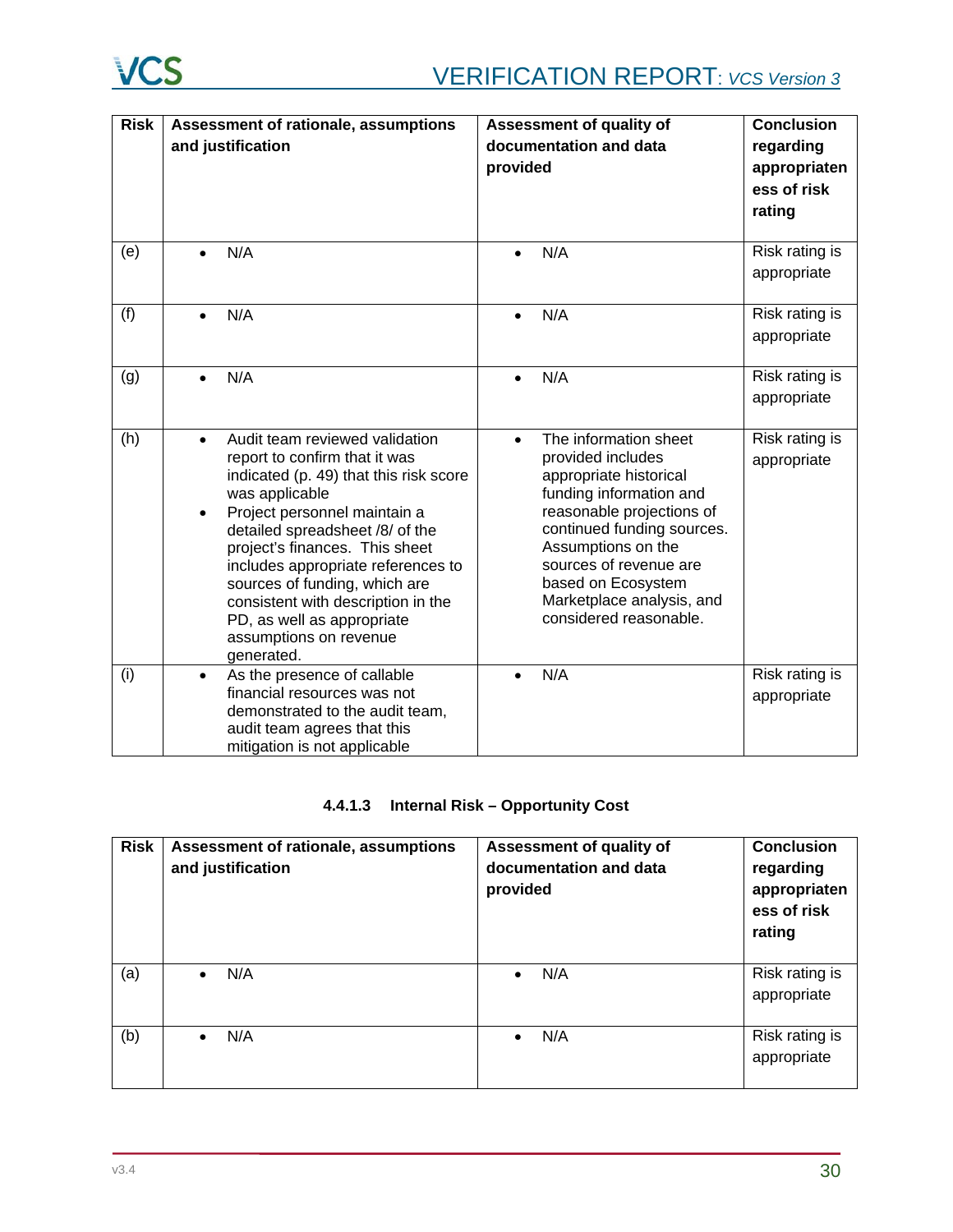

| <b>Risk</b> |           | Assessment of rationale, assumptions                        | Assessment of quality of | <b>Conclusion</b> |
|-------------|-----------|-------------------------------------------------------------|--------------------------|-------------------|
|             |           | and justification                                           | documentation and data   | regarding         |
|             |           |                                                             | provided                 | appropriaten      |
|             |           |                                                             |                          | ess of risk       |
|             |           |                                                             |                          | rating            |
|             |           |                                                             |                          |                   |
| (c)         |           | N/A                                                         | N/A<br>$\bullet$         | Risk rating is    |
|             |           |                                                             |                          | appropriate       |
|             |           |                                                             |                          |                   |
| (d)         | $\bullet$ | Audit team reviewed validation                              | N/A<br>$\bullet$         | Risk rating is    |
|             |           | report, which affirms that "Through                         |                          | appropriate       |
|             |           | interviews with local residents and                         |                          |                   |
|             |           | on-site observations during site                            |                          |                   |
|             |           | inspections, audit team confirmed                           |                          |                   |
|             |           | that baseline activities are                                |                          |                   |
|             |           | subsistence-driven and do not                               |                          |                   |
|             |           | involve cash-crop agriculture"                              |                          |                   |
|             | $\bullet$ | The audit team confirmed that the                           |                          |                   |
|             |           | project provides net positive<br>benefits on the social and |                          |                   |
|             |           | economic well-being of the local                            |                          |                   |
|             |           | communities who derive                                      |                          |                   |
|             |           | livelihoods from the project areas;                         |                          |                   |
|             |           | see Section 4.4.1.6 below for more                          |                          |                   |
|             |           | information                                                 |                          |                   |
| (e)         | $\bullet$ | N/A                                                         | N/A<br>$\bullet$         | Risk rating is    |
|             |           |                                                             |                          | appropriate       |
|             |           |                                                             |                          |                   |
| (f)         |           | N/A                                                         | N/A<br>$\bullet$         | Risk rating is    |
|             |           |                                                             |                          | appropriate       |
|             |           |                                                             |                          |                   |
| (g)         | $\bullet$ | N/A                                                         | N/A<br>$\bullet$         | Risk rating is    |
|             |           |                                                             |                          | appropriate       |
|             |           |                                                             |                          |                   |
| (h)         |           | N/A                                                         | N/A<br>$\bullet$         | Risk rating is    |
|             |           |                                                             |                          | appropriate       |
| (i)         | $\bullet$ | The audit team confirmed the                                | N/A<br>$\bullet$         | Risk rating is    |
|             |           | presence of a legally binding                               |                          |                   |
|             |           | commitment to continue                                      |                          | appropriate       |
|             |           | management practices that protect                           |                          |                   |
|             |           | the credited carbon stocks over at                          |                          |                   |
|             |           | least 100 years; see Section                                |                          |                   |
|             |           | 4.4.1.4 below for more information                          |                          |                   |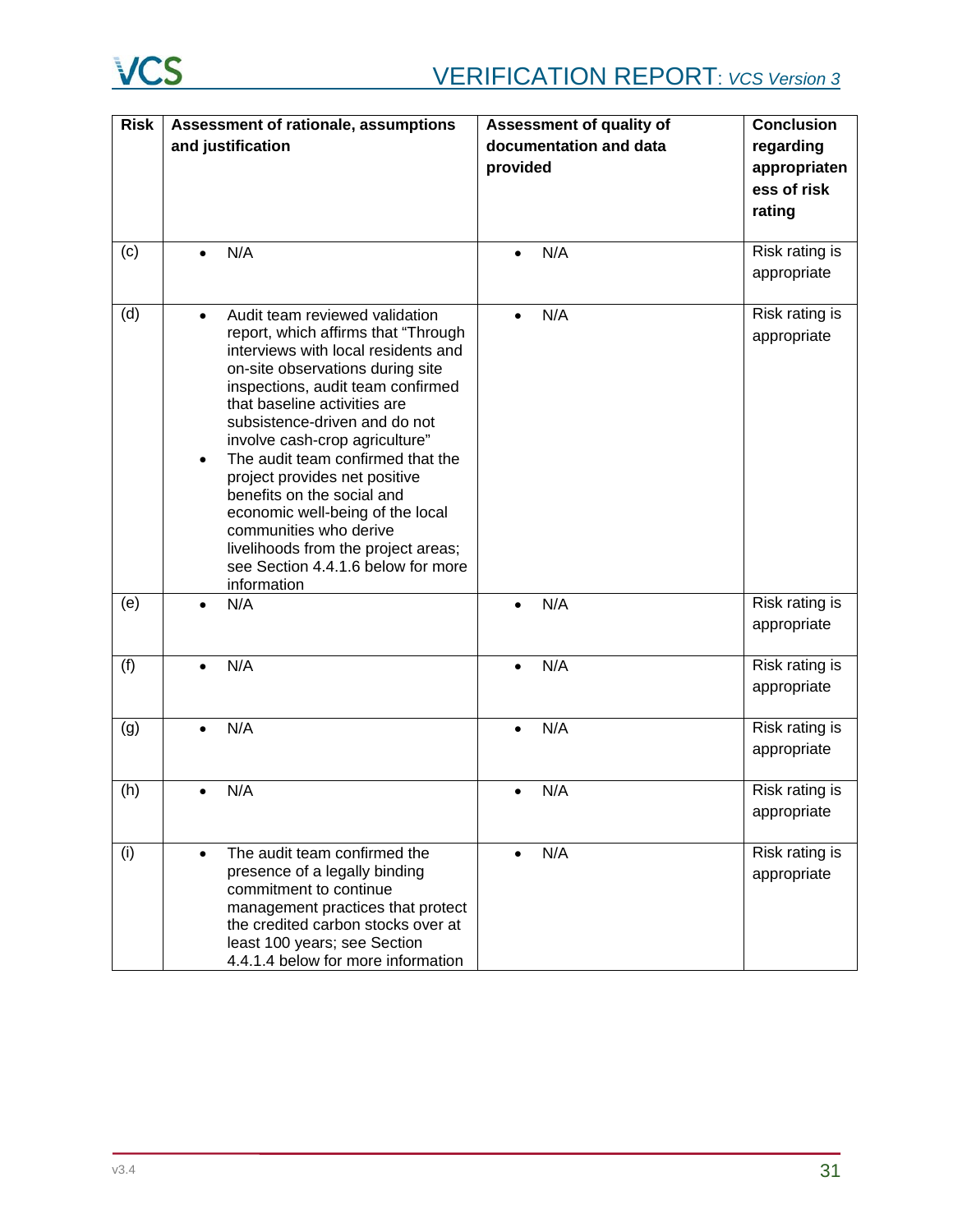| <b>Risk</b> | Assessment of rationale, assumptions<br>and justification                                                                                                                                                                                                                                                                                                                                                                                                                                                                                                                                                                                                                                                                                                                                                                                                                                                   | <b>Assessment of quality of</b><br>documentation and data<br>provided | <b>Conclusion</b><br>regarding<br>appropriaten<br>ess of risk<br>rating |
|-------------|-------------------------------------------------------------------------------------------------------------------------------------------------------------------------------------------------------------------------------------------------------------------------------------------------------------------------------------------------------------------------------------------------------------------------------------------------------------------------------------------------------------------------------------------------------------------------------------------------------------------------------------------------------------------------------------------------------------------------------------------------------------------------------------------------------------------------------------------------------------------------------------------------------------|-----------------------------------------------------------------------|-------------------------------------------------------------------------|
| (a)         | Audit team reviewed validation<br>report to confirm that it was<br>indicated (p. 53) that the internal<br>regulations for the national parks<br>constitute the "legal agreement or<br>requirement to continue the<br>management practice" in<br>perpetuity<br>Through interviews with Dr. Justino<br>٠<br>Biai, IBAP General Director, and<br>Leonildo Alvese Cardoso, IBAP's<br>Head of Monitoring, the (see<br>Section 2.3 above), audit team<br>confirmed that these regulations<br>continue to be in full force and<br>effect.<br>Based on review of the decrees<br>establishing both parks, the audit<br>team confirmed that the legal<br>establishment for the parks has not<br>changed.<br>From on-site review of the Internal<br>$\bullet$<br>Regulations for the parks and<br>interview with personnel, the audit<br>team confirmed all appropriate<br>laws and regulations are being<br>followed. | N/A                                                                   | Risk rating is<br>appropriate                                           |

# **4.4.1.4 Internal Risk – Project Longevity**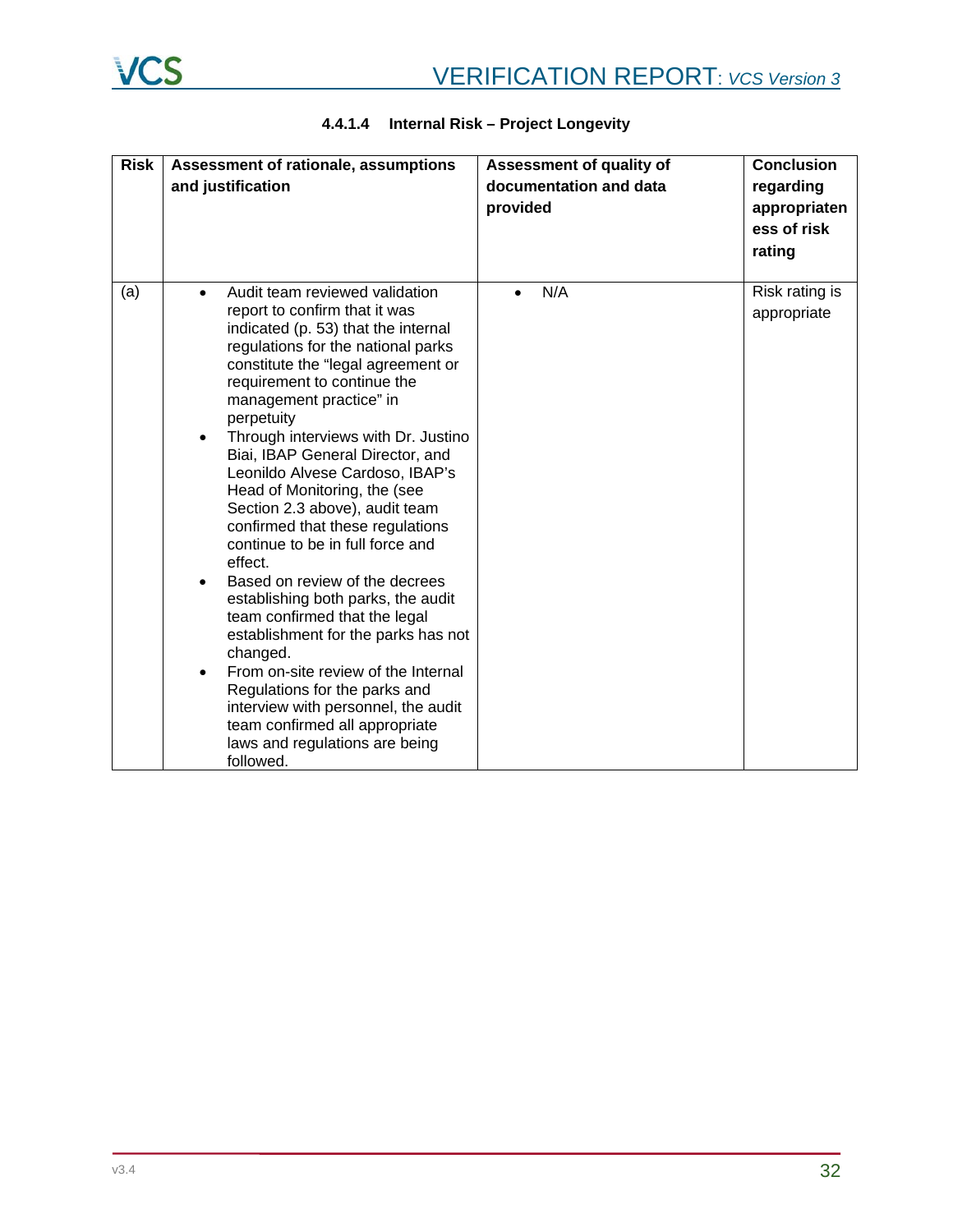| <b>Risk</b> | Assessment of rationale, assumptions                                                                                                                                                                                                                                                                                                                                                                                                                                                                                                                                                                                           | Assessment of quality of | <b>Conclusion</b>             |
|-------------|--------------------------------------------------------------------------------------------------------------------------------------------------------------------------------------------------------------------------------------------------------------------------------------------------------------------------------------------------------------------------------------------------------------------------------------------------------------------------------------------------------------------------------------------------------------------------------------------------------------------------------|--------------------------|-------------------------------|
|             | and justification                                                                                                                                                                                                                                                                                                                                                                                                                                                                                                                                                                                                              | documentation and data   | regarding                     |
|             |                                                                                                                                                                                                                                                                                                                                                                                                                                                                                                                                                                                                                                | provided                 | appropriaten                  |
|             |                                                                                                                                                                                                                                                                                                                                                                                                                                                                                                                                                                                                                                |                          | ess of risk                   |
|             |                                                                                                                                                                                                                                                                                                                                                                                                                                                                                                                                                                                                                                |                          | rating                        |
|             |                                                                                                                                                                                                                                                                                                                                                                                                                                                                                                                                                                                                                                |                          |                               |
| (a)         | Audit team reviewed validation<br>$\bullet$<br>report to confirm that it was<br>indicated (p. 54) that "land law /6/<br>vests ownership of land in<br>government but individuals are<br>commonly understood to hold<br>traditional/customary use rights"<br>During on-site inspections and<br>$\bullet$<br>interviews, audit team observed<br>nothing that would suggest the<br>legal status of the project areas<br>has changed, relative to what was<br>confirmed at validation.<br>Community members interviewed<br>$\bullet$<br>consistently confirmed the land<br>ownership conditions described by<br>project personnel. | N/A                      | Risk rating is<br>appropriate |
| (b)         | See item (a) above<br>$\bullet$                                                                                                                                                                                                                                                                                                                                                                                                                                                                                                                                                                                                | N/A<br>$\bullet$         | Risk rating is<br>appropriate |
| (c)         | Audit team reviewed validation<br>$\bullet$<br>report to confirm that it was<br>indicated (p. 54) that "As<br>discussed in Section 3.1.9.1<br>above, ownership of project area is<br>undisputed"<br>Interviews with community<br>$\bullet$<br>members throughout the project<br>area did not reveal any disputes<br>over land tenure. In general the<br>community members had a<br>detailed understanding of<br>ownership rights and land use<br>boundaries which are consistent<br>with what is described in project<br>documentation.                                                                                        | N/A<br>$\bullet$         | Risk rating is<br>appropriate |

# **4.4.1.5 External Risk – Land Tenure and Resource Access/Impacts**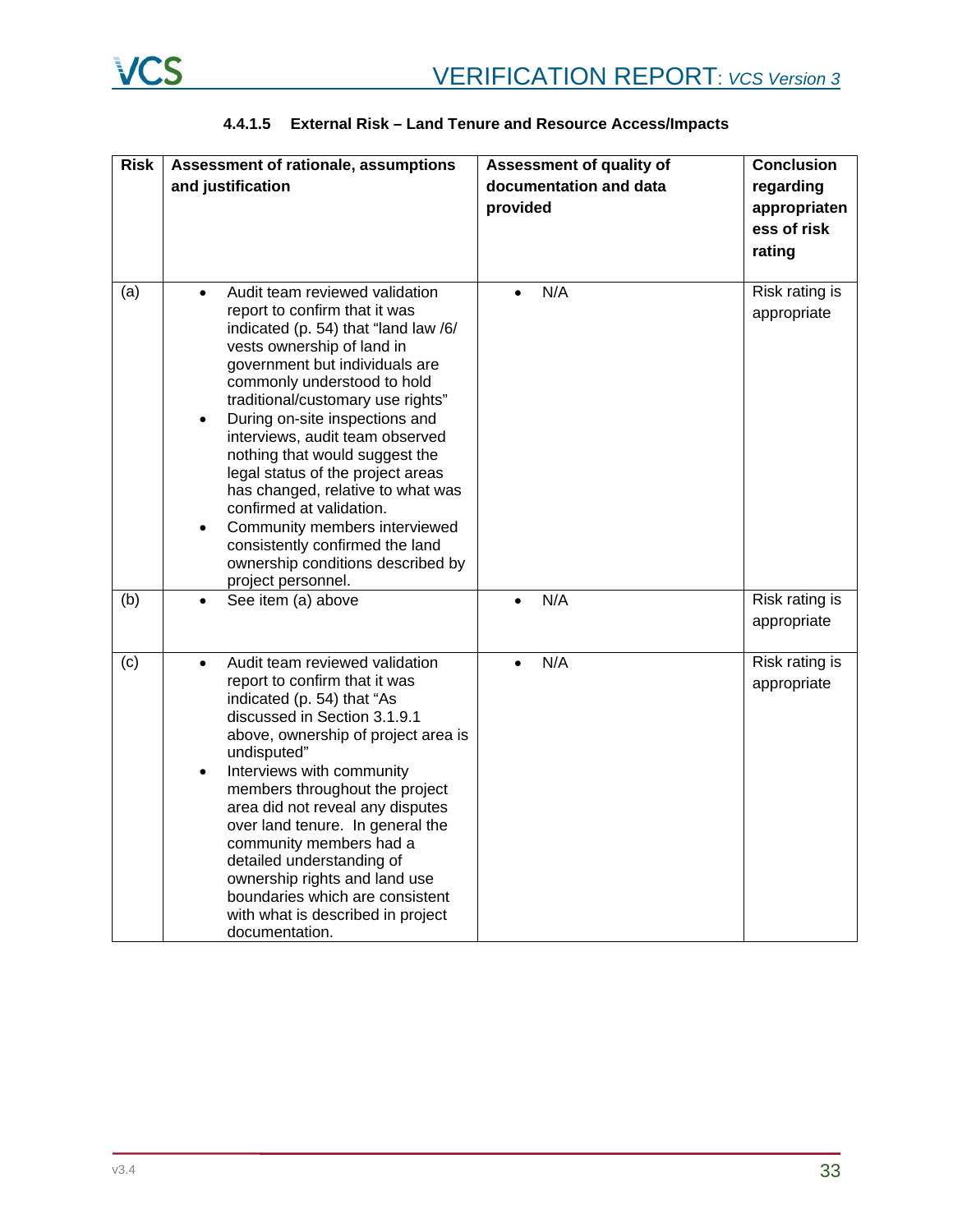| <b>Risk</b> | Assessment of rationale, assumptions                                                                                                                                                                                                                                                                                                                                                                                                                                                                                                                                                                                                                                                                                                                                                                                                                      | Assessment of quality of | <b>Conclusion</b>             |
|-------------|-----------------------------------------------------------------------------------------------------------------------------------------------------------------------------------------------------------------------------------------------------------------------------------------------------------------------------------------------------------------------------------------------------------------------------------------------------------------------------------------------------------------------------------------------------------------------------------------------------------------------------------------------------------------------------------------------------------------------------------------------------------------------------------------------------------------------------------------------------------|--------------------------|-------------------------------|
|             | and justification                                                                                                                                                                                                                                                                                                                                                                                                                                                                                                                                                                                                                                                                                                                                                                                                                                         | documentation and data   | regarding                     |
|             |                                                                                                                                                                                                                                                                                                                                                                                                                                                                                                                                                                                                                                                                                                                                                                                                                                                           | provided                 | appropriaten                  |
|             |                                                                                                                                                                                                                                                                                                                                                                                                                                                                                                                                                                                                                                                                                                                                                                                                                                                           |                          | ess of risk                   |
|             |                                                                                                                                                                                                                                                                                                                                                                                                                                                                                                                                                                                                                                                                                                                                                                                                                                                           |                          | rating                        |
|             |                                                                                                                                                                                                                                                                                                                                                                                                                                                                                                                                                                                                                                                                                                                                                                                                                                                           |                          |                               |
| (d)         | Audit team reviewed validation<br>report to confirm that it was<br>indicated (p. 54) that "During<br>conversations with project<br>personnel and interviews with local<br>residents during site inspections,<br>no disputes over access/use rights<br>or overlapping rights within park<br>boundaries (and, thus, within<br>project area) were identified"<br>While in two community interviews<br>there was some concern about the<br>possibility of insufficient land area<br>for farming in the future, with<br>increased population, community<br>members were generally satisfied<br>with their land use rights. There<br>was some concern about limited<br>amounts of timber to be harvested<br>for construction, but this was also<br>countered by an understanding of<br>the value of limiting harvesting,<br>and there weren't cases of official | N/A                      | Risk rating is<br>appropriate |
| (e)         | or significant disputes.<br>Not applicable, as this is not a<br>$\bullet$<br><b>WRC</b> project                                                                                                                                                                                                                                                                                                                                                                                                                                                                                                                                                                                                                                                                                                                                                           | N/A                      | Risk rating is<br>appropriate |
| (f)         | See Section 4.4.1.4 above                                                                                                                                                                                                                                                                                                                                                                                                                                                                                                                                                                                                                                                                                                                                                                                                                                 | N/A                      | Risk rating is<br>appropriate |
| (g)         | As no disputes have been<br>$\bullet$<br>identified, audit team agrees this<br>mitigation is not applicable                                                                                                                                                                                                                                                                                                                                                                                                                                                                                                                                                                                                                                                                                                                                               | N/A<br>$\bullet$         | Risk rating is<br>appropriate |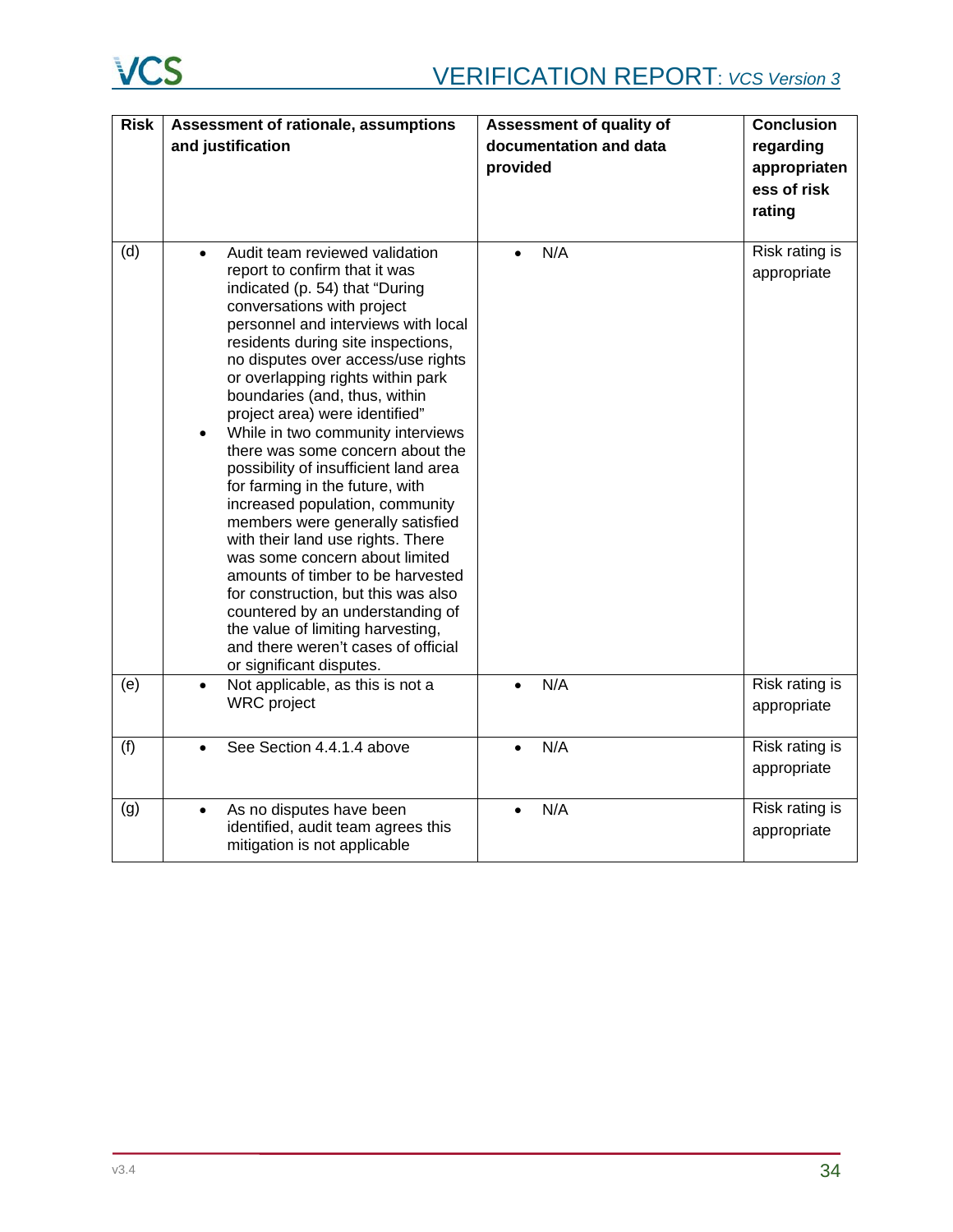| <b>Risk</b> | Assessment of rationale, assumptions                                                                                                                                                                                                                                                                                                                                                                                                                                                                                                                                                                                                                                                                                                                                                                                                                                       | Assessment of quality of                                                                                                       | Conclusion                                         |
|-------------|----------------------------------------------------------------------------------------------------------------------------------------------------------------------------------------------------------------------------------------------------------------------------------------------------------------------------------------------------------------------------------------------------------------------------------------------------------------------------------------------------------------------------------------------------------------------------------------------------------------------------------------------------------------------------------------------------------------------------------------------------------------------------------------------------------------------------------------------------------------------------|--------------------------------------------------------------------------------------------------------------------------------|----------------------------------------------------|
|             | and justification                                                                                                                                                                                                                                                                                                                                                                                                                                                                                                                                                                                                                                                                                                                                                                                                                                                          | documentation and data<br>provided                                                                                             | regarding<br>appropriaten<br>ess of risk<br>rating |
| (a)         | Audit team reviewed validation<br>$\bullet$<br>report, which affirms that the<br>consultation of over 50 percent of<br>households living within the project<br>area who are reliant on the project<br>area was confirmed at validation<br>(p. 56)<br>During the verification site visit the<br>$\bullet$<br>audit team interviewed<br>communities regarding the extent<br>of consultation by IBAP and<br>involvement by families within the<br>community. Communities within<br>the project area reported having<br>meetings which were consistent<br>with the timing and extent of<br>meetings reported by IBAP.<br>Through review of these meeting<br>reports and demographic<br>information of the communities the<br>audit team gained a reasonable<br>level of assurance that over 50<br>percent of the households within<br>the project area have been<br>consulted. | Project personnel provided<br>$\bullet$<br>documentation of meeting<br>records, including subjects<br>discussed and attendees. | Risk rating is<br>appropriate                      |
| (b)         | Audit team reviewed validation<br>$\bullet$<br>report to confirm that it was<br>indicated (p. 56) that "this rating<br>is appropriate and conservative, as<br>experience of audit team during<br>site inspections was that<br>knowledge of project was<br>considerably lower among<br>individuals living outside Cacheu<br>and Cantanhez National Parks"<br>Audit team identified nothing<br>during on-site inspections to<br>conclusively demonstrate that over<br>20 percent of households living<br>within 20 km of the project<br>boundary outside the project area,<br>and who are reliant on the project<br>area, have been consulted, so<br>audit team agrees that risk rating<br>continues to be appropriate and<br>conservative.                                                                                                                                  | N/A<br>$\bullet$                                                                                                               | Risk rating is<br>appropriate                      |

# **4.4.1.6 External Risk – Community Engagement**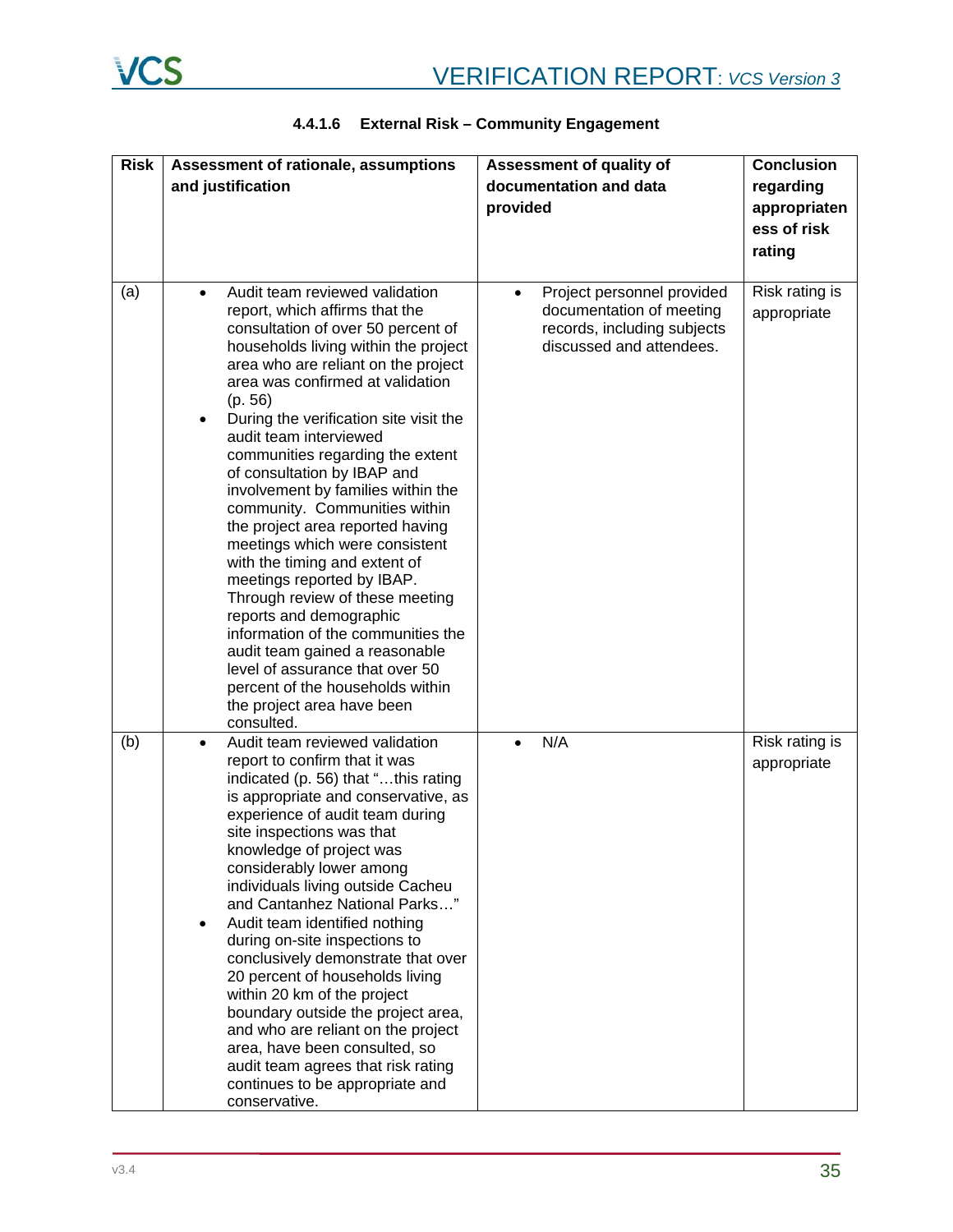| <b>Risk</b> | Assessment of rationale, assumptions<br>and justification                                                                                                                                                                                                                                                                                                                                                                                                    | Assessment of quality of<br>documentation and data<br>provided | <b>Conclusion</b><br>regarding<br>appropriaten<br>ess of risk<br>rating |
|-------------|--------------------------------------------------------------------------------------------------------------------------------------------------------------------------------------------------------------------------------------------------------------------------------------------------------------------------------------------------------------------------------------------------------------------------------------------------------------|----------------------------------------------------------------|-------------------------------------------------------------------------|
| (c)         | Interviews with community<br>$\bullet$<br>members addressed the question<br>of whether the overall impact of the<br>project was positive. Communities<br>were asked to consider whether<br>there have been negative impacts<br>to social or economic wellbeing,<br>while there were some examples<br>of frustration with slower than<br>expected benefits, even in those<br>cases the benefits were deemed to<br>outweigh any perceived negative<br>effects. |                                                                | Risk rating is<br>appropriate                                           |

# **4.4.1.7 External Risk – Political Risk**

| <b>Risk</b> | Assessment of rationale, assumptions<br>and justification                                                                                                                                                                                                                                                                    | Assessment of quality of<br>documentation and data<br>provided                                                                                               | <b>Conclusion</b><br>regarding<br>appropriaten<br>ess of risk<br>rating |
|-------------|------------------------------------------------------------------------------------------------------------------------------------------------------------------------------------------------------------------------------------------------------------------------------------------------------------------------------|--------------------------------------------------------------------------------------------------------------------------------------------------------------|-------------------------------------------------------------------------|
| (a)         | Through independent recalculation<br>of the governance score from the<br>World Bank Institute's Worldwide<br>Governance Indicators for 2014-<br>2018, as downloaded from<br>http://info.worldbank.org/governan<br>ce/wgi/ on 5 December 2019, audit<br>team can confirm that the score<br>has been correctly calculated /27/ | The Worldwide Governance<br>Indicators are required for<br>use by the AFOLU Non-<br>Permanence Risk Tool and<br>are thus considered to be of<br>high quality | Risk rating is<br>appropriate                                           |
| (b)         | N/A                                                                                                                                                                                                                                                                                                                          | N/A<br>$\bullet$                                                                                                                                             | Risk rating is<br>appropriate                                           |
| (c)         | N/A                                                                                                                                                                                                                                                                                                                          | N/A                                                                                                                                                          | Risk rating is<br>appropriate                                           |
| (d)         | N/A                                                                                                                                                                                                                                                                                                                          | N/A<br>$\bullet$                                                                                                                                             | Risk rating is<br>appropriate                                           |
| (e)         | N/A                                                                                                                                                                                                                                                                                                                          | N/A                                                                                                                                                          | Risk rating is<br>appropriate                                           |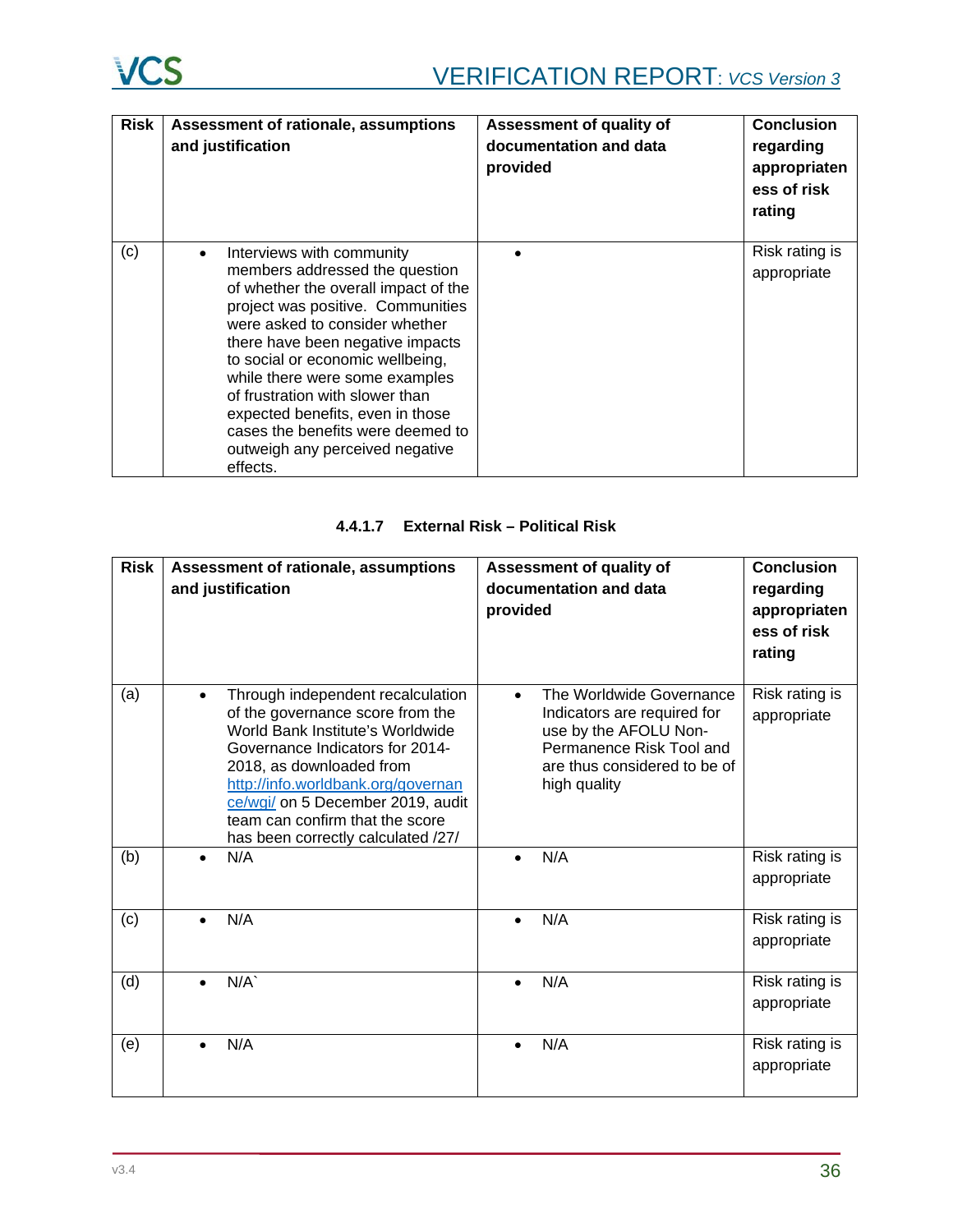

| <b>Risk</b> | Assessment of rationale, assumptions<br>and justification | Assessment of quality of<br>documentation and data<br>provided | <b>Conclusion</b><br>regarding<br>appropriaten<br>ess of risk<br>rating |
|-------------|-----------------------------------------------------------|----------------------------------------------------------------|-------------------------------------------------------------------------|
| (f)         | N/A                                                       | N/A<br>$\bullet$                                               | Risk rating is<br>appropriate                                           |

# **4.4.1.8 Natural Risk**

| <b>Risk</b> | Assessment of rationale, assumptions<br>and justification                                                                                                                                                                                                                                                                                                                                                                                                                                                                                                                                                                                                                                                                                                                                    | Assessment of quality of<br>documentation and data provided | <b>Conclusion</b><br>regarding<br>appropriaten<br>ess of risk |
|-------------|----------------------------------------------------------------------------------------------------------------------------------------------------------------------------------------------------------------------------------------------------------------------------------------------------------------------------------------------------------------------------------------------------------------------------------------------------------------------------------------------------------------------------------------------------------------------------------------------------------------------------------------------------------------------------------------------------------------------------------------------------------------------------------------------|-------------------------------------------------------------|---------------------------------------------------------------|
|             |                                                                                                                                                                                                                                                                                                                                                                                                                                                                                                                                                                                                                                                                                                                                                                                              |                                                             | rating                                                        |
| <b>Fire</b> |                                                                                                                                                                                                                                                                                                                                                                                                                                                                                                                                                                                                                                                                                                                                                                                              |                                                             |                                                               |
| L<br>S<br>M | Audit team reviewed validation<br>$\bullet$<br>report to confirm that it was<br>indicated (p. 59) that "During<br>interviews with IBAP personnel, it<br>was indicated to the audit team<br>that there is no evidence of<br>natural fires having occurred in<br>the project area; this attestation<br>was confirmed independently<br>through interviews with<br>community members, who<br>indicated the same".<br>In on-site interviews, some<br>$\bullet$<br>community members, as well as<br>the PNTC Park Director,<br>suggested that in an area north of<br>the park where there had been<br>deforestation, there had been an<br>increased fire risk due to a drier<br>and hotter microclimate. Within<br>the project area there were no<br>reports or signs of natural fires,<br>though. | N/A<br>$\bullet$                                            | Risk rating is<br>appropriate                                 |
|             | <b>Pest and Disease Outbreaks</b>                                                                                                                                                                                                                                                                                                                                                                                                                                                                                                                                                                                                                                                                                                                                                            |                                                             |                                                               |
| L<br>S      | Audit team reviewed validation<br>$\bullet$<br>report to confirm that it was<br>indicated (p. 59) that "During<br>interviews with IBAP personnel, it                                                                                                                                                                                                                                                                                                                                                                                                                                                                                                                                                                                                                                         | N/A                                                         | Risk rating is<br>appropriate                                 |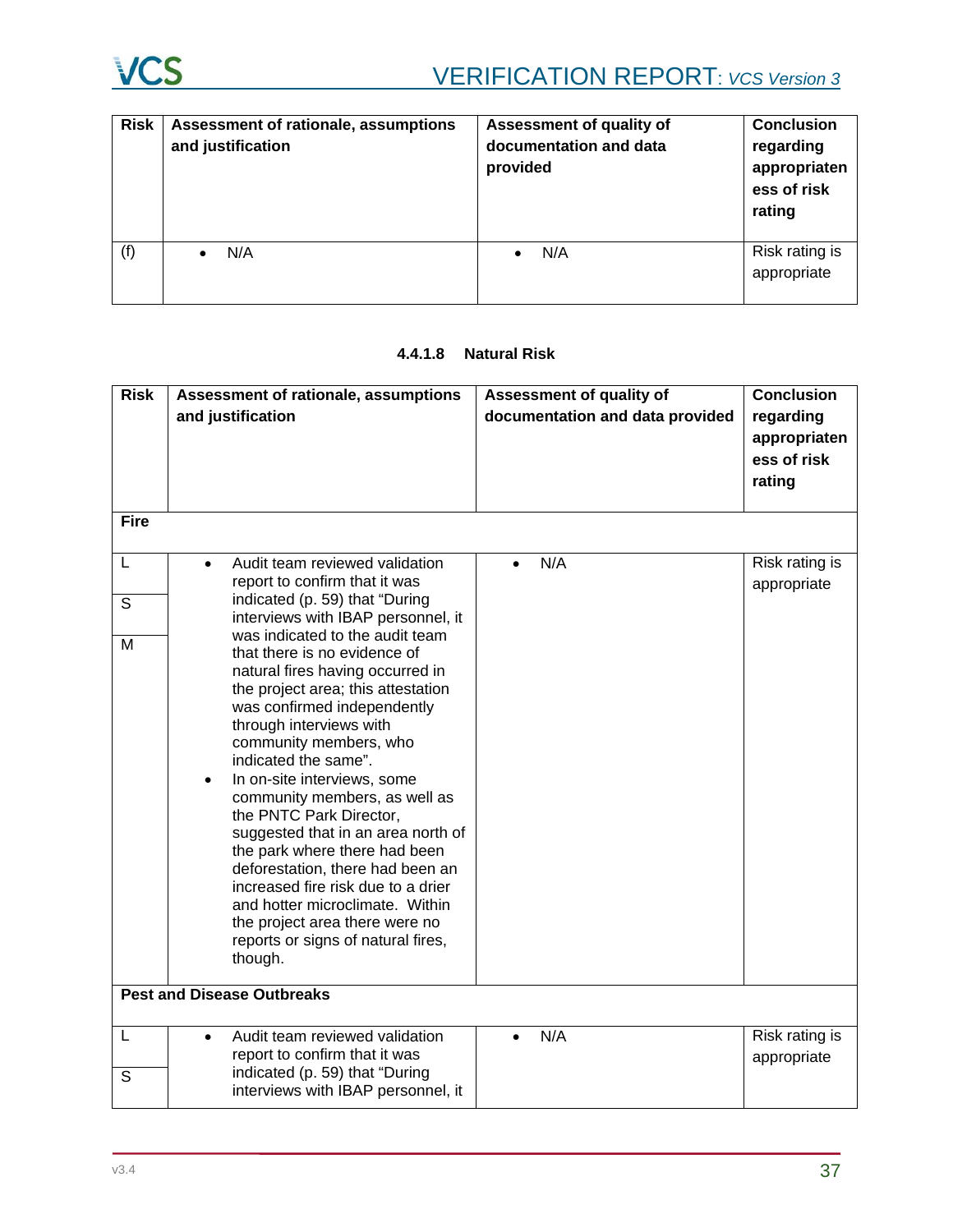| <b>Risk</b> | Assessment of rationale, assumptions                                                                                                                                                                                                                                                                                                                                                                                                                                                                                                                                                                                                                                     | Assessment of quality of        | <b>Conclusion</b>             |
|-------------|--------------------------------------------------------------------------------------------------------------------------------------------------------------------------------------------------------------------------------------------------------------------------------------------------------------------------------------------------------------------------------------------------------------------------------------------------------------------------------------------------------------------------------------------------------------------------------------------------------------------------------------------------------------------------|---------------------------------|-------------------------------|
|             | and justification                                                                                                                                                                                                                                                                                                                                                                                                                                                                                                                                                                                                                                                        | documentation and data provided | regarding                     |
|             |                                                                                                                                                                                                                                                                                                                                                                                                                                                                                                                                                                                                                                                                          |                                 | appropriaten                  |
|             |                                                                                                                                                                                                                                                                                                                                                                                                                                                                                                                                                                                                                                                                          |                                 | ess of risk                   |
|             |                                                                                                                                                                                                                                                                                                                                                                                                                                                                                                                                                                                                                                                                          |                                 | rating                        |
| M           | was indicated to the audit team<br>that there is no evidence of pest<br>and disease outbreaks having<br>occurred in the project area. This<br>attestation was confirmed<br>independently through interviews<br>with community members, who<br>indicated the same".<br>Interviews with community<br>$\bullet$                                                                                                                                                                                                                                                                                                                                                             |                                 |                               |
|             | members, as well as the PNTC                                                                                                                                                                                                                                                                                                                                                                                                                                                                                                                                                                                                                                             |                                 |                               |
|             | Park Director, did not reveal any<br>examples of pest or disease                                                                                                                                                                                                                                                                                                                                                                                                                                                                                                                                                                                                         |                                 |                               |
|             | outbreaks in the project area.                                                                                                                                                                                                                                                                                                                                                                                                                                                                                                                                                                                                                                           |                                 |                               |
|             | <b>Extreme Weather</b>                                                                                                                                                                                                                                                                                                                                                                                                                                                                                                                                                                                                                                                   |                                 |                               |
| L           | Audit team reviewed validation<br>$\bullet$<br>report to confirm that it was                                                                                                                                                                                                                                                                                                                                                                                                                                                                                                                                                                                             | N/A<br>$\bullet$                | Risk rating is<br>appropriate |
| S           | indicated (p. 60) that "The audit<br>team confirmed, through                                                                                                                                                                                                                                                                                                                                                                                                                                                                                                                                                                                                             |                                 |                               |
| M           | interviews with community<br>members, that extreme weather<br>events are not a factor in the<br>project area"<br>The audit team interviewed<br>$\bullet$<br>community members regarding<br>extreme weather events, and<br>while there was some concern<br>about climate change leading to<br>hotter temperatures, less<br>consistent rains, and flooding,<br>overall there was not any<br>example of extreme weather<br>events. In two communities there<br>was some concern about<br>increased sea level harming rice<br>paddies, and as with the fire<br>discussion there were references<br>to weather impacting the<br>deforested area north of the<br>project area. |                                 |                               |
|             | <b>Geological Risk</b>                                                                                                                                                                                                                                                                                                                                                                                                                                                                                                                                                                                                                                                   |                                 |                               |
| L<br>S      | Audit team reviewed validation<br>$\bullet$<br>report to confirm that it was<br>indicated (p. 60) that "The audit<br>team confirmed, through                                                                                                                                                                                                                                                                                                                                                                                                                                                                                                                             | N/A<br>$\bullet$                | Risk rating is<br>appropriate |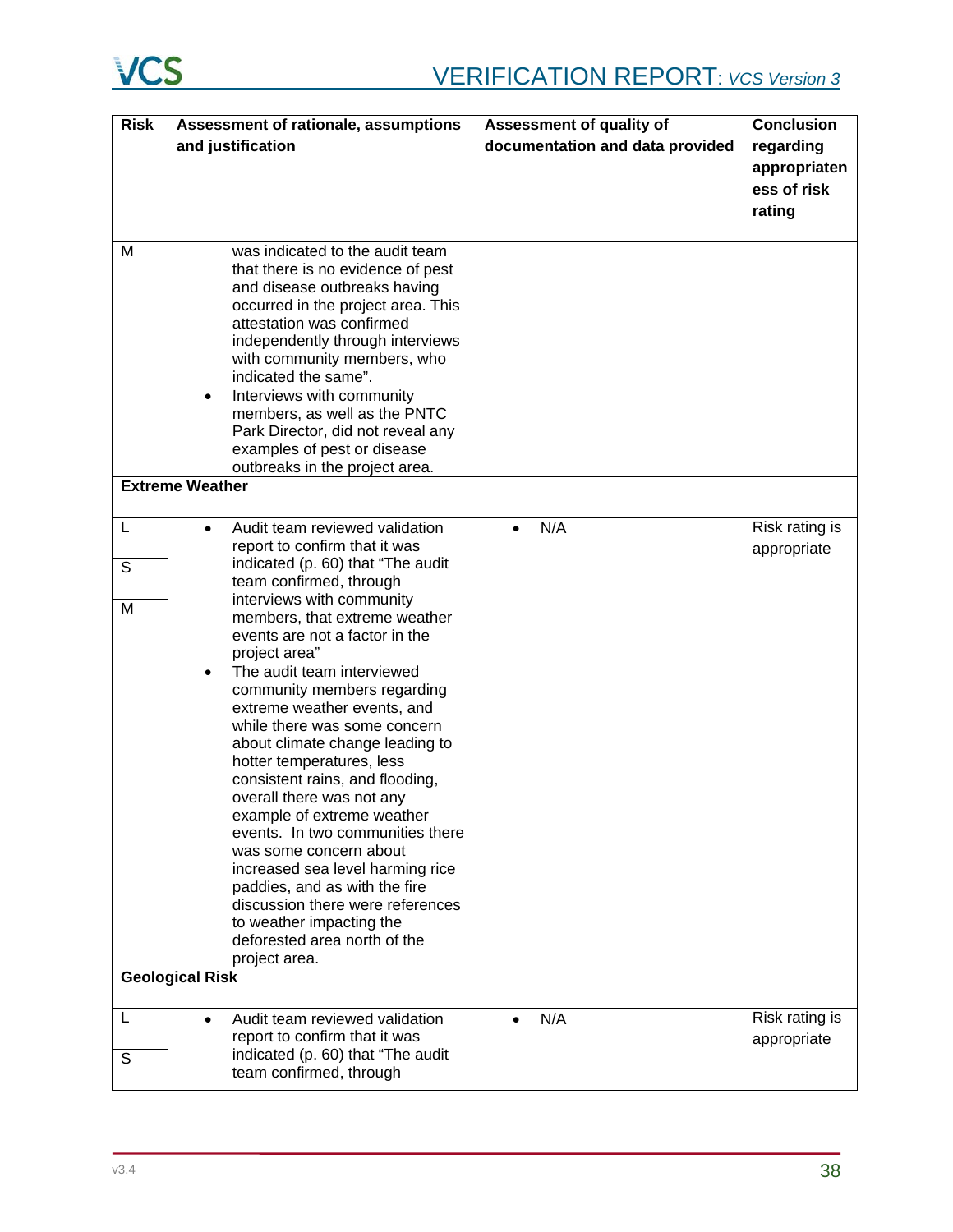| <b>Risk</b> | Assessment of rationale, assumptions<br>and justification                                                                                                                                                                     | Assessment of quality of<br>documentation and data provided | <b>Conclusion</b><br>regarding<br>appropriaten<br>ess of risk<br>rating |
|-------------|-------------------------------------------------------------------------------------------------------------------------------------------------------------------------------------------------------------------------------|-------------------------------------------------------------|-------------------------------------------------------------------------|
| M           | interviews with community<br>members, that geological risk is<br>not a factor in the project area"<br>No interviews with community<br>$\bullet$<br>members during verification<br>revealed geological events had<br>occurred. |                                                             |                                                                         |

# **5 SAFEGUARDS**

# **5.1 No Net Harm**

Not applicable, as no potential negative environmental and/or socio-economic impacts have been identified by the project proponent (see Section 2.4.1 of the MR).

# **5.2 Local Stakeholder Consultation**

During the community interviews the audit team received a range of comments regarding the project and its implementation. In some cases there were community members who thought IBAP had not visited enough, but in general communities had a positive and productive relationship with IBAP staff. In the case of PNTC, the Park Director, Mr. Quecuta demonstrated a detailed understanding of input received by community members. Similarly, IBAP management in the Bissau headquarters had been familiar with the comments received during community interviews, and were actively working to address them. As described above, one of the concerns cited was over the limited harvesting of timber for construction, and Mr Quecuta described in interviews the process for addressing this issue with communities and educating on the rules and their importance. He similarly had been aware of the issue of wild animals damaging crops and taking fruit from people's trees, and was working on options to mitigate this, including electrification.

### **6 VERIFICATION CONCLUSION**

The audit team asserts, with no qualifications or limitations, that:

- The project complies with the verification criteria for projects set out in VCS Version 4.
- The project has been implemented in accordance with the validated project description and any subsequently validated changes.
- To the extent that the verification engagement described in this report included validation activities, the project complies with the validation criteria for projects set out in VCS Version 4.

Verification period: From 31 March 2011 to 30 March 2016

The verified GHG emission reductions and removals in the above verification period are: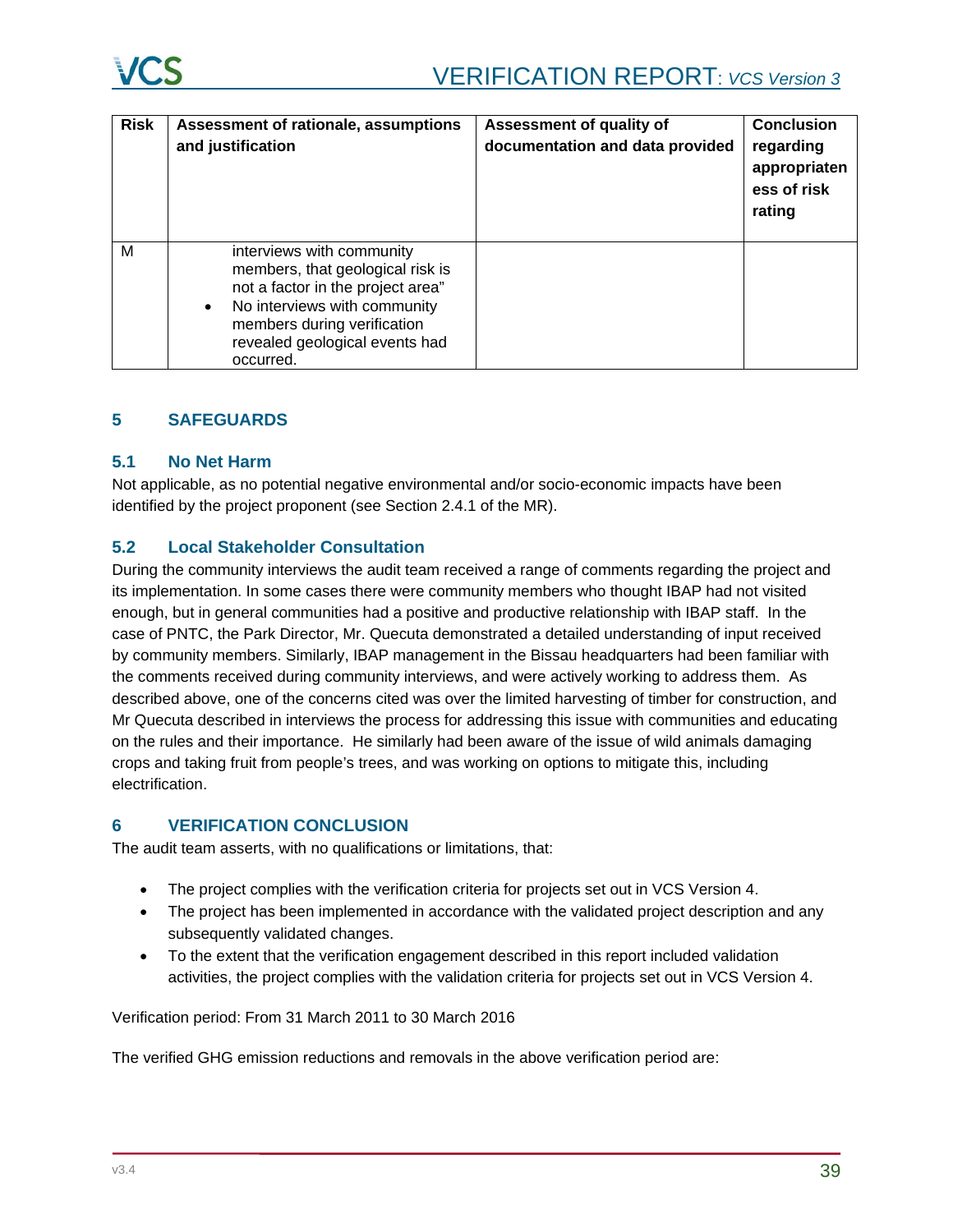# VERIFICATION REPORT: *VCS Version 3*

| Year         | <b>Baseline</b><br>emissions or<br>removals<br>(tCO <sub>2</sub> e) | Project<br>emissions or<br>removals<br>(tCO <sub>2</sub> e) | Leakage<br>emissions<br>(tCO <sub>2</sub> e) | <b>Net GHG</b><br>emission<br>reductions or<br>removals<br>(tCO <sub>2</sub> e) |
|--------------|---------------------------------------------------------------------|-------------------------------------------------------------|----------------------------------------------|---------------------------------------------------------------------------------|
| 2012         | 123,346                                                             | 64,068                                                      | $\Omega$                                     | 59,278                                                                          |
| 2013         | 127,267                                                             | 64,068                                                      | $\Omega$                                     | 63,199                                                                          |
| 2014         | 131,189                                                             | 64,068                                                      | $\Omega$                                     | 67,121                                                                          |
| 2015         | 135,110                                                             | 64,068                                                      | $\Omega$                                     | 71,042                                                                          |
| 2016         | 139,031                                                             | 64,068                                                      | $\Omega$                                     | 74,963                                                                          |
| <b>Total</b> | 655,944                                                             | 320,341                                                     | 0                                            | 335,603                                                                         |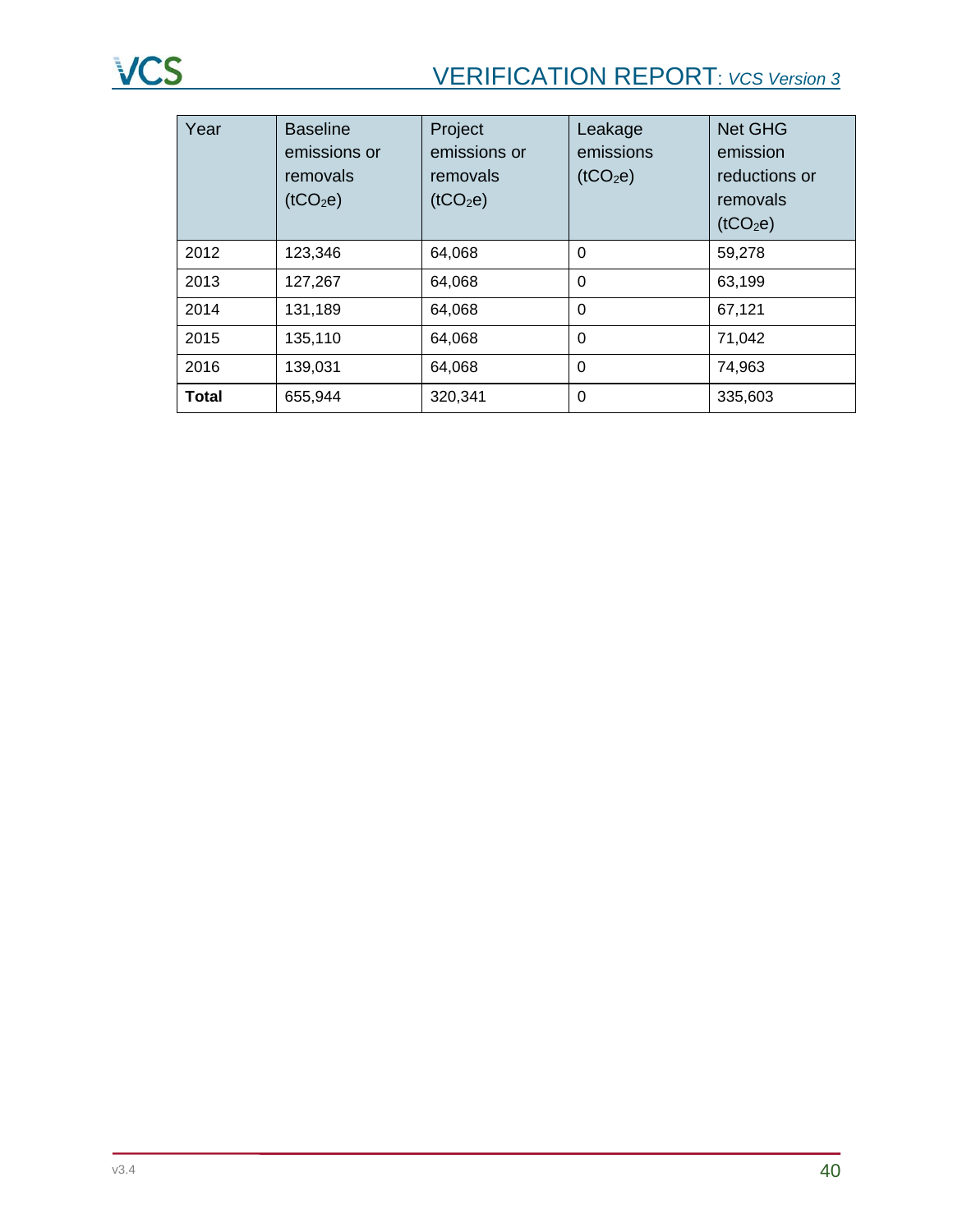# **APPENDIX A: VERIFICATION FINDINGS**

Please see Section 2.5 above for a description of the findings issuance process and the categories of findings issued. It should be noted that all language under "Project Personnel Response" is a verbatim transcription of responses provided to the findings by project personnel.

Please note that a number of the below findings were issued prior to the VCS Version 4 update, which took effect in September 2019. The findings issued prior to September 2019 remain relevant to the verification engagement (i.e., there were no findings issued against requirements that were present in VCS Version 3 but were removed from VCS Version 4). For purposes of clarity and transparency, any references to VCS Version 3 documents that existed in the findings when they were issued are retained in this Appendix A.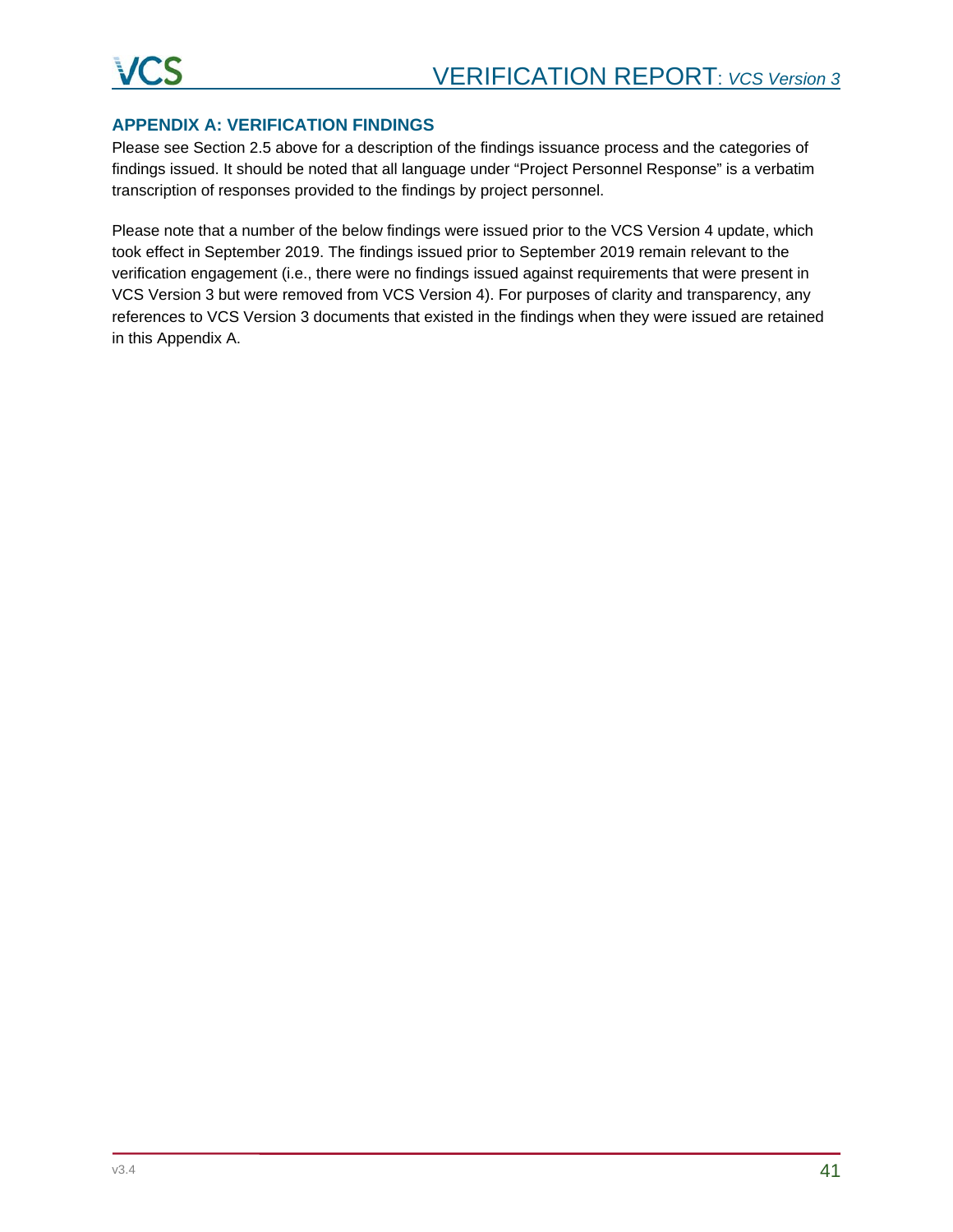#### **NCR 1 Dated 16 Aug 2019**

#### **Standard Reference**: M-MON V2.1, Section 5, Step 2

#### **Document Reference**: MONITORING\_GB-REDD\_ER\_20180105

**Finding**: The following is required by M-MON for calculating carbon stock in all pools in each postdeforestation land use in each stratum: "For each post-deforestation land use (u) estimate the longterm carbon stock. Carbon stocks in the selected pools (must be the same as those used in the baseline modules) must be measured and estimated using the methods given in modules CP-AB, CP-D, CP-L, CP-S." In addition, it is stated in M-MON that "Herbaceous non-tree vegetation is considered to be de minimis in all instances."

The audit team has confirmed, through comparison with cells C35:D36 and C39:D40 in the worksheet "baseline C stock changes" in the workbook "WB2 - C assessment and emission baseline v2.3 20140722", as provided at validation, that the factors for aboveground biomass in cells D18:D21 in the "Project Emissions" worksheet of the "MONITORING\_GB-REDD\_ER\_20180105" workbook are calculated by taking the baseline carbon stock in each respective stratum and subtracting the postdeforestation carbon stock of 28.6 tCO2e/ha, as calculated according to the requirements of BL-UP for baseline purposes. This is not in conformance with the requirements of M-MON because the estimate of 28.6 tCO2e/ha is a conservative ex-ante estimate of post-deforestation carbon stock, whereas M-MON requires that such stock "must be measured and estimated using the methods given in modules CP-AB, CP-D, CP-L, CP-S". None of the listed modules (CP-AB, CP-D, CP-L, CP-S) provide for literature-based estimation of carbon stock. In addition, BL-UP is not listed as a module that may be used to quantify ex-post post-deforestation carbon stock.

In addition, it is indicated in PD that "The main agricultural product is rice, which is planted in two different systems: dry land rice and wetland rice." Since rice constitutes "herbaceous non-tree vegetation", it appears to be questionable whether there is any carbon stock in the post-deforestation land use that is eligible for quantification under M-MON.

**Project Personnel Response**: The project team agrees that post-defforestation land use is rice which constitutes a herbaceous non-tree vegetation and, according to M-MON, carbon stocks should be "considered de minimis". Moreover, the project team noticed that, according to module BL-UP (version 3.2), herbaceous vegetation should also be considered de minimis in the quantification of carbon stock in aboveground non-tree vegetation in the baseline. Further, REDD MF (version 1.5) establishes on section 8.1.1 that for the quantification of baseline emissions "the same procedure must be followed ex ante and ex post" unless specific guidance is given in ex-ante calculations, which is not the case as the same procedure should be followed in the baseline according to BL-UP.

The carbon stock of post-defforestation herbaceous non-tree vegetation was adjusted on both baseline and monitoring period and set as zero (de minimis). The worksheet (MONITORING\_GB-REDD\_ER\_ 20190819.xlsx) and the Monitoring Report (Monitoring\_REDD-GB\_v02.0.docx) were revised to reflect the changes.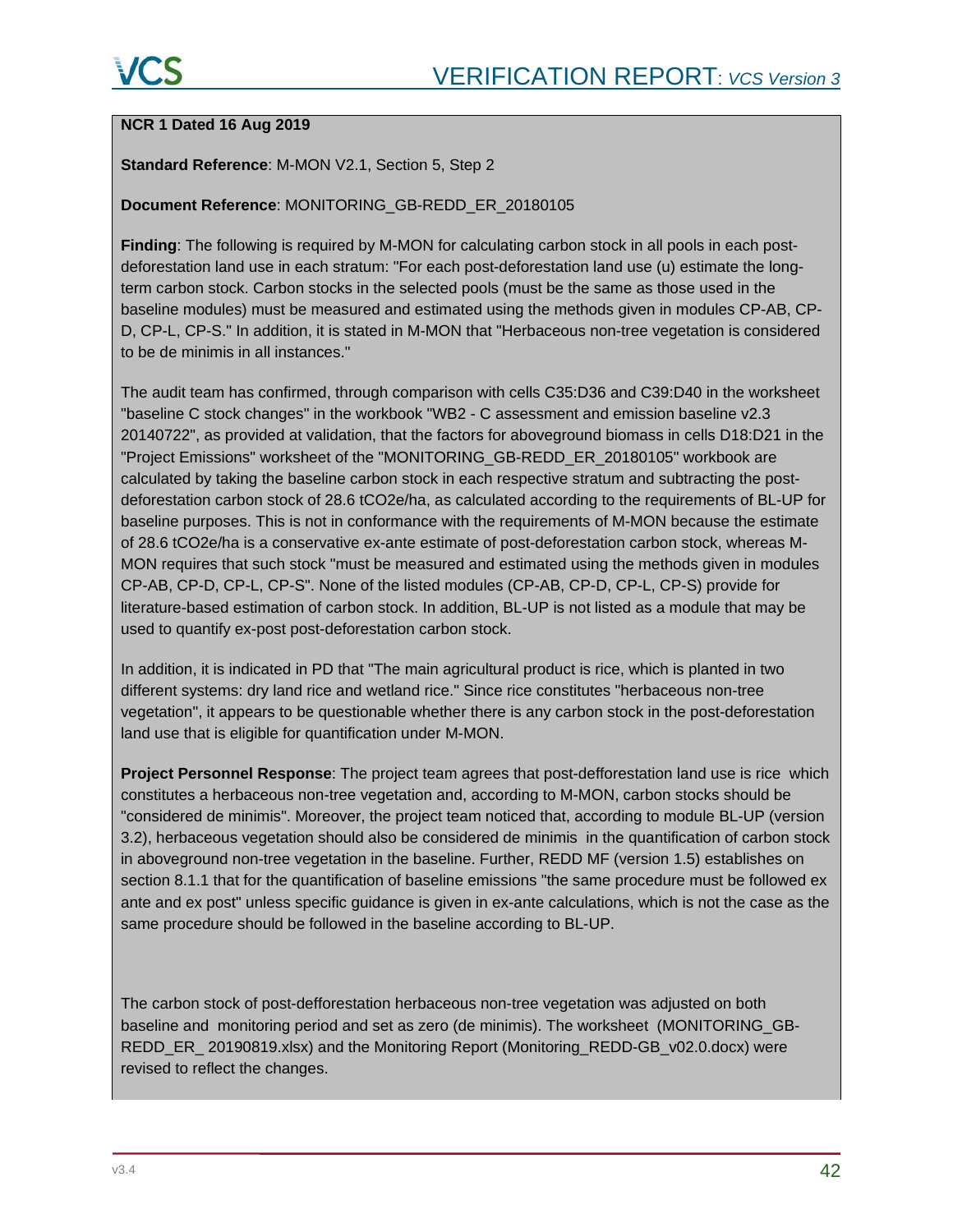**Auditor Response**: Through review of the revised calculation workbook, "MONITORING\_GB-REDD\_ER\_20190819", the audit team can confirm that the emission factors used to calculate carbon stock changes in the project scenario, in cells D8:E11 of the "Project Emissions" worksheet, no longer deduct for post-deforestation carbon stock (i.e., post-deforestation carbon stock in the project scenario is assumed to be zero in the calculations). Therefore, the quantification is in conformance with the relevant requirements from M-MON. A project description deviation, to similarly set post-deforestation carbon stocks to zero in the baseline, was reviewed and deemed to be appropriate. The audit team can confirm that it is stated in the parameter table for C(AB\_nontree,i) on p. 42 of BL-UP (Version 3-2) that "Herbaceous vegetation considered de minimis in all instances". This requirement to consider herbaceous biomass to be zero in the baseline was missed during the validation audit. As previously noted, rice is not a woody plant and so would be considered "herbaceous" in the GHG accounting sense of the word. Therefore, the audit team agrees that post-deforestation carbon stock should be considered de minimis and assumed to be zero in both the baseline and project scenarios. The nonconformity has been resolved.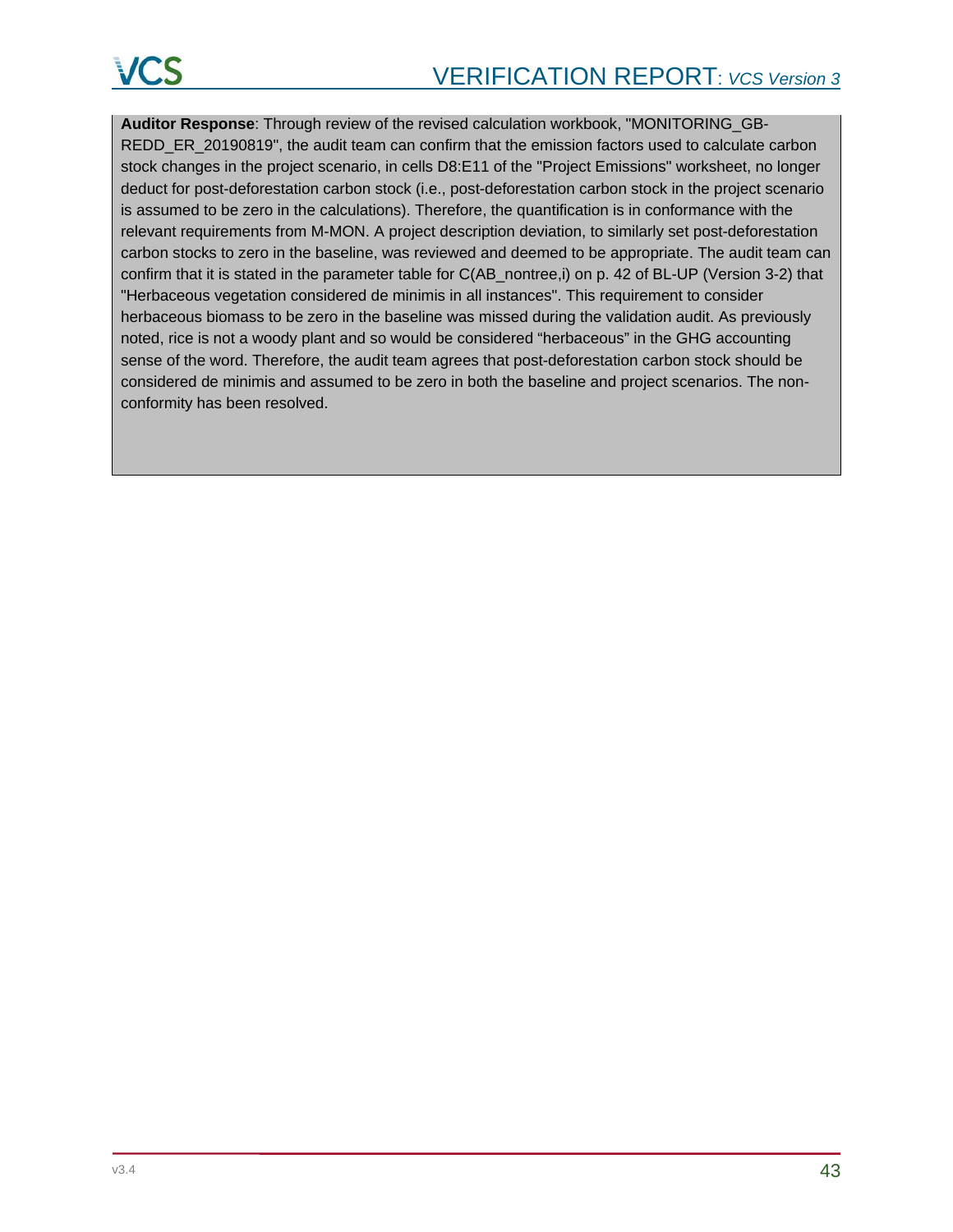### **NCR 2 Dated 16 Aug 2019**

#### **Standard Reference**: M-MON V2.1, Section 5, Step 2

#### **Document Reference**: MONITORING\_GB-REDD\_ER\_20180105

**Finding**: It is stated in M-MON that "Instead of tracking annual emissions through burning and/or decomposition, this methodology employs the simplifying assumption that all carbon stocks are emitted in the year deforested…" This is reinforced by Equation 5 of M-MON, which indicates that the "Carbon stock in all pools in post-deforestation land use u in stratum i" should be subtracted from the "Carbon stock in all pools in the baseline case in stratum i" to calculate the "Net carbon stock changes in all pools as a result of deforestation in the project case in land use u in stratum i at time t". This is distinct from Equation 24 of BL-UP, in which, as explained in the text above the equation, "Stock changes in belowground biomass and dead wood are emitted at an annual rate of 1/10 of the stock change for 10 years".

In the tables beginning at cell B31 of the "Project Emissions" worksheet and cell B33 of the "Leakage Emissions" worksheet (for carbon stock changes in the project area and leakage belt, respectively) of the "MONITORING\_GB-REDD\_ER\_20180105" workbook, it appears that the intent behind the calculations is to assume an annual emission of 1/10 of the stock change from the belowground biomass pool each year. For example, in the calculations in cell D33 of "Project Emissions", the following code is used to calculate 1/10 of the total carbon stock change from belowground biomass attributable to deforestation under the project scenario in the year ending in 2012: (\$E\$18\*\$E\$25\*(1/10))

The approach undertaken is not in conformance with the cited requirements of M-MON.

**Project Personnel Response**: The project team agrees the approach applied in the worksheet is not compliant with the requirements of M-MON. The worksheet (MONITORING\_GB-REDD\_ER\_ 20190819.xlsx) was revised. The baseline quantification remains unchaged following BL-UP (version 3.2) requirements to consider 1/10 of the BGB emissions being released over time, whilst project emissions consider all BGB emissions in the year defforestation happened following the requirements of M-MON (version 2.1).

**Auditor Response**: Through review of the revised calculation workbook, "MONITORING\_GB-REDD\_ER\_20190819", the audit team can confirm that the calculations of carbon stock changes in the project scenario, in cells D23:H23 and D26:H27 of the "Project Emissions" worksheet, assume instantaneous emission of pre-deforestation carbon stock in belowground biomass, as required by M-MON. Therefore, the non-conformity has been resolved.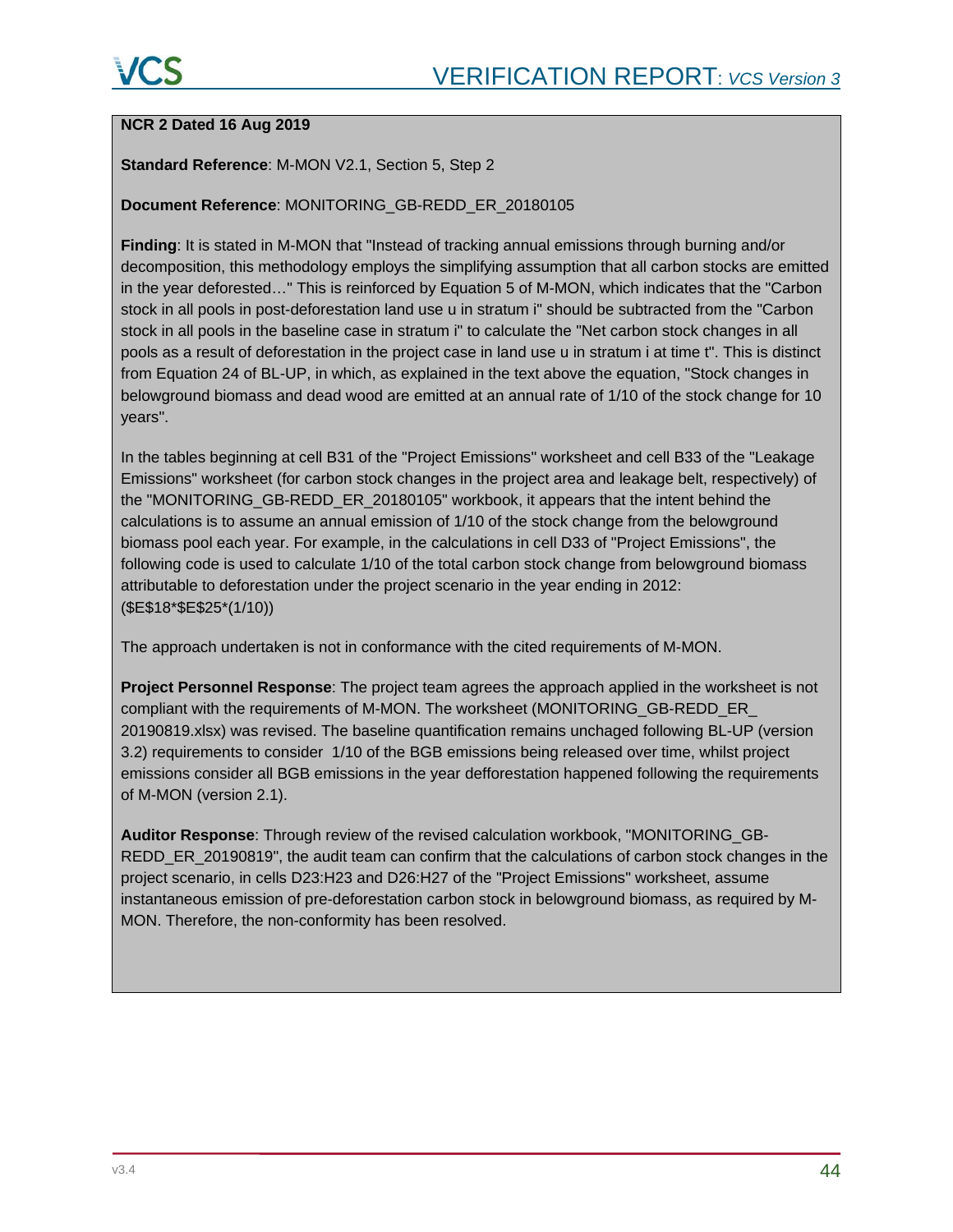#### **NCR 3 Dated 16 Aug 2019**

#### **Standard Reference**: LK-ASU V1.1

#### **Document Reference**: MONITORING\_GB-REDD\_ER\_20180105

**Finding**: This is a follow-up to NCR 1 and NCR 2. Equation 1 of LK-ASU requires a comparison between the carbon stock changes in the leakage belt under the project and baseline scenarios. It is indicated that, where the cumulative carbon stock change under the baseline scenario exceeds that under the project scenario, the "Net CO2 emissions due to unplanned deforestation displaced from the project area to the leakage belt" are quantified as zero. It is indicated that this is the case in cell C47 of the worksheet "Leakage Emissions" of the workbook "MONITORING\_GB-REDD\_ER\_20180105". However, when the errors identified in NCR 1 and NCR 2 are corrected, the quantified carbon stock changes in the leakage belt under the project scenario exceed those under the baseline scenario.

**Project Personnel Response**: The worksheet (MONITORING\_GB-REDD\_ER\_ 20190819.xlsx) was revised to adjust the errors identified in NCR 1 and NCR 2 and a new value for Lakage Emissions calculated to comply with LK-ASU requirements. After adjustments, Leakage is still considered zero to avoid negative Leakage.

**Auditor Response**: Through review of the "Leakage Emissions" worksheet within the revised calculation workbook, "MONITORING\_GB-REDD\_ER\_20190819", the audit team can confirm that, even with the errors identified in NCR 1 and NCR 2 corrected, the cumulative carbon stock change under the baseline scenario exceeds that under the project scenario, and the "Net CO2 emissions due to unplanned deforestation displaced from the project area to the leakage belt" are quantified as zero. This is because a project description deviation was implemented to set post-deforestation carbon stock in the baseline scenario equal to zero (see response to NCR 1). Therefore, there is not currently a nonconformity to the requirements of LK-ASU.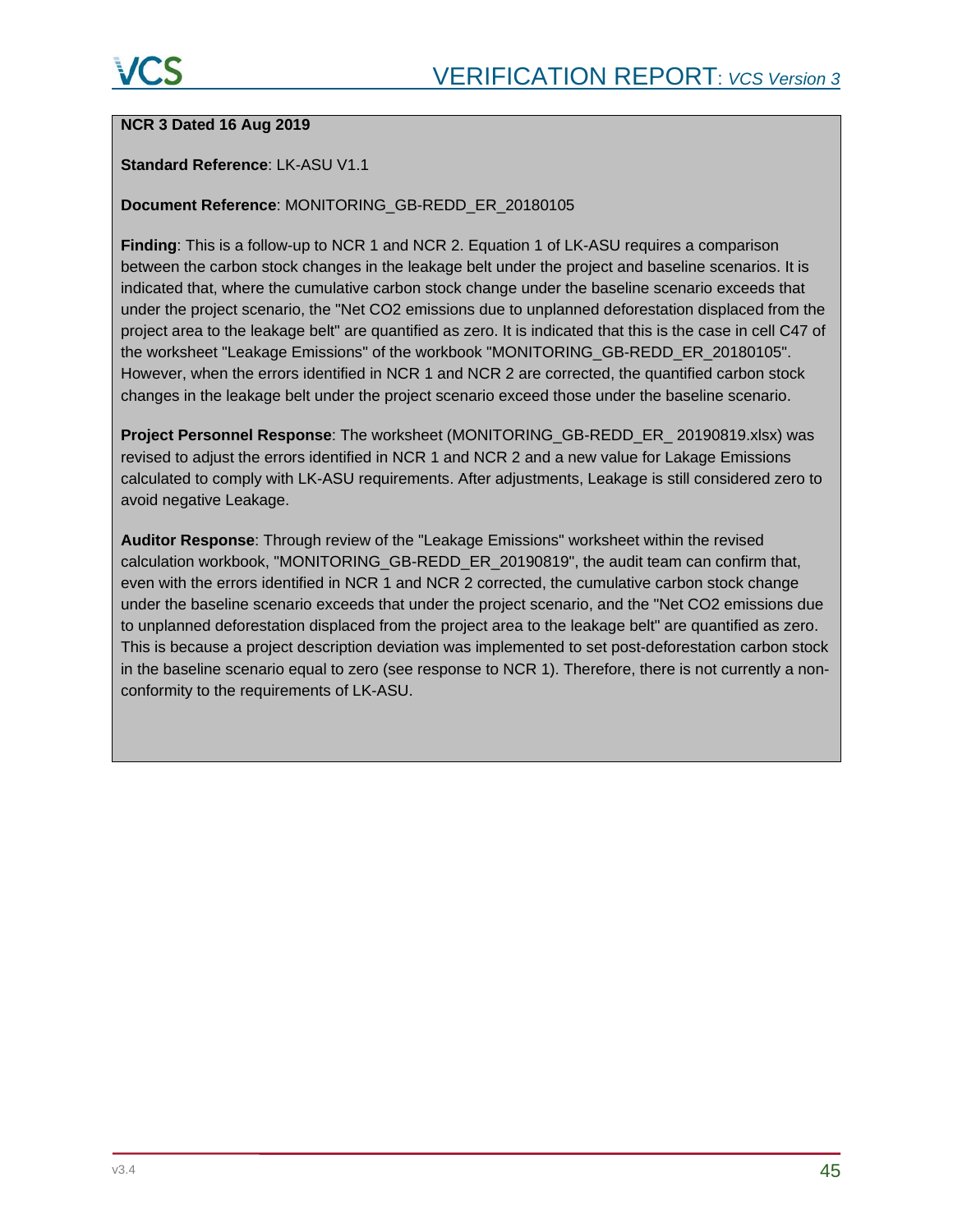#### **NCR 4 Dated 16 Aug 2019**

**Standard Reference**: VCS Standard V3.7, Section 3.16.6; VCS Monitoring Report Template V3.4

**Document Reference**: Monitoring\_REDD-GB\_v01.0; MONITORING\_GB-REDD\_ER\_20180105

**Finding**: The VCS Standard requires the following in Section 3.16.6: "The monitoring report describes all the data and information related to the monitoring of GHG emission reductions or removals. The project proponent shall use the VCS Monitoring Report Template, VCS Joint Project Description & Monitoring Report Template, VCS & CCB Monitoring Report Template or VCS+SOCIALCARBON Monitoring Report Template, as appropriate, and adhere to all instructional text within the template."

Section 1.1 of the VCS Monitoring Report Template requires that the following be reported: "The total GHG emission reductions or removals generated in this monitoring period."

Section 4.4 of the VCS Monitoring Report Template indicates the following: "Quantify the net GHG emission reductions and removals, summarizing the key results using the table below. Specify breakdown of GHG emission reductions and removals by vintages where the intent is to issue each vintage separately in the VCS registry system. For AFOLU projects, include quantification of the net change in carbon stocks. Also, state the non-permanence risk rating (as determined in the AFOLU nonpermanence risk report) and calculate the total number of buffer credits that need to be deposited into the AFOLU pooled buffer account."

The monitoring report indicates in Section 1.1 that "Together, IBAP's efforts were responsible to reduce emissions totalling 880,949 tCO2e between 2011 and 2016." This calculation is supported by data on the net GHG emission reductions as presented in tabular form in Section 4.4. The audit team was able to trace these calculations to row 25 of the worksheet "Emission Reduction" to the workbook "MONITORING\_GB-REDD\_ER\_20180105". For example, the reported cumulative baseline emissions are calculated in cell C25 as the sum of the quantities in cells C20:C24 of the same worksheet. This calculation would be correct if, for example, the quantities in cells C20:C24 were themselves calculated on an annual basis. However, the quantities in cells C20:C24 are calculated on a cumulative basis, in keeping with the requirements of the BL-UP module. For example, the correct value for the cumulative baseline carbon stock changes in the project area during the monitoring period is 521,632 tCO2e, not 1,522,358 tCO2e as represented in the monitoring report. This has let to a significant over-reporting of GHG emission reductions.

**Project Personnel Response**: The worksheet (MONITORING\_GB-REDD\_ER\_ 20190819.xlsx) and the Monitoring Report (Monitoring\_REDD-GB\_v02.0.docx) were revised to reflect the changes.

**Auditor Response**: Through review of the revised monitoring report, entitled "Monitoring\_REDD-GB v02.0", the audit team can confirm that the reporting of GHG emission reductions is consistent with the calculations in the "Emission Reduction" worksheet in the "MONITORING\_GB-REDD\_ER\_20190819" workbook, and that the previously noted double-counting of GHG emission reductions has been resolved. The quantity of 335,603 tCO2e, which is reported in Sections 1.1 and 4.4 of the revised monitoring report, is calculated in cell F25 of the "Emission Reduction" worksheet. Therefore, the non-conformity has been resolved.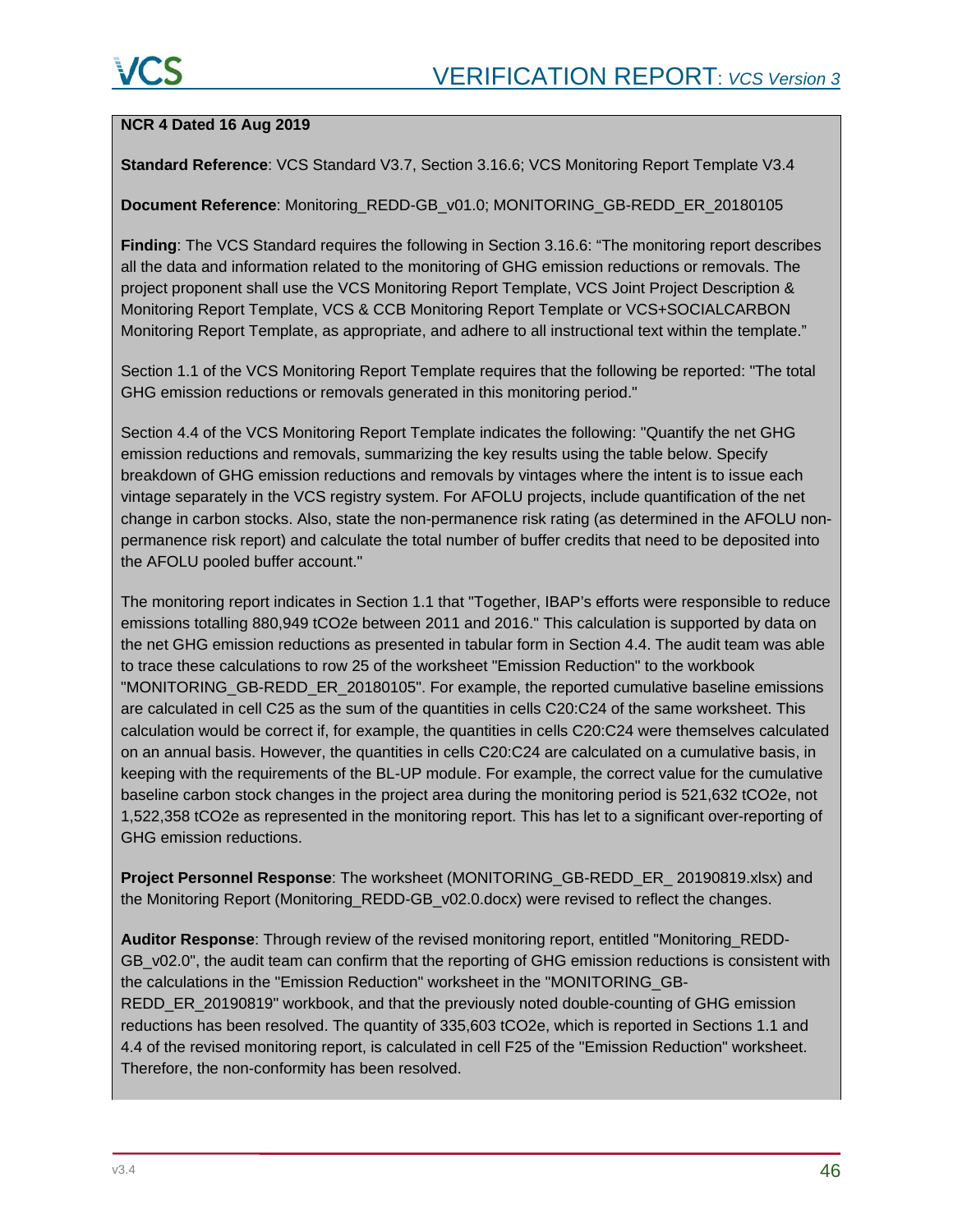

#### **NCR 5 Dated 16 Aug 2019**

**Standard Reference**: VCS Standard V3.7, Section 3.16.6; VCS Monitoring Report Template V3.4

**Document Reference**: Monitoring\_REDD-GB\_v01.0

**Finding**: The VCS Standard requires the following in Section 3.16.6: "The monitoring report describes all the data and information related to the monitoring of GHG emission reductions or removals. The project proponent shall use the VCS Monitoring Report Template, VCS Joint Project Description & Monitoring Report Template, VCS & CCB Monitoring Report Template or VCS+SOCIALCARBON Monitoring Report Template, as appropriate, and adhere to all instructional text within the template."

Section 1.1 of the VCS Monitoring Report Template requires that the following be reported: "Provide a summary description of the implementation status of the project, including the following (no more than one page..." A summary is provided as requested in Section 1.1 of the monitoring report, but it is more than a page.

**Project Personnel Response**: The Monitoring Report (Monitoring\_REDD-GB\_v02.0.docx) was revised to reflect the changes.

**Auditor Response**: Through review of the revised monitoring report, entitled "Monitoring\_REDD-GB\_v02.0", the audit team can confirm that the summary description of the implementation status of the project in Section 1.1 has been revised such that it is no more than one page. Therefore, the nonconformity has been resolved.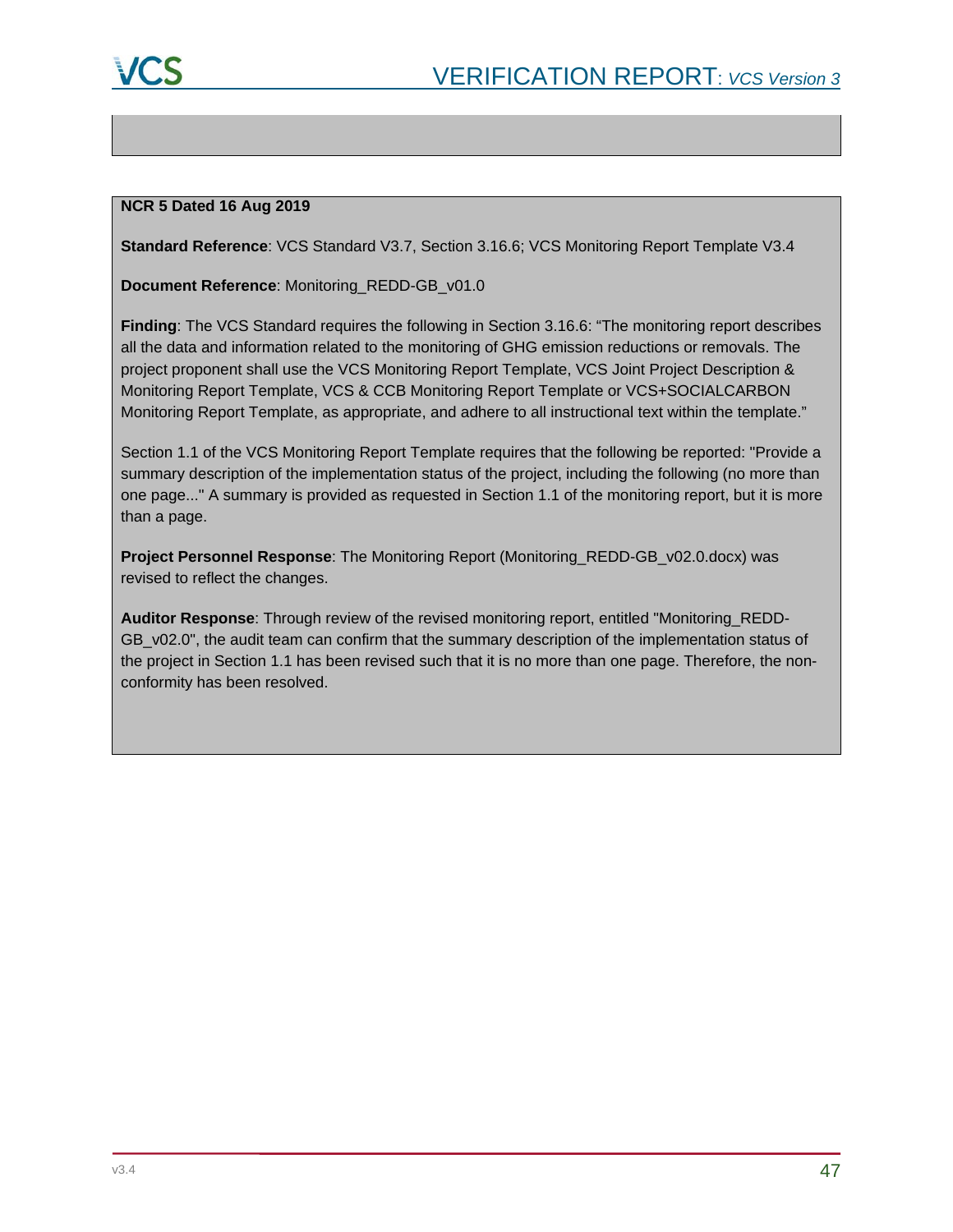#### **NCR 6 Dated 16 Aug 2019**

**Standard Reference**: VCS Standard V3.7, Section 3.16.6; VCS Monitoring Report Template V3.4

#### **Document Reference**: Monitoring\_REDD-GB\_v01.0

**Finding**: The VCS Standard requires the following in Section 3.16.6: "The monitoring report describes all the data and information related to the monitoring of GHG emission reductions or removals. The project proponent shall use the VCS Monitoring Report Template, VCS Joint Project Description & Monitoring Report Template, VCS & CCB Monitoring Report Template or VCS+SOCIALCARBON Monitoring Report Template, as appropriate, and adhere to all instructional text within the template."

Section 1.2 of the VCS Monitoring Report Template requires that the following be reported: "Indicate... whether the project is a grouped project". It is not indicated in Section 1.2 of the monitoring report whether the project is a grouped project.

**Project Personnel Response**: The Monitoring Report (Monitoring\_REDD-GB\_v02.0.docx) was revised to reflect the changes.

**Auditor Response**: Through review of the revised monitoring report, entitled "Monitoring\_REDD-GB\_v02.0", the audit team can confirm that it is now clarified in Section 1.1 that the project is not a grouped project. Therefore, the non-conformity has been resolved.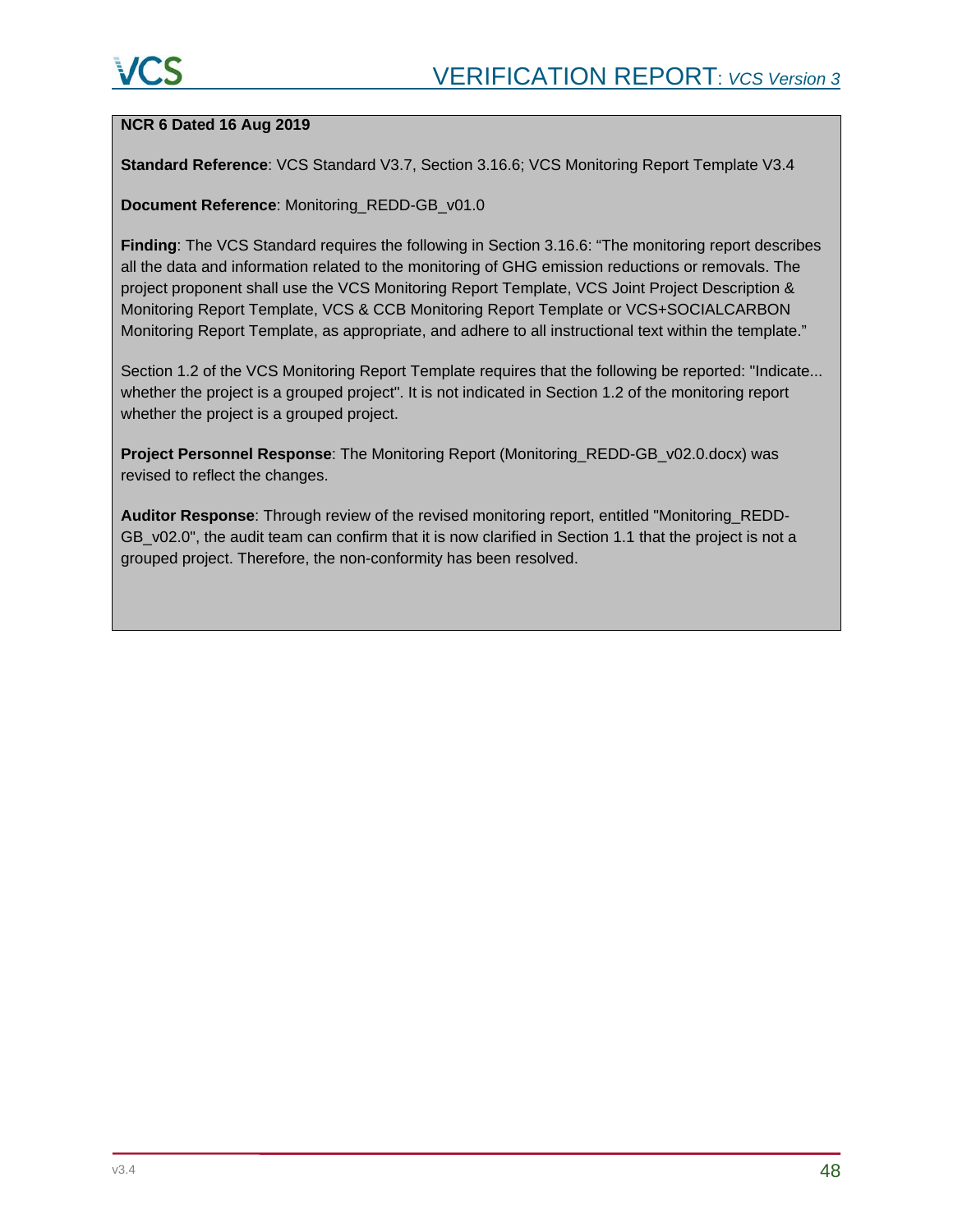#### **NIR 7 Dated 16 Aug 2019**

**Standard Reference**: VCS Standard V3.7, Section 3.16.6; VCS Monitoring Report Template V3.4

#### **Document Reference**: Monitoring\_REDD-GB\_v01.0

**Finding**: The VCS Standard requires the following in Section 3.16.6: "The monitoring report describes all the data and information related to the monitoring of GHG emission reductions or removals. The project proponent shall use the VCS Monitoring Report Template, VCS Joint Project Description & Monitoring Report Template, VCS & CCB Monitoring Report Template or VCS+SOCIALCARBON Monitoring Report Template, as appropriate, and adhere to all instructional text within the template."

Section 1.7 of the VCS Monitoring Report Template requires that the following be reported: "Indicate the project location and geographic boundaries (if applicable) including geodetic coordinates. For grouped and AFOLU projects, coordinates may be submitted separately as a KML file." The monitoring report states that "KML files of the project boundaries are provided to the VVB as part of this monitoring report." Please submit the KML files in question.

**Project Personnel Response**: The KML file of the project boundaries (ProjectArea\_LeakageBelt.kml) is being provided to the verification team. The file can be acessed at 20190919\_FINDINGS > \_07\_NIR > ProjectArea\_LeakageBelt.kml

**Auditor Response**: Through review of the provided file, "ProjectArea\_LeakageBelt", the audit team can confirm that it contains the geographic boundaries of the project area and leakage belt, as revised in response to NIR 14. However, the specific requirement of the VCS Monitoring Report Template is that the "project location and geographic boundaries (if applicable) including geodetic coordinates" be described. As the provided file contains the geographic boundaries of both the project area and the leakage belt, it provides for an unclear representation as to the specific boundaries of the project area. Therefore, the information request has not been fully satisfied.

**Project Personnel Response 2**: Two distinct KML files, one of the Project Area Boundary (ProjectArea.kml) and one of the Leakage Belt Boundary (LeakageBelt.kml), are being submitted to SCS. In addition a \*.txt file (NIR\_7-BOUNDARIES.txt) is provided with a clear discription of each kml file. The files can be acessed at 20191101\_FINDINGS > \_07\_NIR

**Auditor Response 2**: Through spot checks of the project area boundary KML file, entitled "ProjectArea", in comparison to the project area shapefiles, entitled "NO3\_PA\_Cacheu" and "NO3\_PA\_Cantanhez", the audit team can confirm that the project area boundary KML file accurately and comprehensively represents the project boundary. Therefore, the information request has been satisfied. The audit team did not review of the leakage belt KML file because the VCS rules do not require a KML file to be provided for the leakage belt boundary.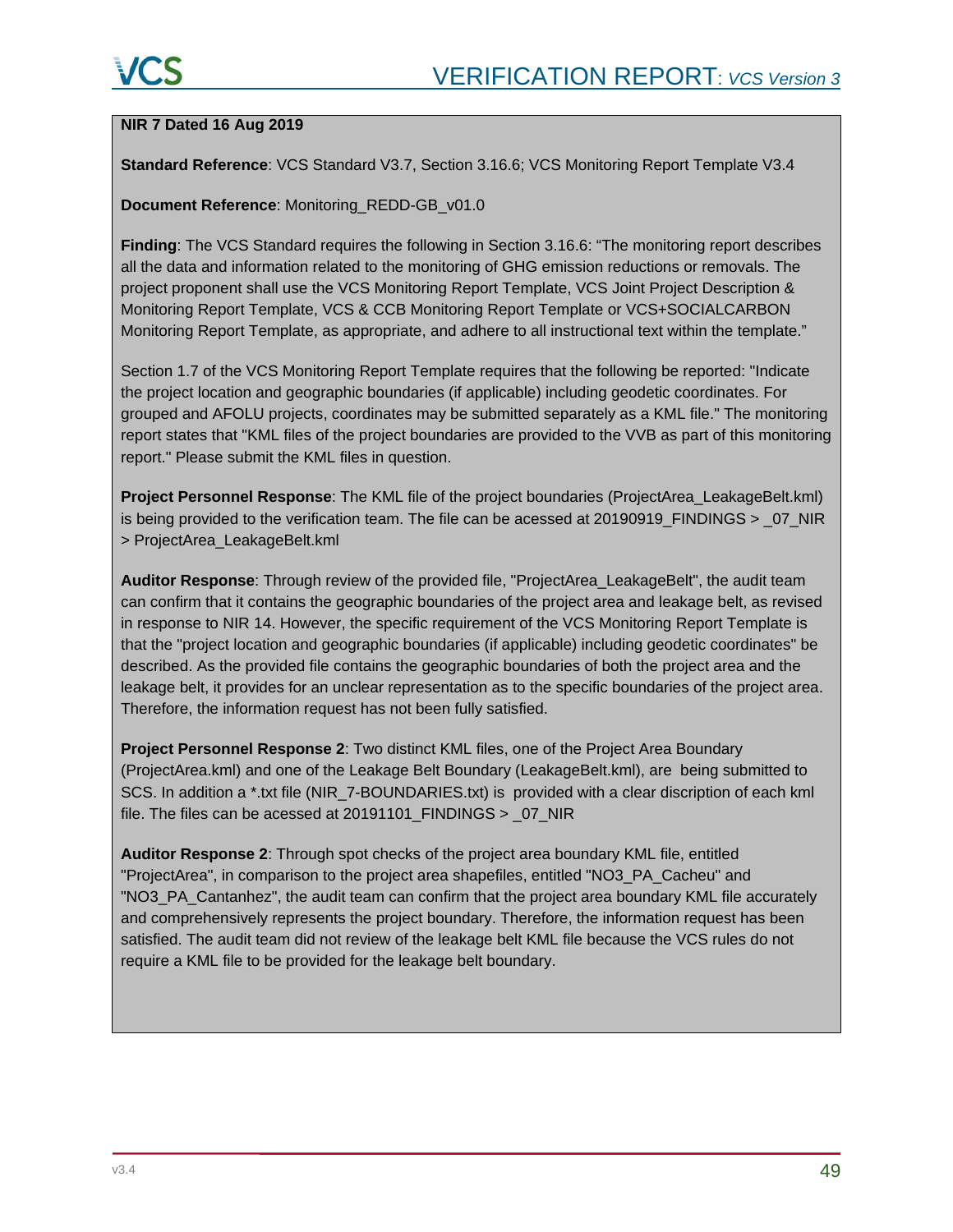#### **NCR 8 Dated 16 Aug 2019**

**Standard Reference**: VCS Standard V3.7, Section 3.16.6; VCS Monitoring Report Template V3.4

#### **Document Reference**: Monitoring\_REDD-GB\_v01.0

**Finding**: The VCS Standard requires the following in Section 3.16.6: "The monitoring report describes all the data and information related to the monitoring of GHG emission reductions or removals. The project proponent shall use the VCS Monitoring Report Template, VCS Joint Project Description & Monitoring Report Template, VCS & CCB Monitoring Report Template or VCS+SOCIALCARBON Monitoring Report Template, as appropriate, and adhere to all instructional text within the template."

Section 1.9 of the VCS Monitoring Report Template requires that the following be reported:

"Other Forms of Environmental Credit: Indicate whether the project has sought or received another form of GHG-related environmental credit, including renewable energy certificates, during this monitoring period. Include all relevant information about the GHG-related environmental credits and the related program. Additionally, provide a list of all and any other programs under which the project is eligible to create another form of GHG-related environment credit.

Participation under Other GHG Programs: Indicate whether the project is registered under any other GHG programs and, where this is the case, provide the registration number and details. Provide details of any GHG credits claimed under such programs."

The required information is not provided in Section 1.9 of the monitoring report.

**Project Personnel Response**: The Monitoring Report (Monitoring\_REDD-GB\_v02.0.docx) was revised to reflect the changes.

**Auditor Response**: Through review of the revised monitoring report, entitled "Monitoring\_REDD-GB v02.0", the audit team can confirm that most of the required information is now provided within Section 1.9. However, a " list of all and any other programs under which the project is eligible to create another form of GHG-related environment credit" is still not provided. Therefore, the non-conformity has not been fully resolved.

**Project Personnel Response 2**: The Monitoring Report (Monitoring\_REDD-GB\_v03.0.docx) was revised to reflect the changes.

**Auditor Response 2**: Through review of the revised monitoring report, entitled "Monitoring\_REDD-GB v03.0", the audit team can confirm that a list of programs under which the project is eligible to create another form of GHG-related environment credit has been provided. Therefore, the nonconformity has been fully resolved.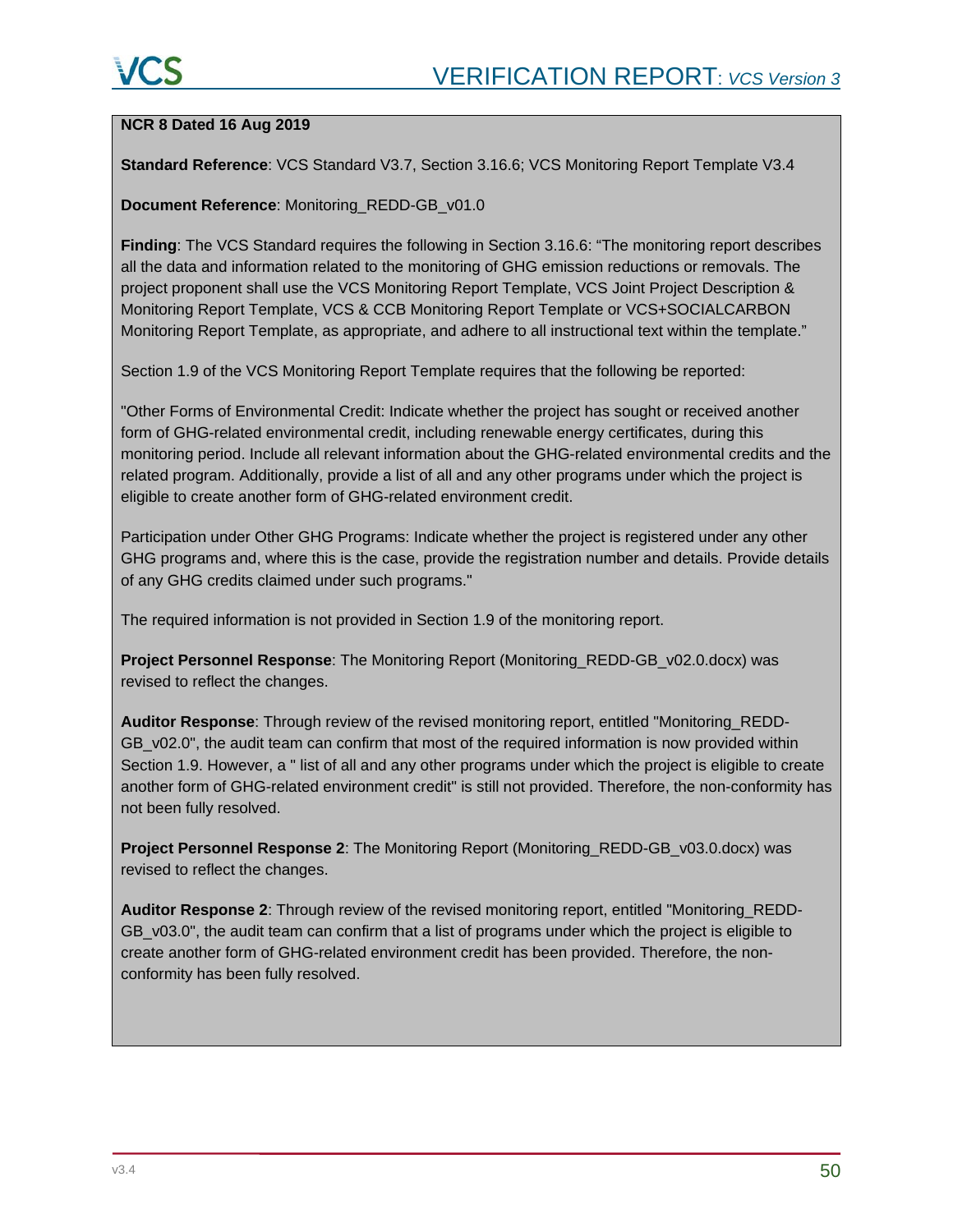#### **NCR 9 Dated 16 Aug 2019**

**Standard Reference**: VCS Standard V3.7, Section 3.16.6; VCS Monitoring Report Template V3.4

#### **Document Reference**: Monitoring\_REDD-GB\_v01.0

**Finding**: The VCS Standard requires the following in Section 3.16.6: "The monitoring report describes all the data and information related to the monitoring of GHG emission reductions or removals. The project proponent shall use the VCS Monitoring Report Template, VCS Joint Project Description & Monitoring Report Template, VCS & CCB Monitoring Report Template or VCS+SOCIALCARBON Monitoring Report Template, as appropriate, and adhere to all instructional text within the template."

Section 2.1 of the VCS Monitoring Report Template requires that the following be reported:

"Describe the implementation status of the project activity(s), include information on the following... Where applicable, describe how leakage and non-permanence risk factors are being monitored and managed for AFOLU projects." Certain leakage and non-permanence risk factors are applicable, but the required information is not provided in Section 2.1 of the monitoring report.

**Project Personnel Response**: The Monitoring Report (Monitoring\_REDD-GB\_v02.0.docx) was revised and section 2.1 now discusses the non-permanence and riscl factores applicable to the project.

**Auditor Response**: Through review of the revised monitoring report, entitled "Monitoring\_REDD-GB\_v02.0", the audit team can confirm that an appropriate discussion of how the appropriate leakage and non-permanence risk factors are being monitored and managed has been provided in Section 2.1. Therefore, the non-conformity has been resolved.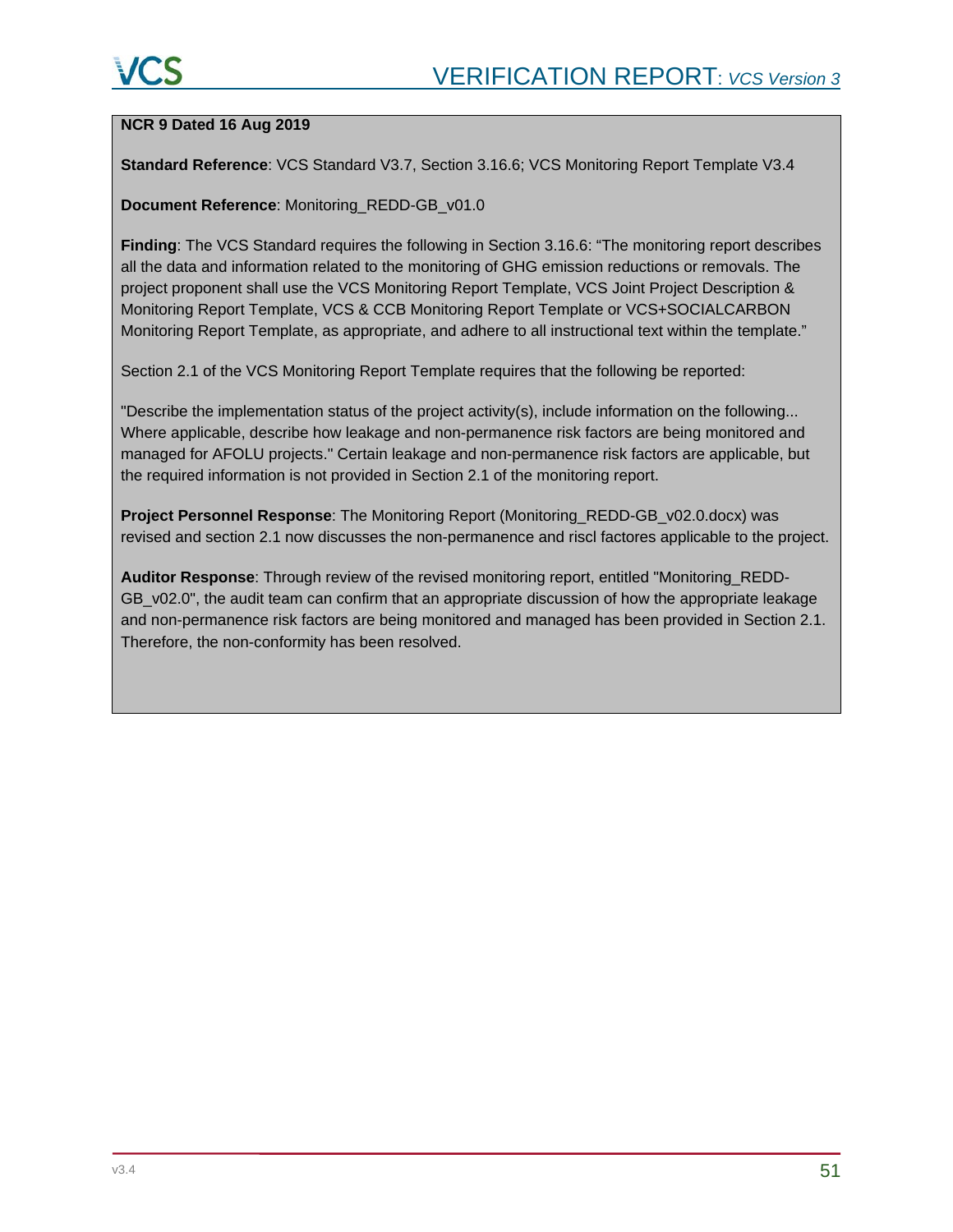#### **NCR 10 Dated 16 Aug 2019**

**Standard Reference**: VCS Standard V3.7, Section 3.16.6; VCS Monitoring Report Template V3.4, Section 2.2.1; M-MON V2.1, Section 6.2

#### **Document Reference**: Monitoring\_REDD-GB\_v01.0

**Finding**: The VCS Standard requires the following in Section 3.16.6: "The monitoring report describes all the data and information related to the monitoring of GHG emission reductions or removals. The project proponent shall use the VCS Monitoring Report Template, VCS Joint Project Description & Monitoring Report Template, VCS & CCB Monitoring Report Template or VCS+SOCIALCARBON Monitoring Report Template, as appropriate, and adhere to all instructional text within the template."

The VCS Monitoring Report Template requires the following in Section 2.2.1:

"Describe and justify any methodology deviations applied during this monitoring period. Include evidence to demonstrate the following:

• The deviation does not negatively impact the conservativeness of the quantification of GHG emission reductions or removals.

• The deviations relates only to the criteria and procedures for monitoring or measurement, and do not relate to any other part of the methodology."

It does not appear that the value of parameter A(RRL,forest,t) has not been updated. This deviates from the guidance of the parameter table for this parameter table in Section 6.2 of M-MON, which requires the following: "Must be monitored at least every 5 years or if verification occurs on a frequency of less than every 5 years examination must occur prior to any verification event". Since verification occurs on a frequency of less than every 5 years (in other words, it occurs more frequently than every 5 years), M-MON states that this parameter must be monitored prior to any verification event. However, the audit team agrees that this deviation is acceptable according to the VCS rules, for the following reasons:

1. It does not negatively impact the conservativeness of the quantification of GHG emission reductions because the parameter A(RRL, forest, t) is not used, either directly or indirectly, in the quantification of GHG emission reductions, and does not need to be monitored until baseline re-assessment.

2. It relates only to the criteria and procedures for monitoring or measurement because it relates to measurement of baseline emissions, as carried out following the BL-UP module.

Nonetheless, there is a non-conformity in that the methodology deviation described above is not reported in Section 2.2.1 of the monitoring report according to the requirements of the VCS Monitoring Report Template.

**Project Personnel Response**: The Monitoring Report (Monitoring\_REDD-GB\_v02.0.docx) was revised and section 2.2.1 adjusted to include the methodology deviation.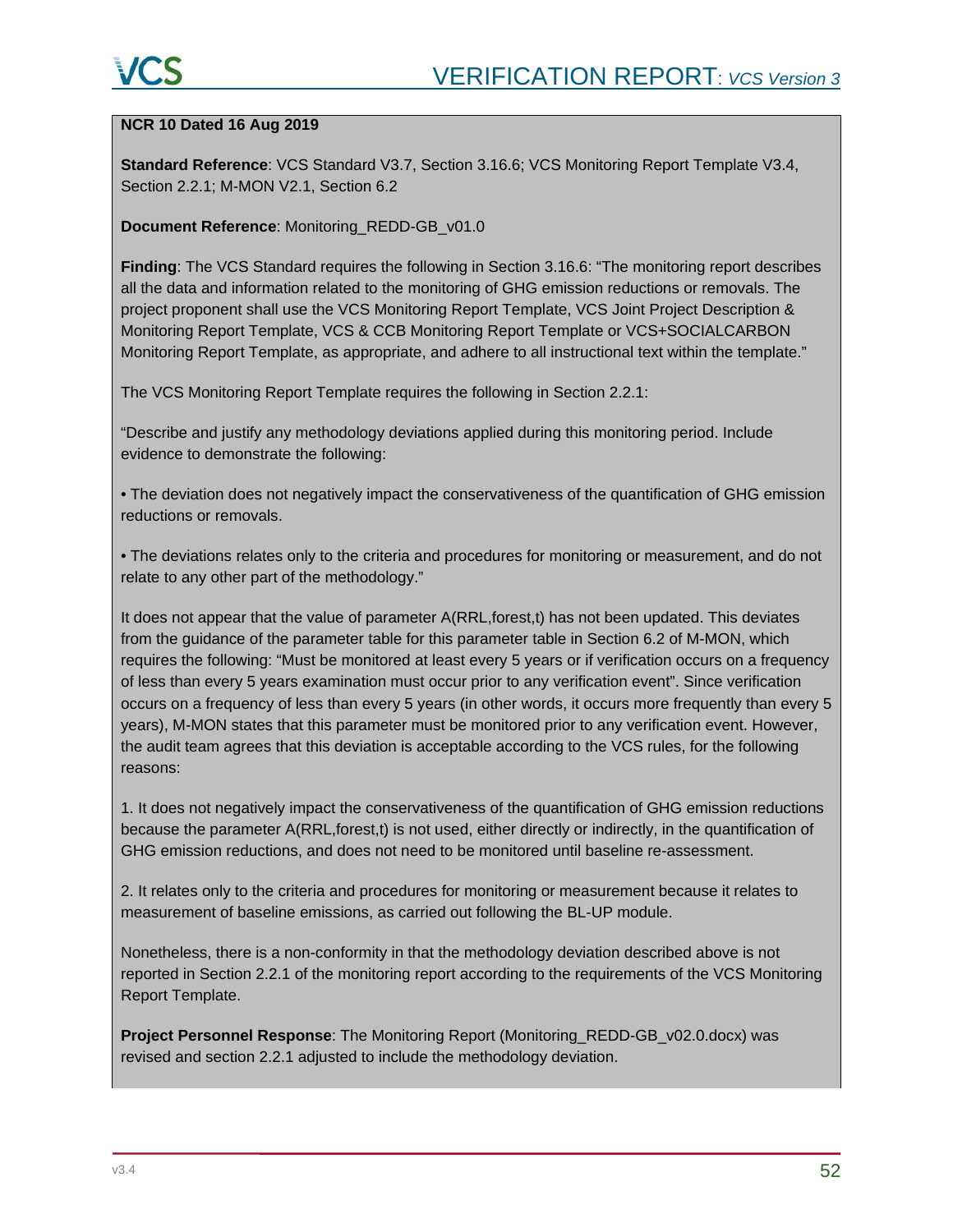**Auditor Response**: Through review of the revised monitoring report, entitled "Monitoring\_REDD-GB\_v02.0", the audit team can confirm that a description of the deviation in question has been added that meets all of the requirements of the VCS Monitoring Report Template. Therefore, the nonconformity has been resolved.

#### **NCR 11 Dated 16 Aug 2019**

**Standard Reference**: VCS Standard V3.7, Section 3.16.6; VCS Monitoring Report Template V3.4

**Document Reference**: Monitoring\_REDD-GB\_v01.0

**Finding**: The VCS Standard requires the following in Section 3.16.6: "The monitoring report describes all the data and information related to the monitoring of GHG emission reductions or removals. The project proponent shall use the VCS Monitoring Report Template, VCS Joint Project Description & Monitoring Report Template, VCS & CCB Monitoring Report Template or VCS+SOCIALCARBON Monitoring Report Template, as appropriate, and adhere to all instructional text within the template."

The instructional text at the beginning of the VCS Monitoring Report Template requires the following: "Where a section is not applicable, same must be stated under the section (the section must not be deleted from the final document)." Section 2.2.2 of the VCS Monitoring Report Template has been deleted from the monitoring report.

**Project Personnel Response**: The Monitoring Report (Monitoring\_REDD-GB\_v02.0.docx) was revised.

**Auditor Response**: Through review of the revised monitoring report, entitled "Monitoring\_REDD-GB\_v02.0", the audit team can confirm that Section 2.2.2 has been reinstated. Therefore, the nonconformity has been resolved.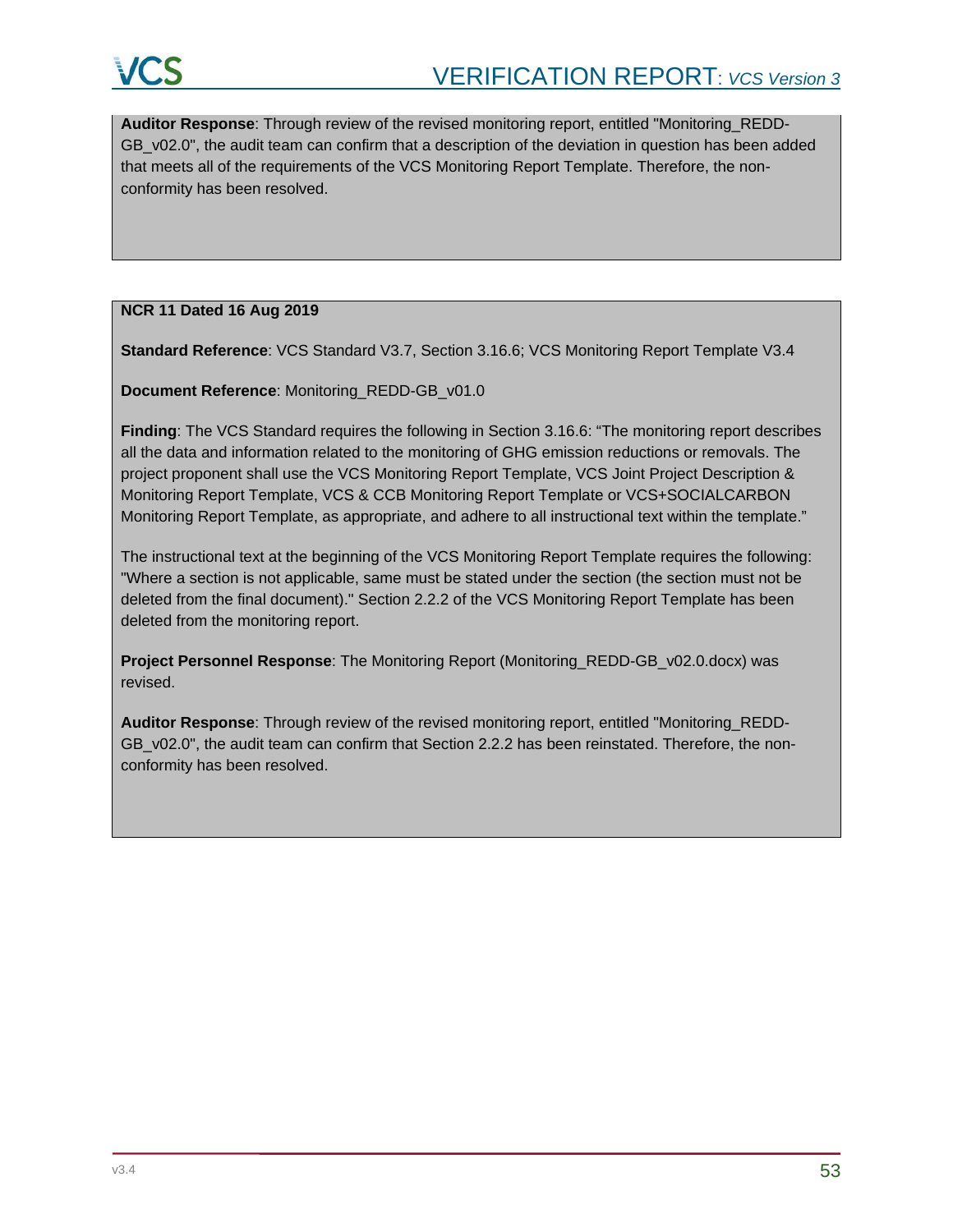### **NCR 12 Dated 16 Aug 2019**

**Standard Reference**: VCS Standard V3.7, Section 3.16.6; VCS Monitoring Report Template V3.4

#### **Document Reference**: Monitoring\_REDD-GB\_v01.0

**Finding**: The VCS Standard requires the following in Section 3.16.6: "The monitoring report describes all the data and information related to the monitoring of GHG emission reductions or removals. The project proponent shall use the VCS Monitoring Report Template, VCS Joint Project Description & Monitoring Report Template, VCS & CCB Monitoring Report Template or VCS+SOCIALCARBON Monitoring Report Template, as appropriate, and adhere to all instructional text within the template."

Section 2.4.2 of the VCS Monitoring Report Template requires the following: "Describe the process for, and the outcomes from, ongoing communication with local stakeholders conducted prior to verification. Include details on the following... The procedures or methods used for documenting the outcomes of the local stakeholder communication." While the processes for undertaking the local stakeholder communication are discussed in the monitoring report, the procedures or methods used for documenting the outcomes of the local stakeholder communication are not specifically addressed.

**Project Personnel Response**: The Monitoring Report (Monitoring\_REDD-GB\_v02.0.docx) was revised to explain how the formal consultation (Community Meetings) are documented using Attendence Lists and Meeting Proceedings. A metting proceeding example is being provided to SCS as evidence for the verification of the requirement (ACTA DE VALIDACAO DO PLANO DE GESTAO.docx), the document register the presentation and discussion of the Management Plan of PNC and presents all inputs of the consultation meeting.

**Auditor Response**: Through review of the revised monitoring report, entitled "Monitoring\_REDD-GB v02.0", the audit team can confirm that Section 2.4.2 now contains a description of the process for documenting the outcomes of the local stakeholder communication. In addition, the document "ACTA DE VALIDACAO DO PLANO DE GESTAO" was reviewed by the audit team as an example of the process. Therefore, the non-conformity has been resolved.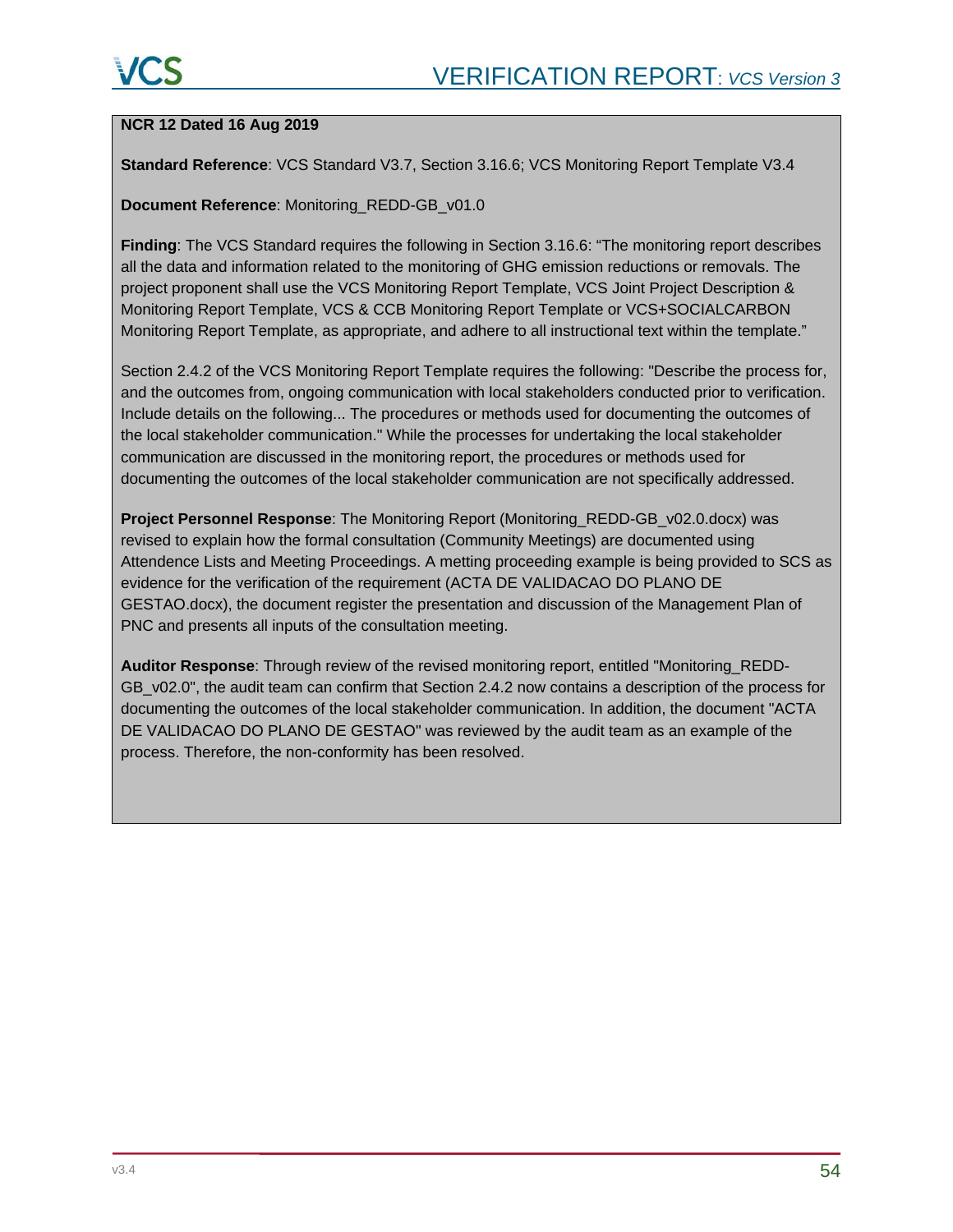#### **NCR 13 Dated 16 Aug 2019**

#### **Standard Reference**: M-MON V2.1, Section 5, Step 2

#### **Document Reference**: PRAreport\_23.01.2018

**Finding**: Step 2, Section 5 of M-MON refers to the PRA as an appraisal "of the communities inside and surrounding the project area to determine if there is the potential for illegal extraction of trees to occur." In Section 6.2 of M-MON, the parameter table for "Degradation PRA Results" states that "If ≥ 10% of those interviewed/surveyed believe that degradation may be occurring within the project boundary then the limited on-the-ground degradation survey shall be triggered". This implicitly defines the question to be posed by the PRA as whether degradation "may be occurring within the project boundary".

As documented in Annex II to the PRA report, a 2-km buffer was applied to the project area and leakage belt in order to establish the sampling frame for the survey. This has resulted in an inquiry regarding degradation in the project area being posed to communities that, arguably, are not "surrounding" the project area (i.e., the surveyed communities included communities located 10 km or more from the project area). More relevant is that, as confirmed by the audit team during on-site inspections and interviews, the sampling frame for the survey included communities that are located far enough away from the project area boundaries that they cannot reasonably be expected to have any knowledge of the potential for degradation within the project area. This has likely resulted in an inaccurate determination of the potential for degradation to occur within the project area.

**Project Personnel Response**: The project team evaluated the enquire made by SCS and decided to adjust the sample to reassess degradation potential in the Project Area. In doing so, the larger sample of communities in the 2 km buffer of the Project Area and Leakage Belt was used to evaluate wood collection behaviour of the communities.

The sample indicates that, on average, women walk 919 mts to collect wood. With this information, only communities living inside and in a 1 km buffer from the Project Area were selected and a new PRA database structured. The new worksheet is being provided to SCS (VCS\_Monitoring\_PRA\_05.09.2019.xlsx).

The adjusted sample has 156 households and 8,97% (14 households) declared in the PRA interviews they collect live biomass as a energy source, therefore still below 10% required by M-MON (version 2.1) to trigger on-the-ground degradation surveys. Considering, on average, 10 people per household (Margaria et at., 2014), a sample with confidence level of 95% (CI-10%) would require that communitied in 94 households be sampled. Thefore, the adjusted sample remains representative and below M-MON 10% treshold.

**Auditor Response**: Through review of the revised PRA results (the filename is indicated in the project personnel response), the audit team can confirm that the revised PRA appropriately conducts the monitoring required by M-MON. Therefore, the non-conformity has been resolved.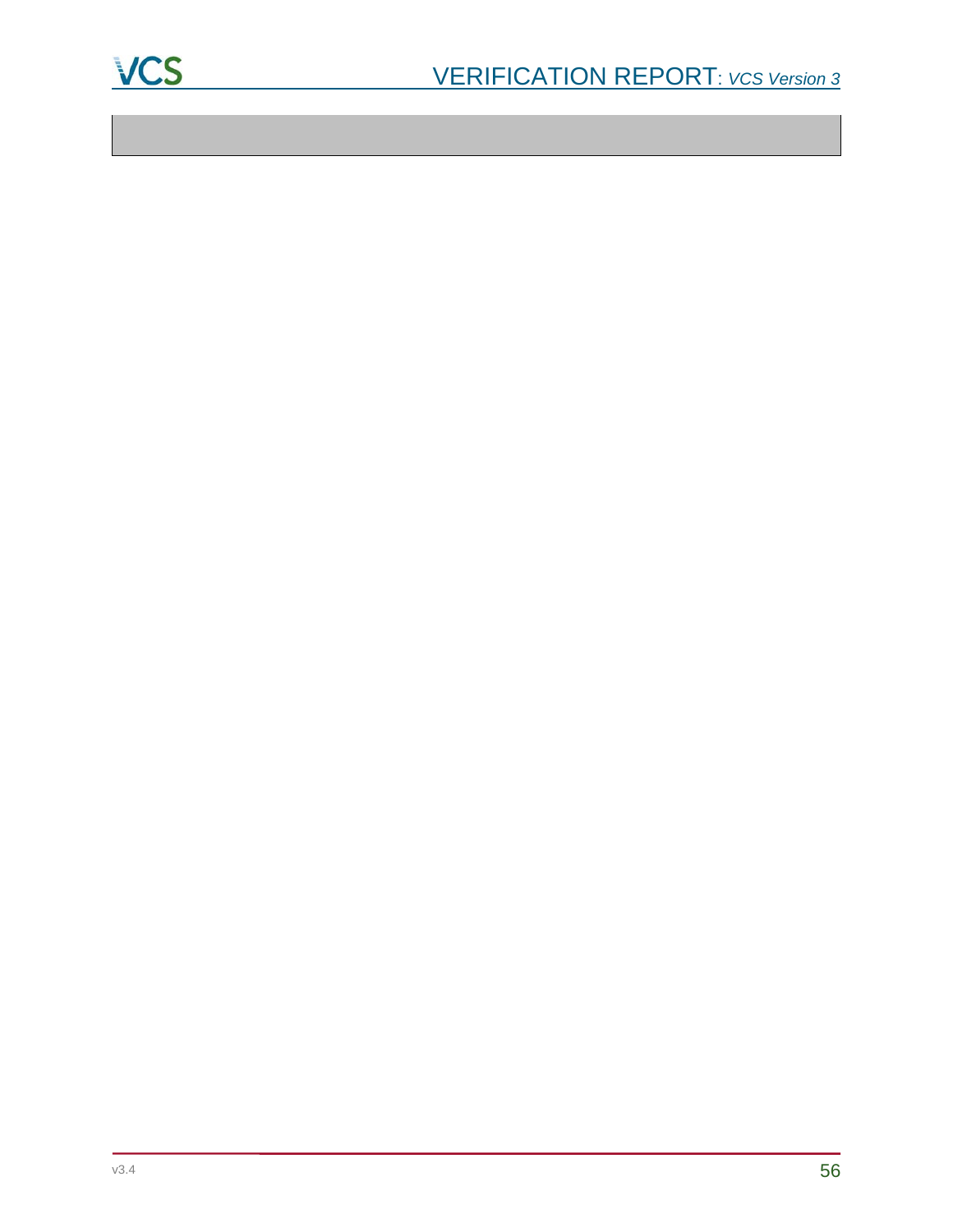#### **NIR 14 Dated 19 Aug 2019**

**Standard Reference**: M-MON V2.1, Section 5, Step 1

**Document Reference**: Forest Mapping Report\_10.10.2017

**Finding**: Step 1, Section 5 of M-MON requires the following: "At the end of each monitoring period… Update the Forest Cover Benchmark Maps for the project area and leakage belt… The overall classification accuracy of the outcome of the previous steps must be 90% or more."

As reported in Tables 10 and 11 of the Forest Mapping Report, the overall accuracy of the three-class and two-class maps has been 93.4% and 94.6% for the three-class and two-class map, respectively. However, independent analysis by the audit team has revealed a number of errors in the accuracy assessment, in respect of the specific data under review by the audit team. The audit team's independent analysis suggests that, if all such errors in the accuracy assessment were corrected, the results of the accuracy assessment would show that classification accuracy is more on the order of 85%. While the audit team's calculations are an estimate, based only on review of a sample of data, the results cast significant doubt on the assertion that the overall classification accuracy of the Forest Cover Benchmark Maps for the project area and leakage belt is at least 90%. A revised accuracy assessment will, therefore, be necessary in order to provide the audit team with reasonable assurance that the overall classification accuracy is at least 90%. Please provide the audit team with a revised analysis.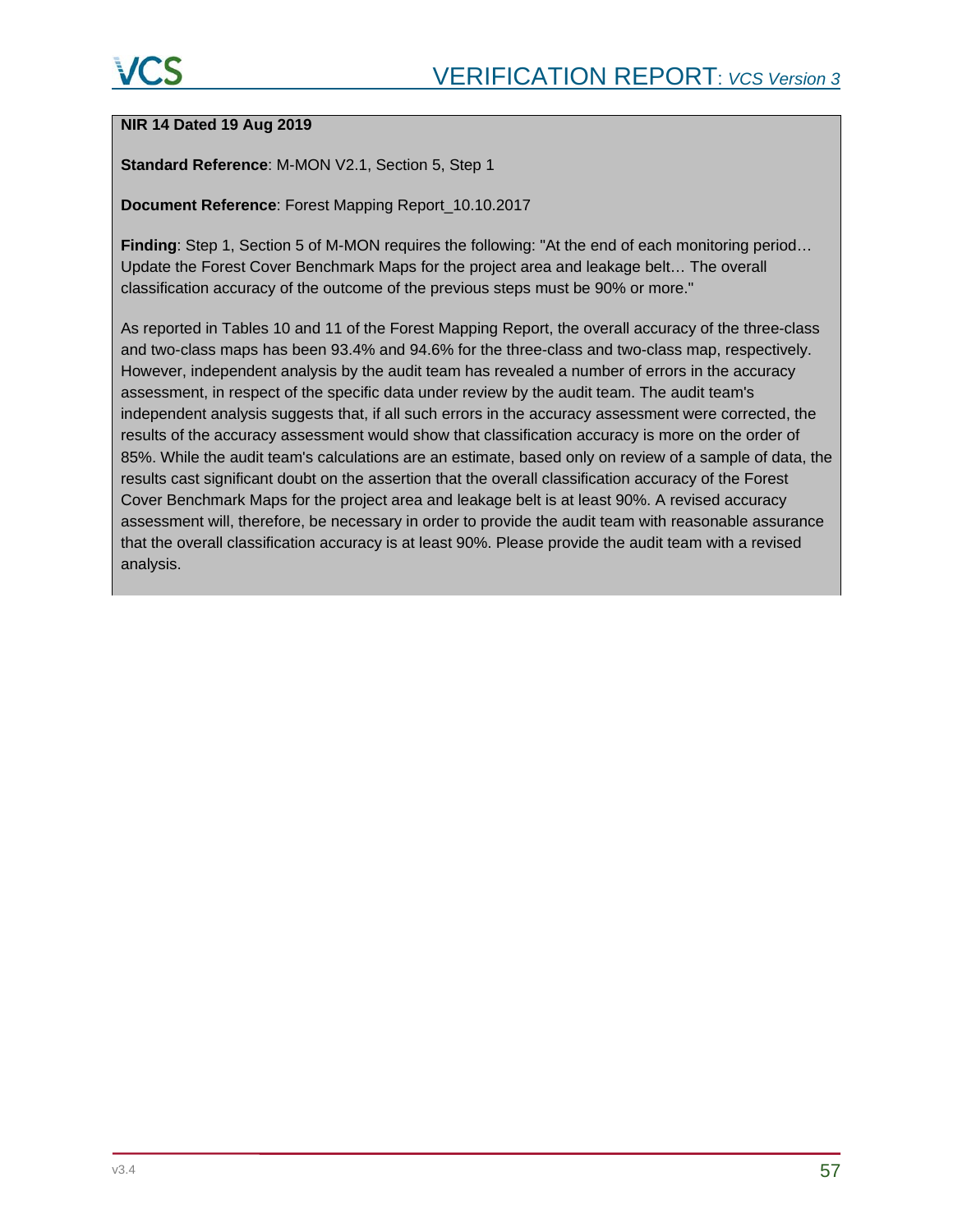**Project Personnel Response**: The project team identified a problem with the classification algorithm causing some areas to be misclassified. Rice fields (included in the "Non-Forest" class) were classified as savanna (included in the "Terrestrial Forest" class) as a consequence of similar satellite signal (reflectance) between the two. In another areas, wetlands (included in "Non-Forest" class) were classified as mangroves (included in the "Mangrove" class) because of the presence of water signal in the satellite imagery.

The project team decided to prepare a summary report (Finding\_NIR-14.docx) that details the error and how it was corrected. The revised Confusion Matrixes and supporting data is also detailed in the document. Because the misclassification impacted the 2011 and 2016 maps an adjustment had to be done at the beginning and ending of the monitoring period to guarantee consistency and to avoid false defforestaion to be detected. As a consequence, the initial project area had to be revised to reflect the correct Forest Cover area in the beginning of the monitoring period. The impact was small, the Project Area was reduced in 3.71% a and the Leakage Belt in 9.06%. All relevant information, SIG products and maps are made available to SCS in the folder 20190819\_FINDINGS > \_14\_NIR. The Monitoring Report now describe this deviation on section 2.2.2.

The Monitoring and Baseline worksheets (MONITORING\_GB-REDD\_ER\_ 20190819.xlsx and WB2 - C assessment and emission baseline v2.5 20190819.xlsx) and the Monitoring Report (Monitoring\_REDD-GB\_v02.0.docx) were revised to reflect the changes. Specifically on the revision of the Baseline worksheet ( WB2 - C assessment and emission baseline v2.5 20190819.xlsx) the cells revised were G63, P63 and Y63 (Cacheu PA), G68, P69 and Y60 (Cacheu LK), AH63, AQ63 and AZ63 (Cantanhez PA) and AH69, AQ69 and AZ69 (Cantanhez LK) in the sheet "defforestation\_baseline".

**Auditor Response**: The audit team reviewed the revised accuracy assessment that was carried out in respect of the 2016 classification as well as the accuracy assessment that was carried out in respect of the revised 2010/2011 classification (the classification used to delineate the project area and leakage belt) and confirmed that the determinations reached by said accuracy assessments (that the underlying work products had >90% accuracy) were correct. The audit team also confirmed that the project area and leakage belt were appropriately revised in response to the identified mapping error. Further details are in Section 3.3 of the verification report as well as the audit team's internal working papers.

As the audit team was provided with a revised accuracy analysis that could be confirmed by the audit team, this information request has been satisfied.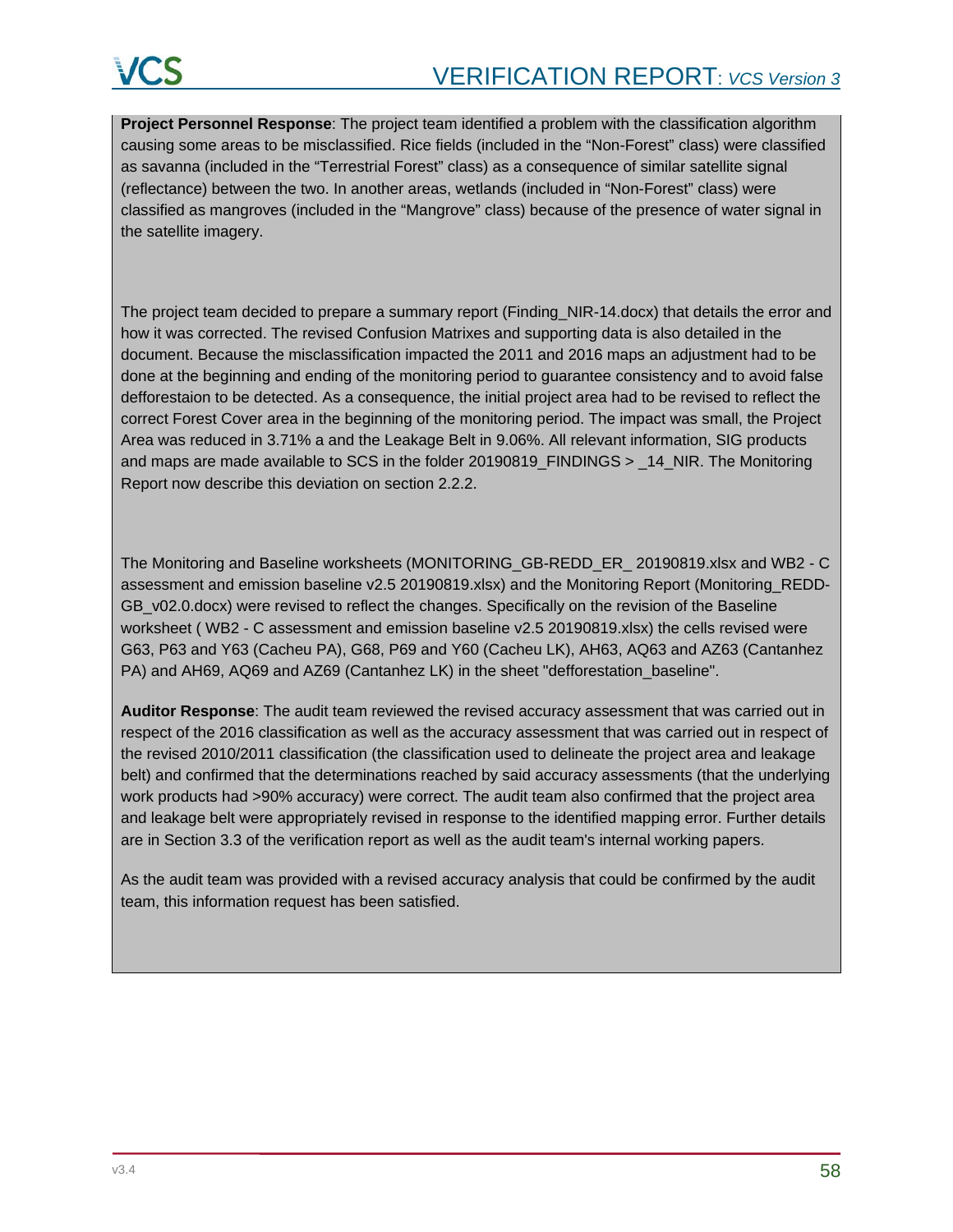#### **NCR 15 Dated 25 Oct 2019**

**Standard Reference**: VCS Standard V4.0, Sections 3.4.3 and 3.18.2; VCS Monitoring Report Template V3.4, Section 2.2.2

#### **Document Reference**: Monitoring\_REDD-GB\_v02.0

**Finding**: The VCS Standard requires the following in Section 3.4.3: "The project proponent shall use the VCS Monitoring Report Template or an approved combined monitoring report template available on the Verra website, as appropriate, and adhere to all instructional text within the template."

The VCS Monitoring Report Template requires the following in Section 2.2.2:

"Describe any project description deviations applied during this monitoring period and explain the reasons for the deviation. Identify whether the deviation impacts the applicability of the methodology, additionality or the appropriateness of the baseline scenario and provide an explanation of the outcome." Additionally, Section 3.18.2 of the VCS Standard requires the following: "Where the deviation does not impact the applicability of the methodology, additionality or the appropriateness of the baseline scenario, and the project remains in compliance with the applied methodology, the deviation shall be described and justified in the monitoring report. This shall include a description of when the changes occurred and the reasons for the changes."

A project description deviation (to set post-deforestation carbon stock to zero in the baseline scenario) was implemented in response to NCR 1. However, this deviation is not described in Section 2.2.2 of the monitoring report following the requirements quoted above.

**Project Personnel Response**: The Monitoring Report (Monitoring\_REDD-GB\_v03.0.docx) was revised to reflect the changes and Section 2.2.2 now includes the description and justification of the deviation request to set post-deforestation carbon stocks to zero in aboveground non-tree vegetation in the baseline scenario. The requested deviation does not impact the applicability of the methodology, additionality or the appropriateness of the baseline scenario, and the project remains in compliance with the applied methodology.

**Auditor Response**: Through review of the revised monitoring report, entitled "Monitoring\_REDD-GB v03.0", the audit team can confirm that a clear description and justification of the project description deviation, including clarification as to when the deviation occurred and information as to when it occurred, has been provided in Section 2.2.2. Therefore, the non-conformity has been resolved.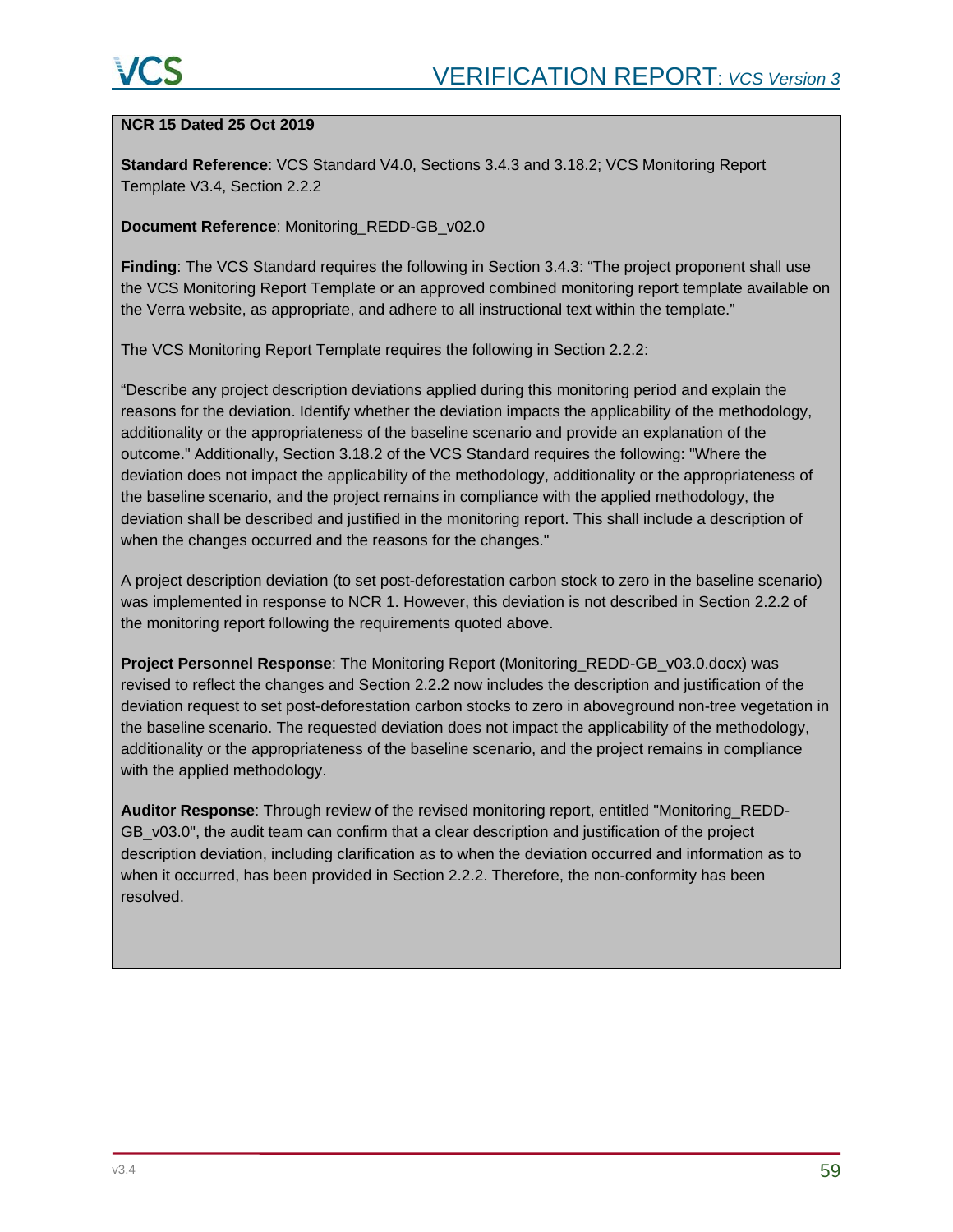# **NIR 16 Dated 25 Oct 2019**

**Standard Reference**: VCS Standard V4.0, Section 3.18.2

**Document Reference**: Monitoring\_REDD-GB\_v02.0

**Finding**: The VCS Standard requires the following regarding project description deviations:

"Where the deviation impacts the applicability of the methodology, additionality or the appropriateness of the baseline scenario, the deviation shall be described and justified in a revised version of the project description. This shall include a description of when the changes occurred, the reasons for the changes and how the changes impact the applicability of the methodology, additionality and/or the appropriateness of the baseline scenario...

Where the deviation does not impact the applicability of the methodology, additionality or the appropriateness of the baseline scenario, and the project remains in compliance with the applied methodology, the deviation shall be described and justified in the monitoring report. This shall include a description of when the changes occurred and the reasons for the changes. The deviation shall also be described in all subsequent monitoring reports."

In Section 2.2.2 of the monitoring report, a project description deviation relating to revision of the project area and leakage belt is described. It is stated that "The deviation does not impact the applicability of the methodology, additionality or the appropriateness of the baseline scenario since the main impact is the revision the project area (ha) and leakage belt (ha)." While the audit team agrees that the deviation does not impact the additionality of the project activity or the appropriateness of the baseline scenario, it is not so clear that the deviation does not impact the applicability of the methodology. Section 5 of the BL-UP module contains the following requirements, conformance to which may be impacted by the change in the project area and leakage belt areas. Please provide a demonstration that the documented changes to the project area and leakage belt areas will not result in noncompliance to said requirements, other than those methodology deviations already approved at validation and documented in Section 2.6 of the project description. If the changes to the project area and leakage belt areas have resulted in nonconformance to said requirements, the VCS Standard requires that the deviation be described and justified in a revised version of the project description.

1. Step 1.1.1.1 provides guidance on selection of the projection of deforestation rate (RRD) on the basis of the project area. A change in project area may have caused nonconformance to requirements for which conformance previously existed.

2. Step 1.3 provides guidance on selection of the leakage belt on the basis of the project area. A change in project area may have caused nonconformance to requirements for which conformance previously existed.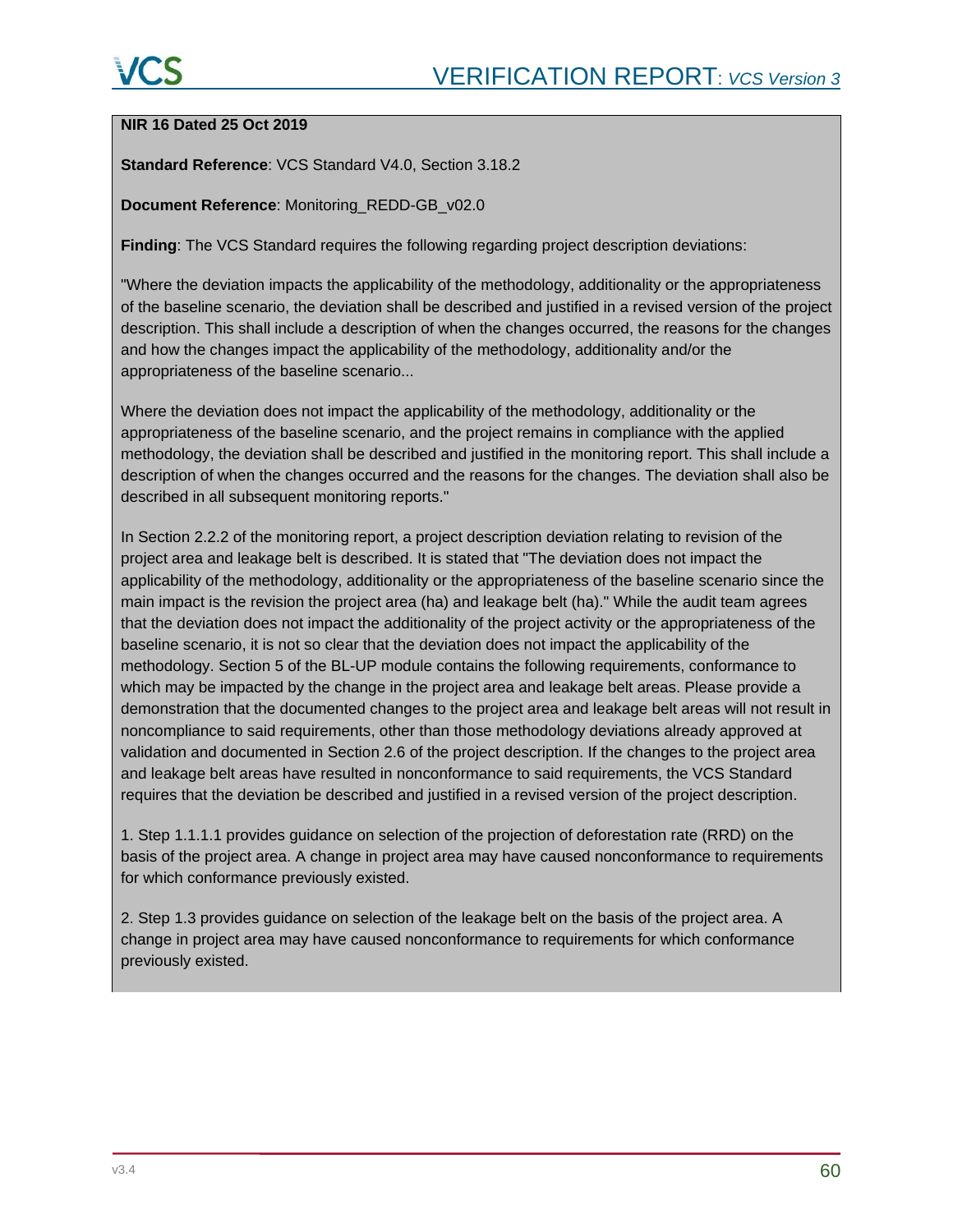**Project Personnel Response**: The Monitoring Report (Monitoring\_REDD-GB\_v03.0.docx) was revised to reflect the changes and Section 2.2.2 was revised to include more information to clarify that the deviation does not impact the applicability of the methodology. In fact, the revision is minnimal and presents small variations in the criteria defined by BL-UP in the establishment of the LK and RRD. It can be concluded that the documented changes to the PA and LK areas do not result in noncompliance to the BL-UP module requirements, other than those methodology deviations already approved at validation and documented in Section 2.6 of the PD. To guarantee full transparency of this statement, the project team is providing to the VVB the revised assessment of the methodology criteria. The file Finding 2019.16.docx has a broad explanation, justification and results of the implemented changes and the file Justification\_PA\_RRD\_LK\_Cacheu\_Cantanhez\_UPDATED.xlsx has all data and calculations performed. Both files can be assessed at  $20191111$  FINDINGS >  $16$  NIR in the provided Dropbox link.

**Auditor Response**: Through review of the documentation provided, the audit team has reasonable assurance that no new methodology deviations have been invoked by the change in project area and leakage belts, above and beyond those methodology deviations already approved at validation. As documented in the file "Finding 2019.16", the settlement density in the Cacheu leakage belt is slightly outside the required thresholds established by BL-UP. However, this is not a new methodology deviation because it is simply a new expression of the same general trend that the leakage belts are slightly outside the range of parameters set by BL-UP, for the reasons that were approved as a methodology deviation at validation. Therefore, the audit team agrees that the project remains in conformance with the methodology to the extent that such conformance was maintained at validation, and a revised version of the project description is not necessary.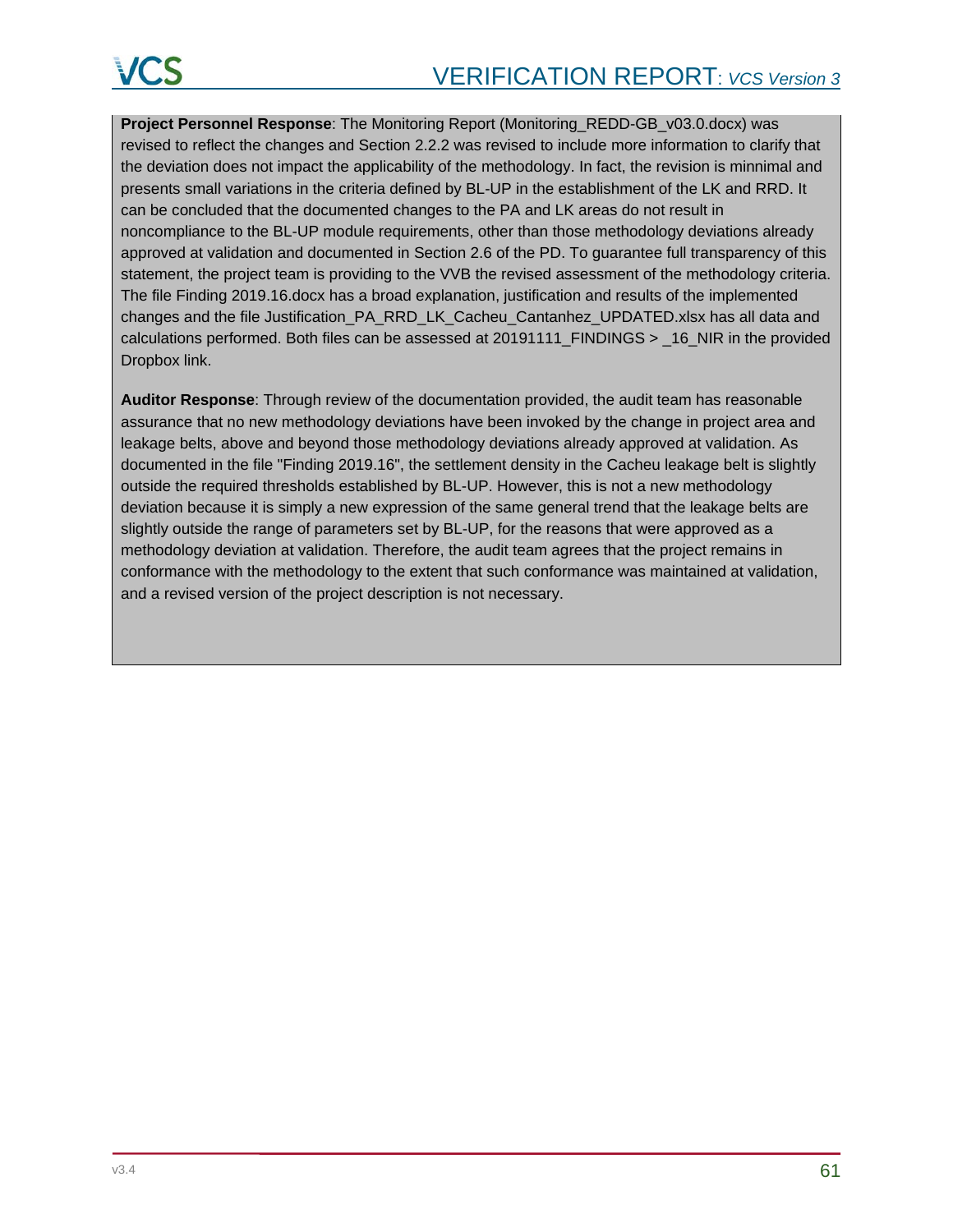# **NCR 17 Dated 25 Oct 2019**

#### **Standard Reference**: LK-ASU V1.1

#### **Document Reference**: Monitoring\_REDD-GB\_v02.0

**Finding**: Section 6.1 of LK-ASU states, in respect of parameter C(LB), that "As forests in the leakage belt are deforested, the area weighted average must be recalculated at each monitoring period." The value for parameter C(LB) is given as 126.64 in Section 3.2 and Table 26 of the monitoring report. Through comparison of the "Leakage Emissions" worksheet in the "MONITORING\_GB-REDD\_ER\_20180105" and "MONITORING\_GB-REDD\_ER\_20190819" workbooks, the audit team has confirmed that this is an out-of-date value because it does not take into account the change in the area of the leakage belt in response to NIR 14.

**Project Personnel Response**: The emission reduction worksheet was revised (MONITORING\_GB-REDD\_ER\_20191111.xlsx) and the values of forest cover per stratum in the Leakage Belt updated acording to the forest cover revision (NIR 14) and C(LB) were updated. The revised value of C(LB) is 97.50. The parameter was also updated on the relevant sections of the Monitoring Report (Monitoring\_REDD-GB\_v03.0.docx).

**Auditor Response**: Through review of the revised monitoring report, entitled "Monitoring\_REDD-GB v03.0", the audit team can confirm that an updated calculation of C(LB) is provided in Section 3.2 and what is now Table 27. The information presented is consistent with the calculations in the table beginning in cell B86 of the "Leakage Emissions" worksheet in the "MONITORING\_GB-REDD\_ER\_20191111" workbook, as well as the audit team's independent calculations. Therefore, the non-conformity has been resolved.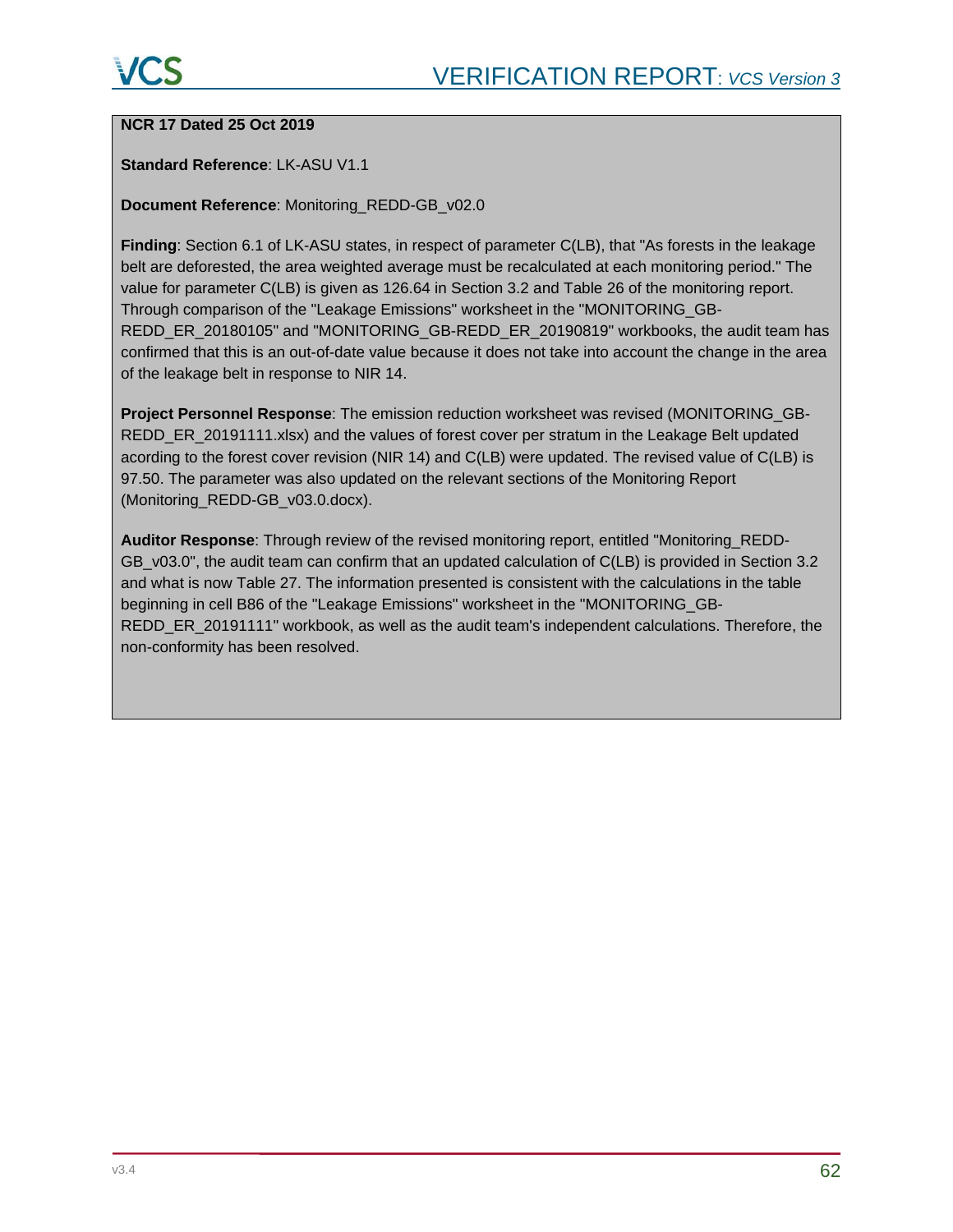#### **NCR 18 Dated 25 Oct 2019**

#### **Standard Reference**: X-STR V1.1

#### **Document Reference**: Monitoring\_REDD-GB\_v02.0

**Finding**: Section 6.2 of X-STR indicates that parameter A(i) is monitored "At each monitoring event". The values for this parameter in Section 3.2 of the monitoring report are out-of-date value because they do not account for the change in the area of the project area in response to NIR 14.

**Project Personnel Response**: The Monitoring Report (Monitoring\_REDD-GB\_v03.0.docx) was revised to reflect the changes.

**Auditor Response**: Through review of the revised monitoring report, entitled "Monitoring\_REDD-GB\_v03.0", the audit team can confirm that an updated calculation of A(i), representing the condition of the project area as of the beginning of the monitoring period, is provided in Section 3.2, and that the information is consistent with that presented in Table 9 of the updated forest mapping report, entitled "FMReport\_11.11.2019", as well as with the audit team's independent calculations. Therefore, the nonconformity has been resolved.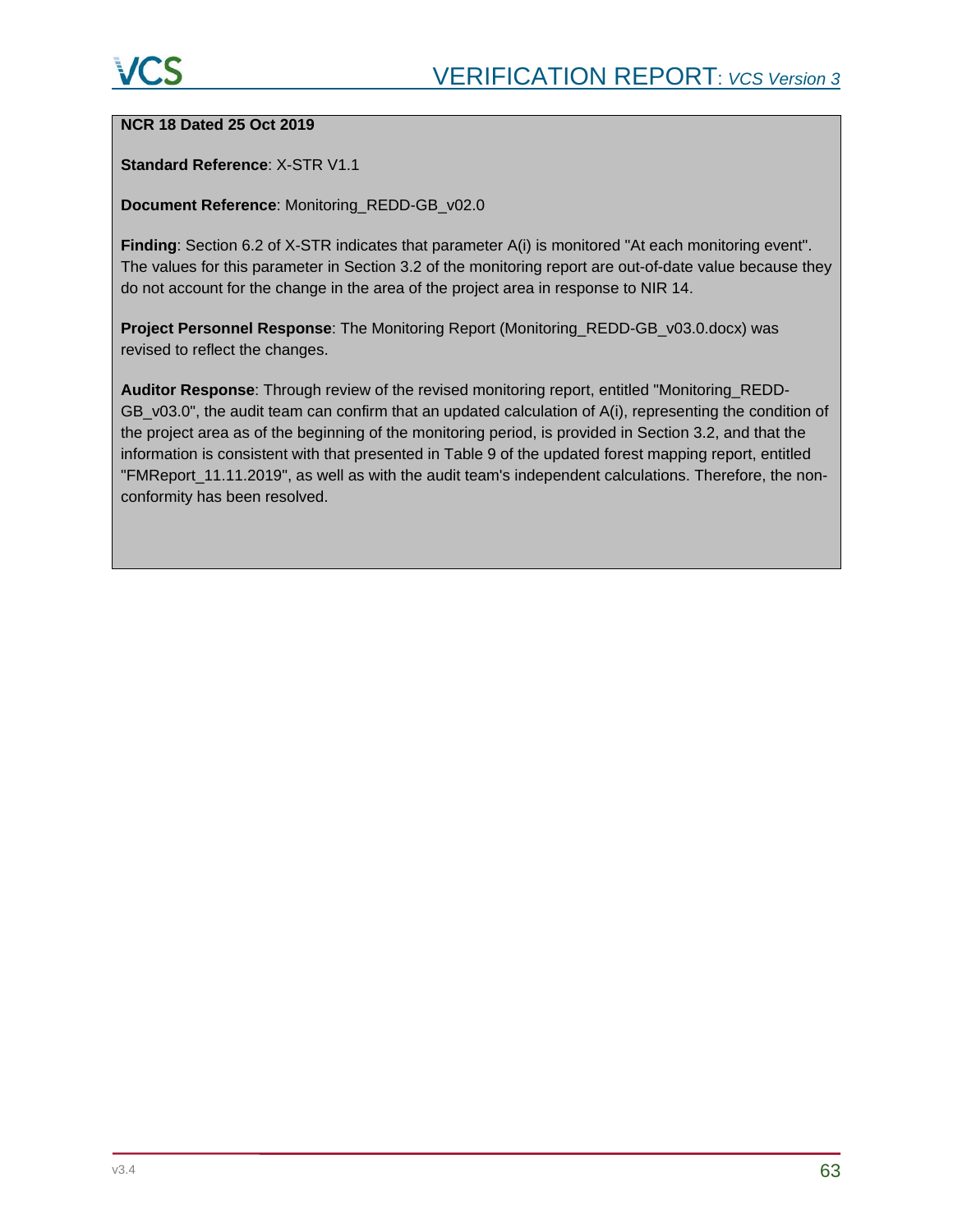# **NCR 19 Dated 25 Oct 2019**

#### **Standard Reference**: M-MON V2.1, Section 5, Step 3

**Document Reference**: Forest Mapping Report\_10.10.2017; Finding\_NIR-14; Monitoring\_REDD-GB\_v02.0

**Finding**: M-MON requires the following: "The methodological procedures used in steps 1-2 above must be documented. In particular, the following information must be provided when remotely sensed data are used…" The methodological procedures followed for the original monitoring that occurred prior to the start of verification are very thoroughly documented in the file "Forest Mapping Report 10.10.2017". However, this document was produced prior to the myriad changes that took place in response to NIR 14 and, as such, is significantly out-of-date. A separate document, entitled "Finding\_NIR-14", has been provided to the audit team and provides a description of the steps undertaken in response to NIR 14. However, clear and comprehensive documentation of the entire monitoring process does not currently exist, since the document "Finding\_NIR-14" is limited in scope to describe the specific actions taken in response to NIR 14 (e.g., it does not include "Type, resolution, source and acquisition date of the remotely sensed data (and other data) used").

As a separate but related issue, some of the references to the "Forest Mapping Report\_10.10.2017" document in the monitoring report are out of date. For example, Figure 25 of the document in question is referenced as providing the "Leakage Belt Forest Cover Monitoring Map" in Section 3.2 of the monitoring report; the map in Figure 25 of the document in question is now out-of-date.

**Project Personnel Response**: An updated Forest Mapping Report (FMReport\_11.11.2019.pdf) and a detailed Metadata Archive (Structure\_FMdatabase\_11.11.2019.xlsx) are being provided to SCS with all methodological procedures, including data type, resoluction, sources and aquicistions data. The Monitoring Report (Monitoring\_REDD-GB\_v03.0.docx) was revised to reflect the changes, particularly, the maps were updated and the reference to to revised Forest Maping Report in Section 3.2 of the Monitoring Report.

**Auditor Response**: Through review of the revised forest mapping report, entitled "FMReport\_11.11.2019", the audit team can confirm that it provides all of the information on the "methodological procedures" as required by M-MON. However, references to the prior document, entitled "Forest Mapping Report\_10.10.2017", continue to exist in the version of the monitoring report entitled "Monitoring\_REDD-GB\_v03.0". For example, in the parameter table for the parameter A(DefPA,i,u,t), the following information continues to be provided: "For more details, please see Table 12 and Figure 5 of Forest Mapping Report\_10.10.2017". Therefore, the non-conformity has not been fully resolved.

**Project Personnel Response 2:** The Monitoring Report (Monitoring REDD-GB v03.1.docx) was revised to reflect the changes. All references were correncted to tables and images numbers and the new version of the Forest Mapping Report (FMReport\_11.11.2019.pdf).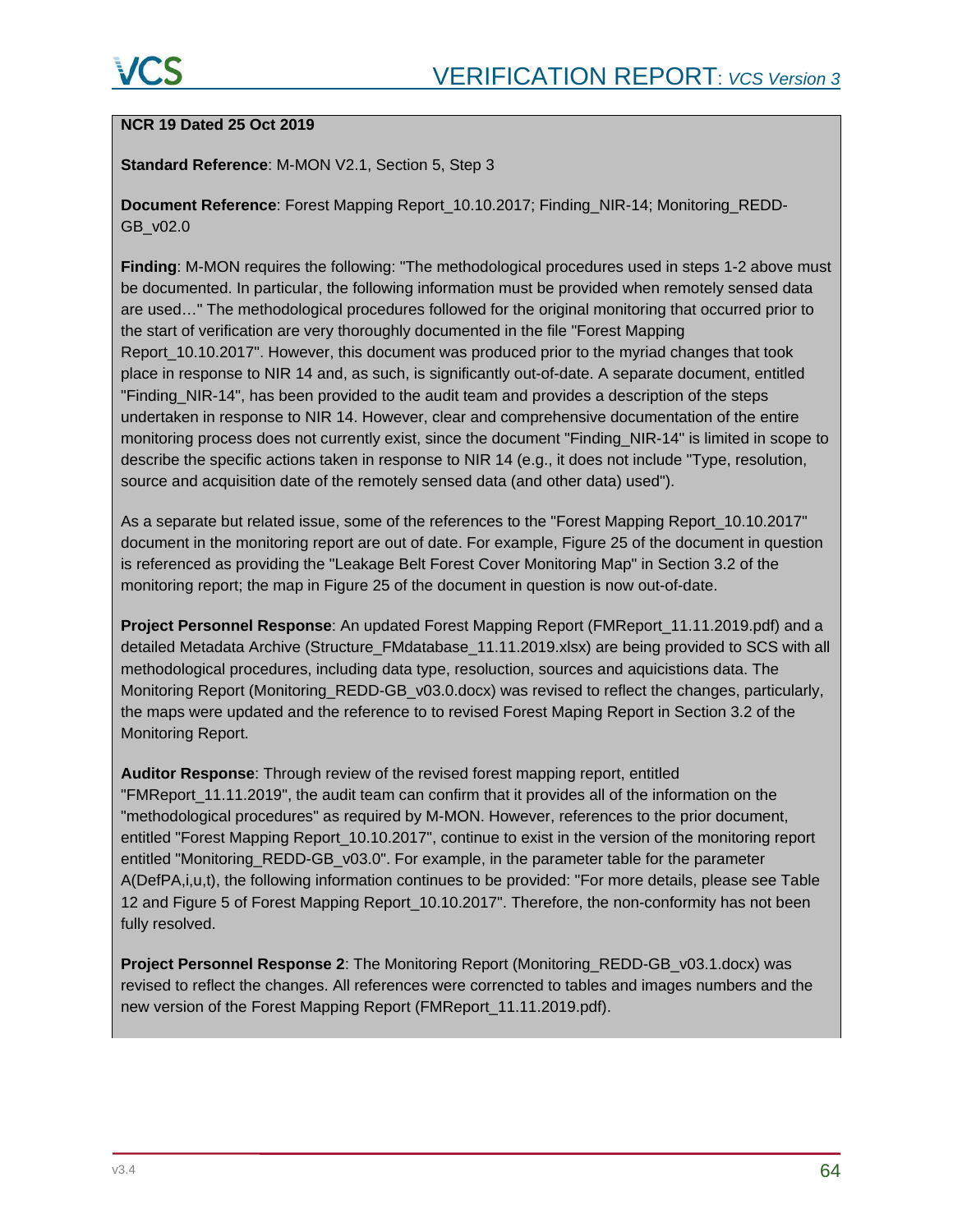

**Auditor Response 2**: Through review of the revised monitoring report, entitled "Monitoring\_REDD-GB\_v03.1", the audit team can confirm that the revised forest mapping report, entitled "FMReport\_11.11.2019", is now referenced exclusively and that references to the prior version of the forest mapping report have been removed. Therefore, the non-conformity has been fully resolved.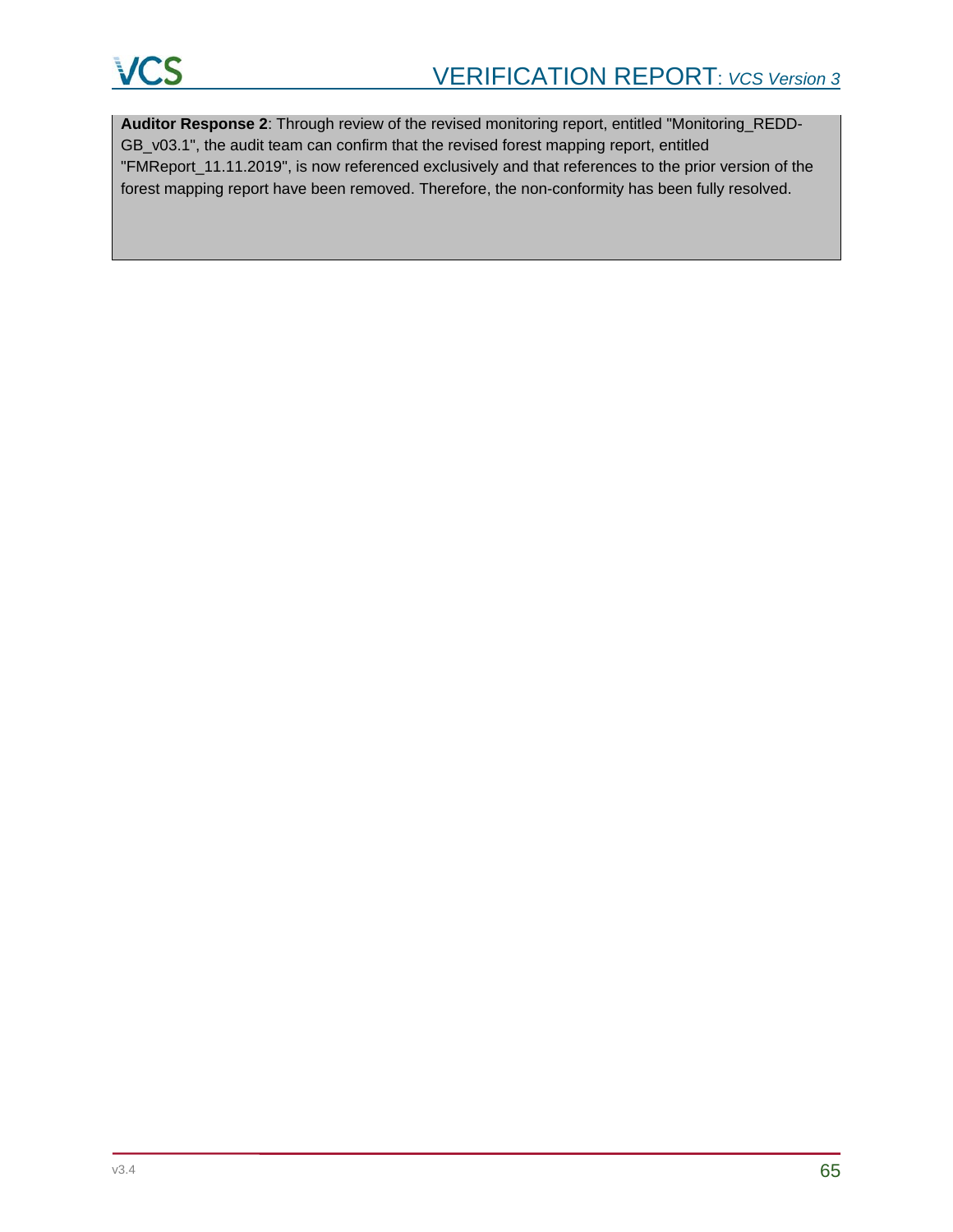# **NCR 20 Dated 25 Oct 2019**

**Standard Reference**: VCS Standard V4.0, Section 3.4.3; VCS Monitoring Report Template V3.4, Section 4.1

**Document Reference**: Monitoring\_REDD-GB\_v02.0

**Finding**: The VCS Standard requires the following in Section 3.4.3: "The project proponent shall use the VCS Monitoring Report Template or an approved combined monitoring report template available on the Verra website, as appropriate, and adhere to all instructional text within the template."

The VCS Monitoring Report Template requires the following in Section 4.1: "Quantify the baseline emissions and/or removals, providing sufficient information to allow the reader to reproduce the calculation." The quantification of baseline emissions is calculated with a high degree of detail in the monitoring report. However, the following information is out-of-date, as it does not take into account the revisions carried out in response to NIR 14 and documented in "Finding\_NIR-14":

1. The confusion matrix in Table 10, which is not consistent with the results in Tables 2-3 of "Finding\_NIR-14"

2. The stratum areas in Table 13, which do not sum to the new project areas indicated in Table 1 of "Finding\_NIR-14"

**Project Personnel Response**: The Monitoring Report (Monitoring\_REDD-GB\_v03.0.docx) was revised to reflect the changes and Tables 10 and 13 were updated.

**Auditor Response**: Through review of the revised monitoring report, entitled "Monitoring\_REDD-GB v03.0", the audit team can confirm that the stratum areas indicated in Table 13 are now equivalent to the revised stratum areas reported in the updated forest mapping report, entitled "FMReport\_11.11.2019". In addition, it appears that a good-faith effort has been undertaken to update the confusion matrix in Table 10 for consistency with Table 15 in "FMReport\_11.11.2019". However, the sum of pixels predicted as forest is still reported as 392 in Table 10. In addition, it is stated above Table 10 that "Map accuracy assessment was performed using an independent dataset, including in situ observations, with field data collected in 2007, 2008, 2009 and 2010 (Forest class) and analysis of very high-resolution data (Non-Forest class)." This is inconsistent with the information provided by project personnel, which suggested that the accuracy assessment was primarily performed using very high resolution imagery as accessed through Google Earth (for all classes, not just the non-forest class). Therefore, the non-conformity has not been fully resolved.

**Project Personnel Response 2**: Section 4.1.3 of the Monitoring Report (Monitoring\_REDD-GB\_v03.1.docx) was revised to reflect the changes. Both the Confusion Matriz and the text explaining the validation procedure were revised to guarantee consistency with the applied method.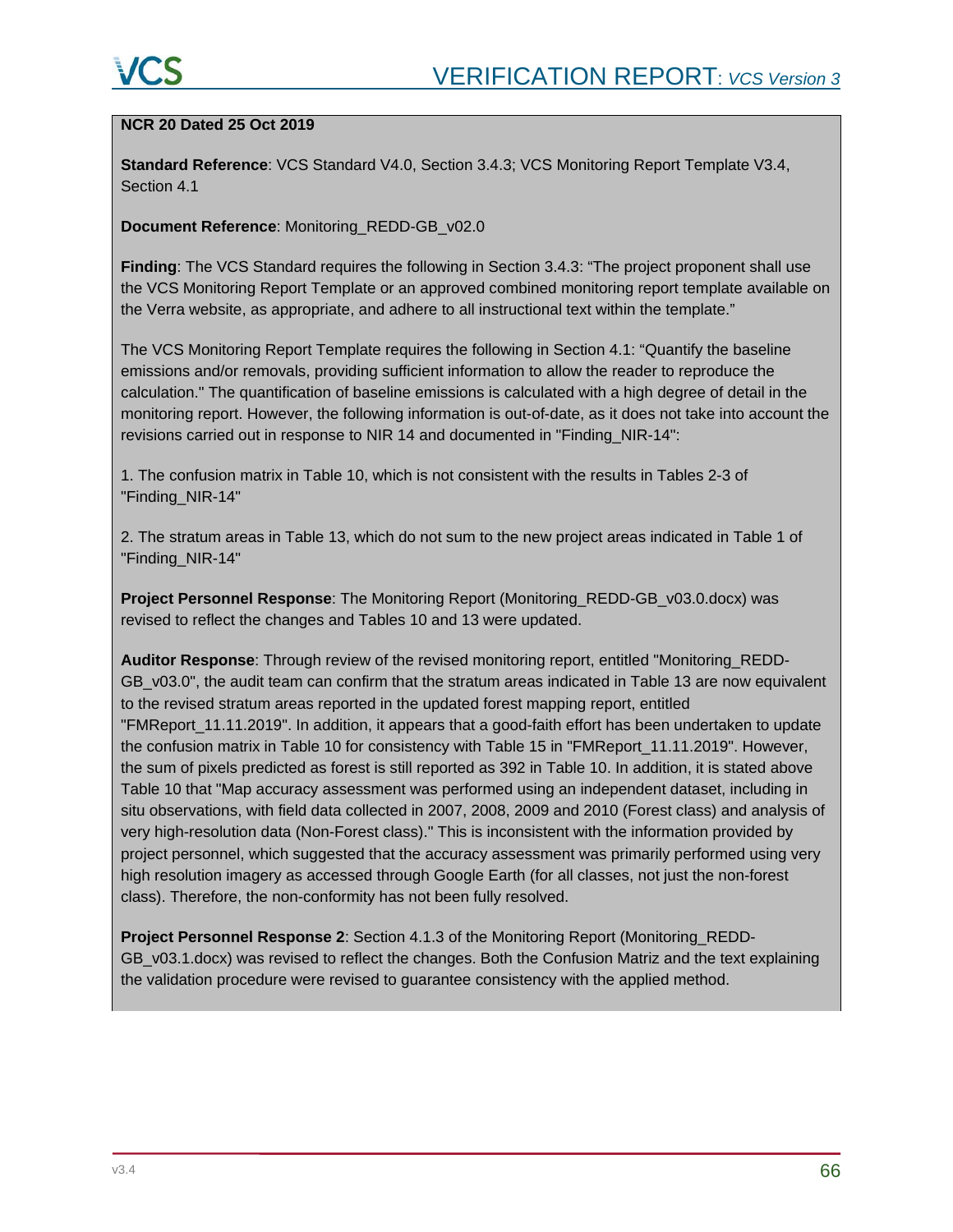**Auditor Response 2**: Through review of the revised monitoring report, entitled "Monitoring\_REDD-GB\_v03.1", the audit team can confirm that Table 10 has been corrected for consistency with Table 15 in the revised forest mapping report, entitled "FMReport 11.11.2019". In addition, the description of the accuracy assessment process in Section 4.1.3 has been made corrected. Therefore, the nonconformity has been fully resolved.

#### **NCR 21 Dated 25 Oct 2019**

**Standard Reference**: VCS Standard V4.0, Section 3.4.3; VCS Monitoring Report Template V3.4, Section 4.2

**Document Reference**: Monitoring\_REDD-GB\_v02.0

**Finding**: The VCS Standard requires the following in Section 3.4.3: "The project proponent shall use the VCS Monitoring Report Template or an approved combined monitoring report template available on the Verra website, as appropriate, and adhere to all instructional text within the template."

The VCS Monitoring Report Template requires the following in Section 4.2: "Quantify project emissions and/or removals providing sufficient information to allow the reader to reproduce the calculation." The quantification of project emissions is calculated with a high degree of detail in the monitoring report. However, the values provided for A(defPA,u,i,t) and A(defLB,u,i,t) in Table 18 are not quite correct because they represent the cumulative deforestation during the monitoring period (i.e., over the span of a five-year period), whereas the parameters A(defPA,u,i,t) and A(defLB,u,i,t), as used in M-MON, are intended to pertain to "time t", with "t" being defined as "1, 2, 3, … t\* years elapsed since the start of the REDD project activity".

**Project Personnel Response**: The Monitoring Report (Monitoring\_REDD-GB\_v03.0.docx) was revised to reflect the changes and the Table presenting the data for A(defPA) and A(defLB) are now reflecting year-by-year information. Please be aware that after the update of the numbering in the Monitoring Report (v3.0) the current table number is Table 19.

**Auditor Response**: Through review of the revised monitoring report, entitled "Monitoring\_REDD-GB\_v03.0", the audit team can confirm that the annualized deforestation values for the monitoring period are now provided in what is now Table 19 alongside the cumulative values for the monitoring period. Therefore, the non-conformity has been resolved.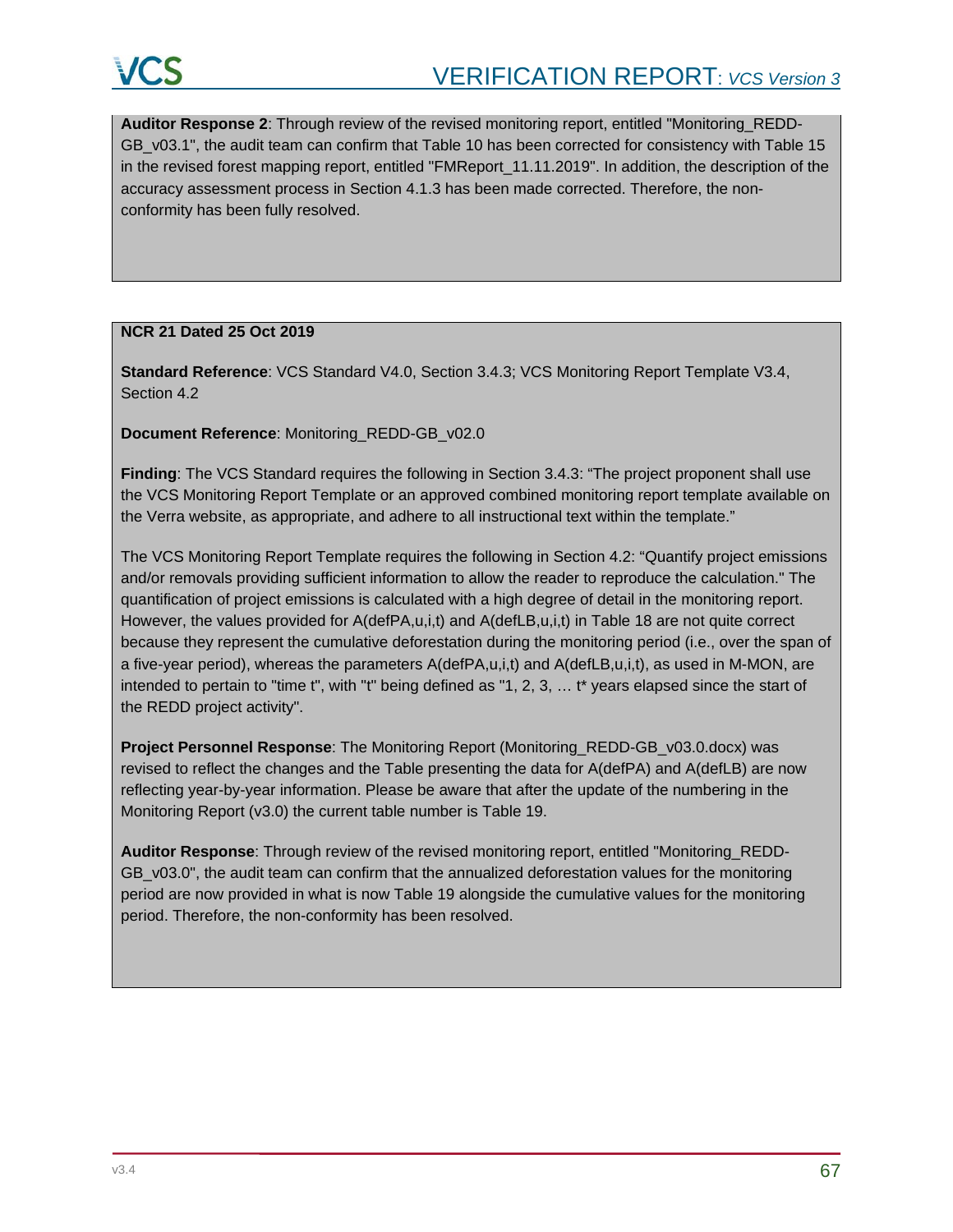#### **NCR 22 Dated 25 Oct 2019**

**Standard Reference**: VCS Standard V4.0, Section 3.4.3; VCS Monitoring Report Template V3.4, Section 4.3

#### **Document Reference**: Monitoring\_REDD-GB\_v02.0

**Finding**: The VCS Standard requires the following in Section 3.4.3: "The project proponent shall use the VCS Monitoring Report Template or an approved combined monitoring report template available on the Verra website, as appropriate, and adhere to all instructional text within the template."

The VCS Monitoring Report Template requires the following in Section 4.3: "Quantify leakage emissions providing sufficient information to allow the reader to reproduce the calculation." There are a number of issues with the presentation of information regarding leakage emissions in Section 4.3. While some of them pre-dated the revisions undertaken in response to NCR 1 and NIR 14, some have been exacerbated by the revisions. Given that an up-to-date quantification of carbon stock changes in the leakage belt under the baseline scenario is no longer contained in the project description, it becomes very important to provide updated information in the monitoring report.

1. Unlike the quantification of carbon stock changes within the project area under the baseline scenario, as documented in Section 4.1, the quantification of carbon stock changes within the leakage belt under the baseline scenario is not presented with sufficient information to allow the reader to reproduce the calculation. A description of mapping processes, accuracy assessment, estimation of the annual areas of unplanned baseline deforestation and estimation of baseline carbon stocks and carbon stock changes is not provided. While it is understood that the information in presented in Section 4.1 has bearing on some of these topics, a clear reference to Section 4.1 is not provided.

2. Similarly, unlike the quantification of carbon stock changes within the project area under the project scenario, as documented in Section 4.2, the quantification of carbon stock changes within the leakage belt under the project scenario is not presented with sufficient information to allow the reader to reproduce the calculation.

3. Regarding emissions attributable to activity-shifting leakage outside the leakage belt, the information in Section 4.3 follows the ex-ante procedure set out in Sections 5.4.1-5.4.5 of LK-ASU. It does not follow the ex-post procedure set out in Section 5.4.6 of the same document. Therefore, it does not present an accurate depiction of the process for quantifying leakage emissions outside the leakage belt.

**Project Personnel Response**: The Monitoring Report (Monitoring\_REDD-GB\_v03.0.docx) was revised to reflect the changes. Particularlly, the Ex Post quantification requirements in Section 5.4.6 are now fully applied. Leakage remains negative, and therefore is considered zero for emission reduction quantification purpose.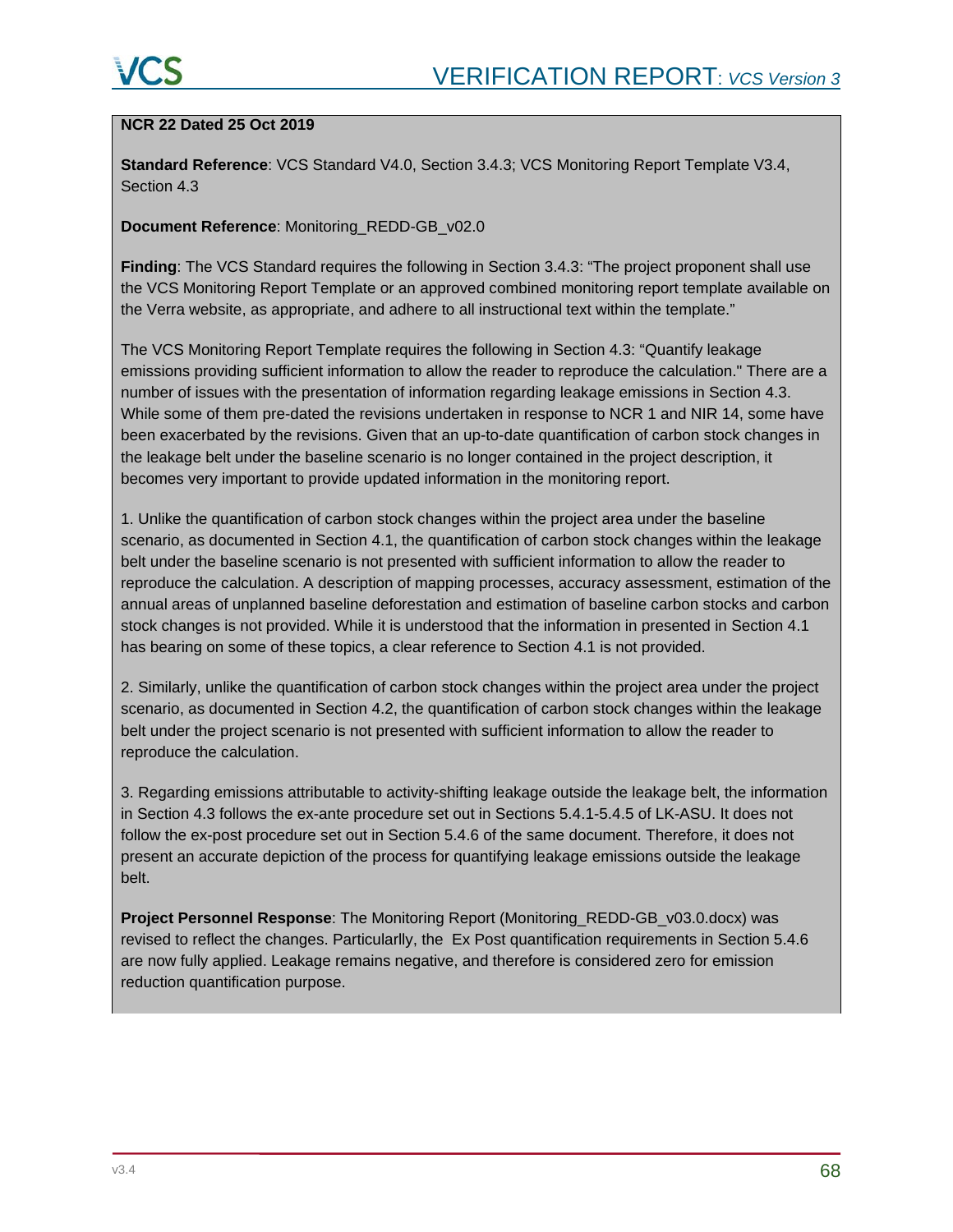**Auditor Response**: The audit team reviewed Section 4.3 of the revised monitoring report, entitled "Monitoring\_REDD-GB\_v03.0", to determine whether this finding could be closed. The audit team's feedback regarding this matter is as follows:

1. A clear reference to Section 4.1 has been provided, so this issue is resolved.

2. It remains the case that the quantification of carbon stock changes within the leakage belt under the project scenario is not presented with sufficient information to allow the reader to reproduce the calculation, as no discernable modification to this portion of Section 4.3 has been made. The monitoring report states that "The next table (Table 22) details the yearly net GHG emissions within the LK in the project case in the first monitoring period". However, no information regarding the calculation of the values in Table 22 is provided.

3. Through review of the information provided, it appears that a description of the ex-post quantification of leakage emissions from outside the leakage belt has been provided. Therefore, this item is resolved.

However, as item 2 has not been fully responded to, the non-conformity has not been resolved.

**Project Personnel Response 2**: The Monitoring Report (Monitoring\_REDD-GB\_v03.1.docx) was revised to reflect the changes. Section 4.3 now clearly explains that the quantification follows the procedures and datasets presented in section 4.2 of the monitoring report. Leakage emission in the project case (∆CP,LB) is equal to the area deforested in the Leakage Belt multiplied by the emission per unit area. The deforested area in Leakage Bel in the project case (A(DefLB,u,i,t)) and the emissions per unit area (C(AB\_tree,i) and C(BB\_tree,i)) are presented in Table 19.

**Auditor Response 2**: Through review of the revised monitoring report, entitled "Monitoring\_REDD-GB v03.1", the audit team can confirm that a complete description of the process for quantifying leakage emissions is now provided in Section 4.3. Therefore, the non-conformity has been resolved.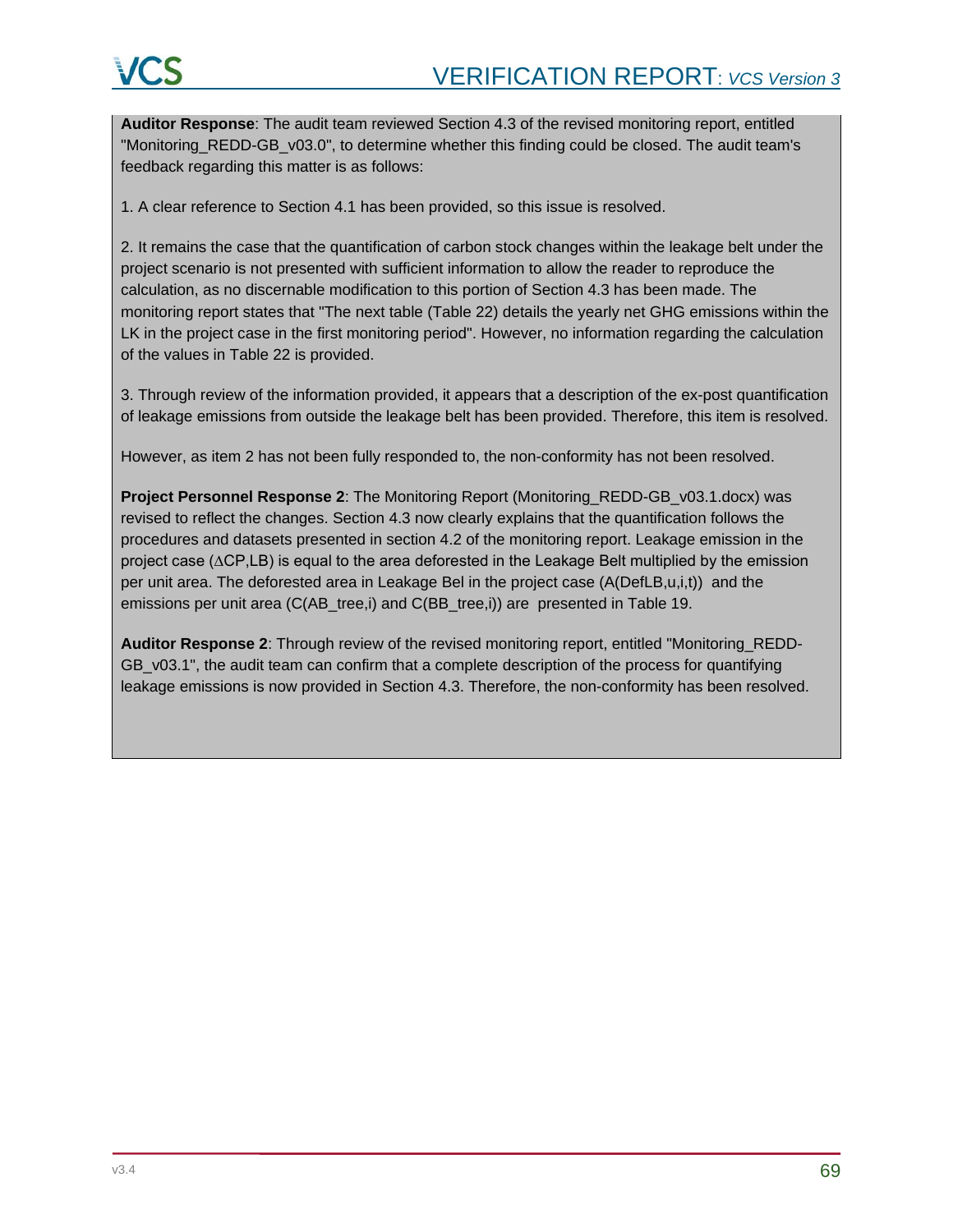### **NCR 23 Dated 25 Oct 2019**

**Standard Reference**: VCS Standard V4.0, Section 3.2.9; VCS Non-Permanence Risk Report Template, V3.1

#### **Document Reference**: Monitoring\_REDD-GB\_v02.0; MONITORING\_GB-REDD\_ER\_20190819

**Finding**: The VCS Standard requires the following in Section 3.2.9: "The non-permanence risk report shall be prepared using the VCS Non-Permanence Risk Report Template, which may be included as an annex to the project description or monitoring report, as applicable, or provided as a stand-alone document." The VCS Non-Permanence Risk Report Template requires the following in Section 4.2: "Include in this calculation the number of buffer credits to be deposited in the AFOLU pooled buffer account based on the change in carbon stock only. Include any deductions for the AFOLU pooled buffer account, if applicable, to determine the number of GHG credits eligible to be issued as VCUs." While information responsive to this requirement is provided in Section 4.2 of Appendix 1 to the monitoring report, the provided information is not consistent with that shown in the table beginning at cell B27 of the worksheet "Emission Reduction" in the workbook "MONITORING\_GB-REDD\_ER\_20190819".

**Project Personnel Response**: The Monitoring Report (Monitoring\_REDD-GB\_v03.0.docx) was revised to reflect the changes.

**Auditor Response**: Through review of the revised monitoring report, entitled "Monitoring\_REDD-GB v03.0", the audit team can confirm that the calculation of the number of buffer credits to be deposited in the AFOLU pooled buffer account has been revised in Section 4.2 of Appendix 1, and this calculation is consistent with the information provided in the "Emission Reduction" worksheet in the calculation workbook entitled "MONITORING\_GB-REDD\_ER\_20191111". Therefore, the nonconformity has been resolved.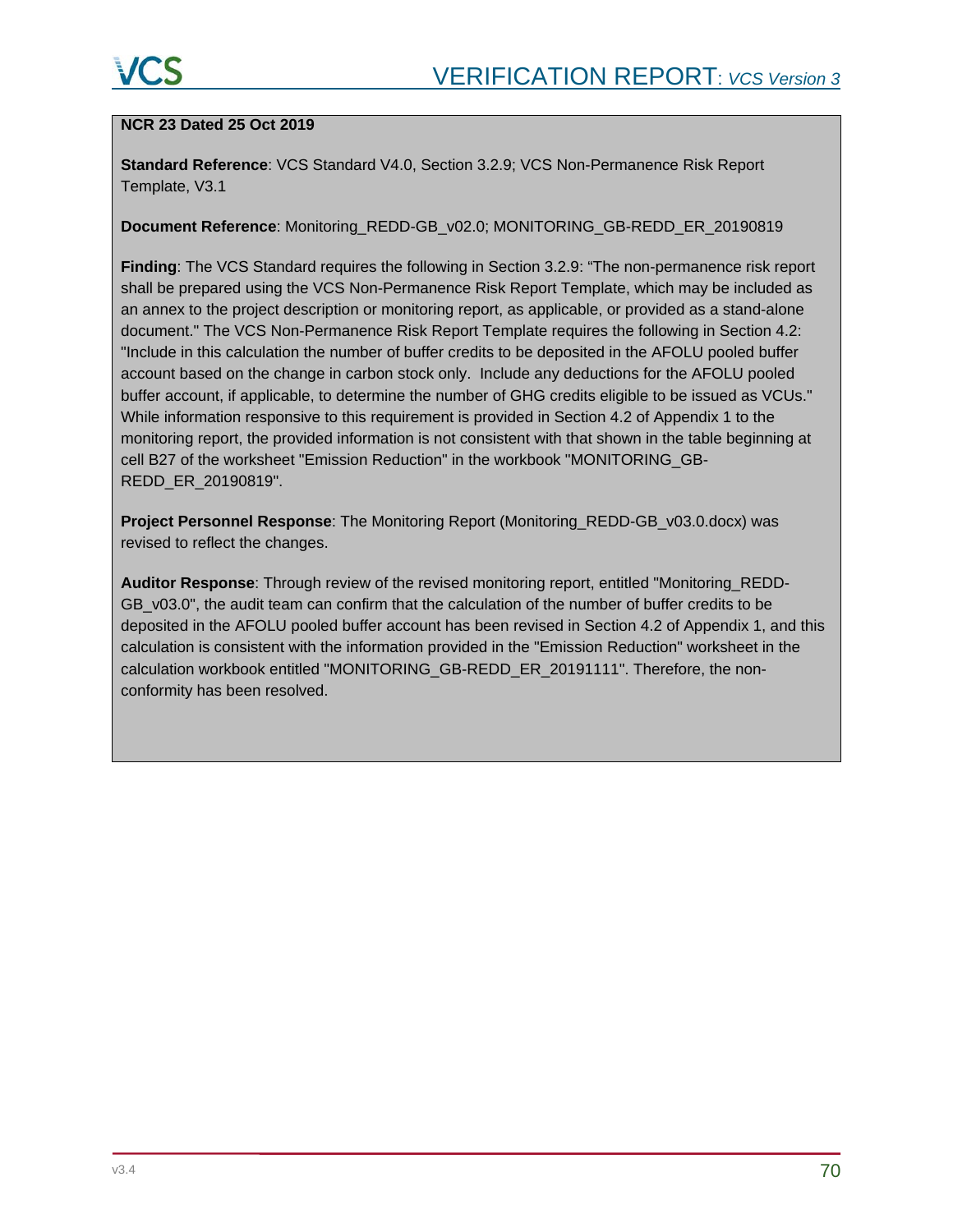### **NCR 24 Dated 4 Dec 2019**

**Standard Reference**: VCS Standard V4.0, Section 3.4.3; VCS Monitoring Report Template V3.4, Section 1.8

**Document Reference**: Monitoring\_REDD-GB\_v03.1

**Finding**: This finding was originally issued by email dated 4 December 2019.

The VCS Standard requires the following in Section 3.4.3: "The project proponent shall use the VCS Monitoring Report Template or an approved combined monitoring report template available on the Verra website, as appropriate, and adhere to all instructional text within the template."

The VCS Monitoring Report Template requires the following in Section 1.8: "Include also the title and version number of any tools applied by the project." The monitoring report indicates the version number of the AFOLU Non-Permanence Risk Tool (T-BAR) as being Version 3.3. However, with the release of the recent VCS Version 4 update, the AFOLU Non-Permanence Risk Tool was updated to Version 4.0.

**Project Personnel Response**: [A response has been provided outside the cover of the findings workbook.]

**Auditor Response**: In response to this finding, the audit team was provided with a revised monitoring report, entitled "Monitoring\_REDD-GB\_v03.2", in which Version 4.0 of the AFOLU Non-Permanence Risk Tool is correctly indicated. Therefore, the non-conformity has been resolved.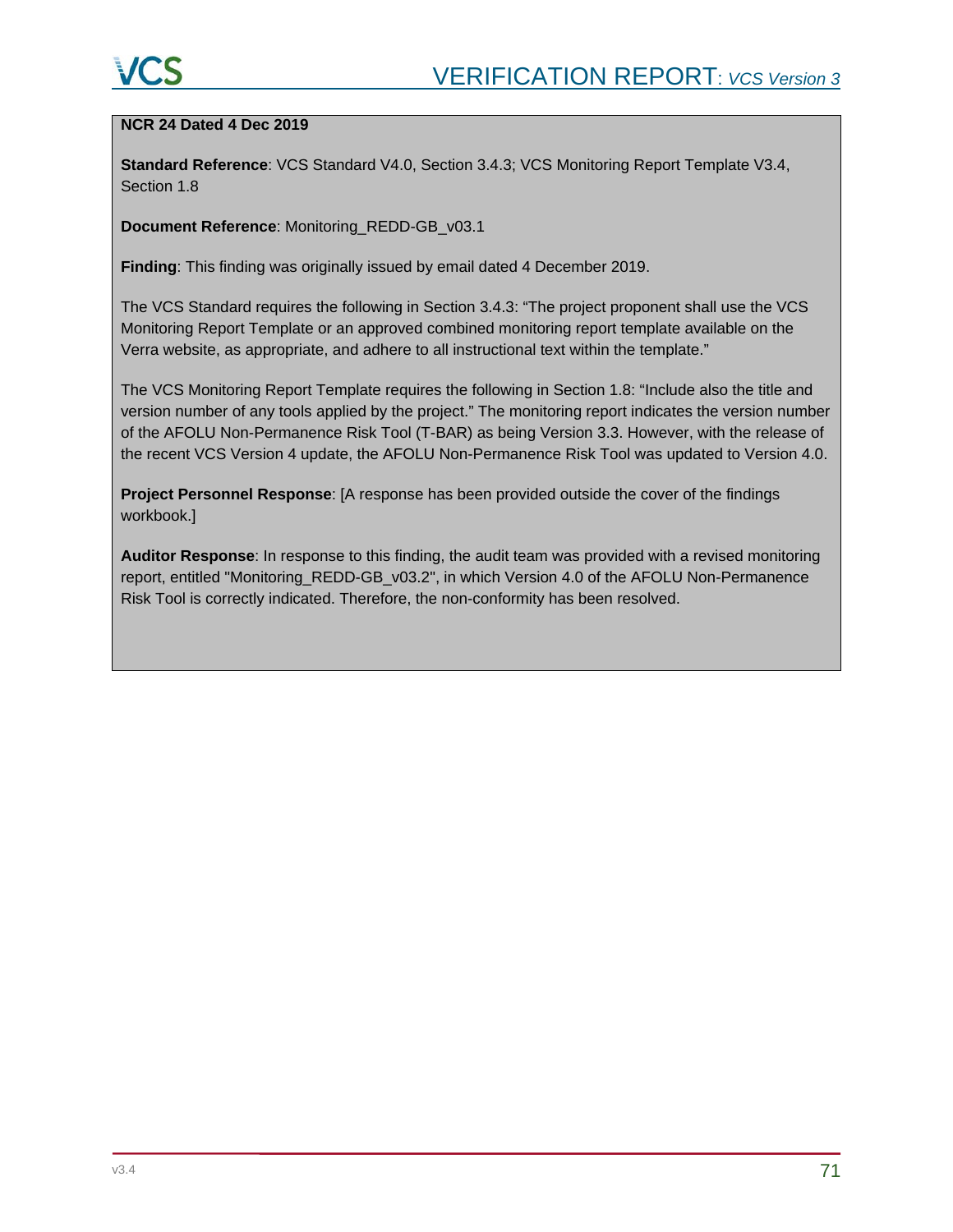### **NCR 25 Dated 5 Dec 2019**

**Standard Reference**: AFOLU Non-Permanence Risk Tool V4.0, Section 2.3.3(1)

**Document Reference**: Monitoring\_REDD-GB\_v03.2

**Finding**: This finding was originally issued by email dated 5 December 2019.

Section 2.3.3(1) of the AFOLU Non-Permanence Risk Tool requires that "A governance score (of between -2.5 and 2.5) shall be calculated from the mean of Governance Scores across the six indicators of the World Bank Institute's Worldwide Governance Indicators (WGI)1, averaged over the most recent five years of available data." The non-permanence risk report included as Appendix 1 to the monitoring report indicates the following in Section 2: "The Worldwide Governance Indicator (WGI) was used to calculate the aggregate governance score. GB totaled a negative score of -1.02. The file RISK\_REDD\_20140622.xlsx presents (worksheet WGI\_GB) the detailed calculation of the index."

The governance score reported in the monitoring report is not consistent with the score recalculated by the audit team for the years 2014-2018, which were the most recent five years of available data as of 5 December 2019. In addition, the file name of the document "RISK\_REDD\_20140622.xlsx" suggests that the governance score has not been recalculated since validation. As the non-permanence risk analysis is always forward-looking (per Section 2.1.1 of the AFOLU Non-Permanence Risk Tool, "…projects analyzing risk at a subsequent verification event shall assess the potential transient and permanent losses for the next 100 years based on the conditions present and available at the time of risk analysis"), the governance score must be recalculated at each verification event.

**Project Personnel Response**: [A response has been provided outside the cover of the findings workbook.]

**Auditor Response**: In response to this finding, the audit team was provided with a revised monitoring report, also entitled "Monitoring\_REDD-GB\_v03.2", in which the calculation of the governance score was updated to include the most recent five years of available data. The governance score reported in the monitoring report is equivalent to the value calculated by the audit team. Therefore, the nonconformity has been resolved.